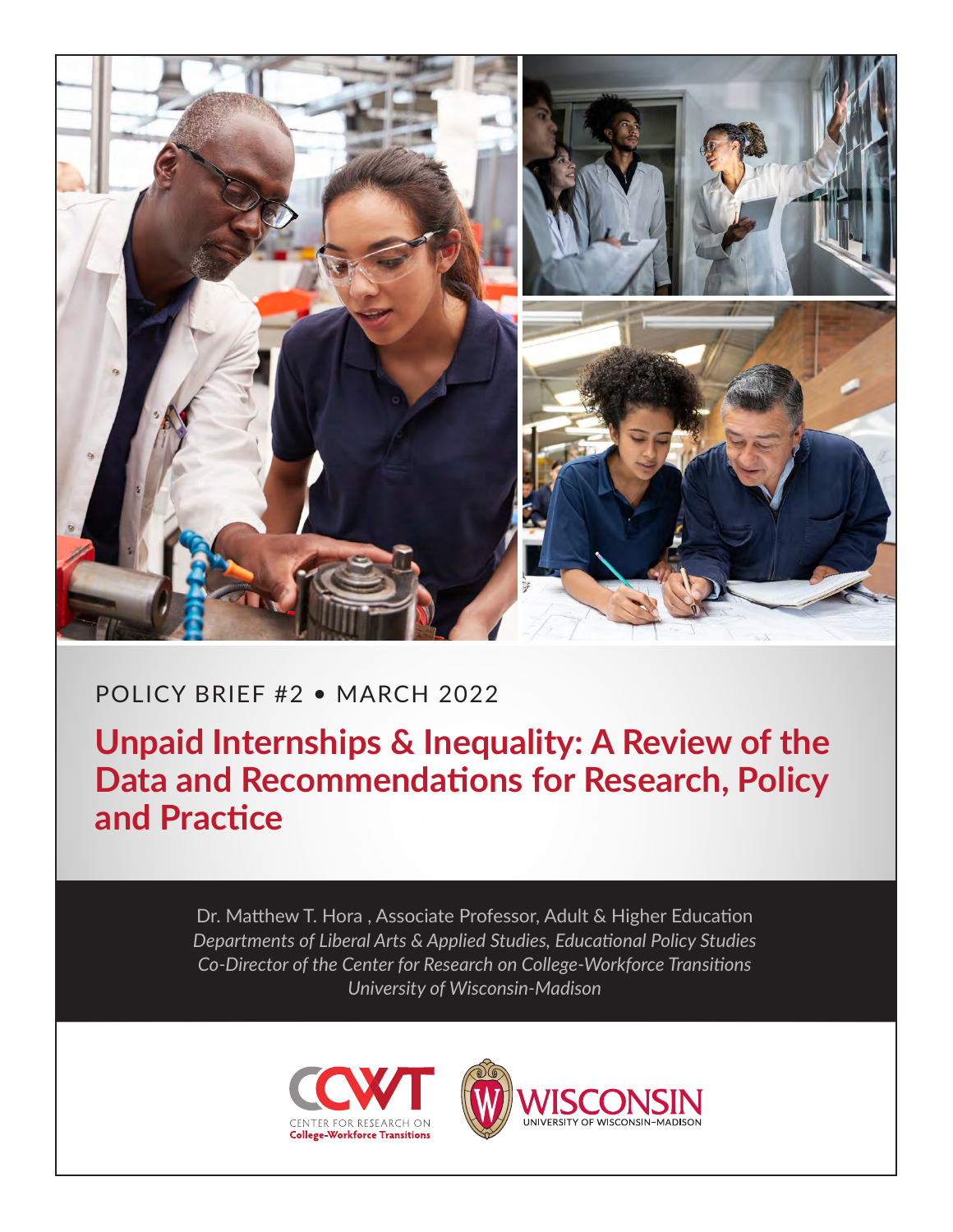# **Contents**

| Key insights from the literature: Raising questions of equity, access and possible solutions  28 |
|--------------------------------------------------------------------------------------------------|
|                                                                                                  |
|                                                                                                  |
|                                                                                                  |
|                                                                                                  |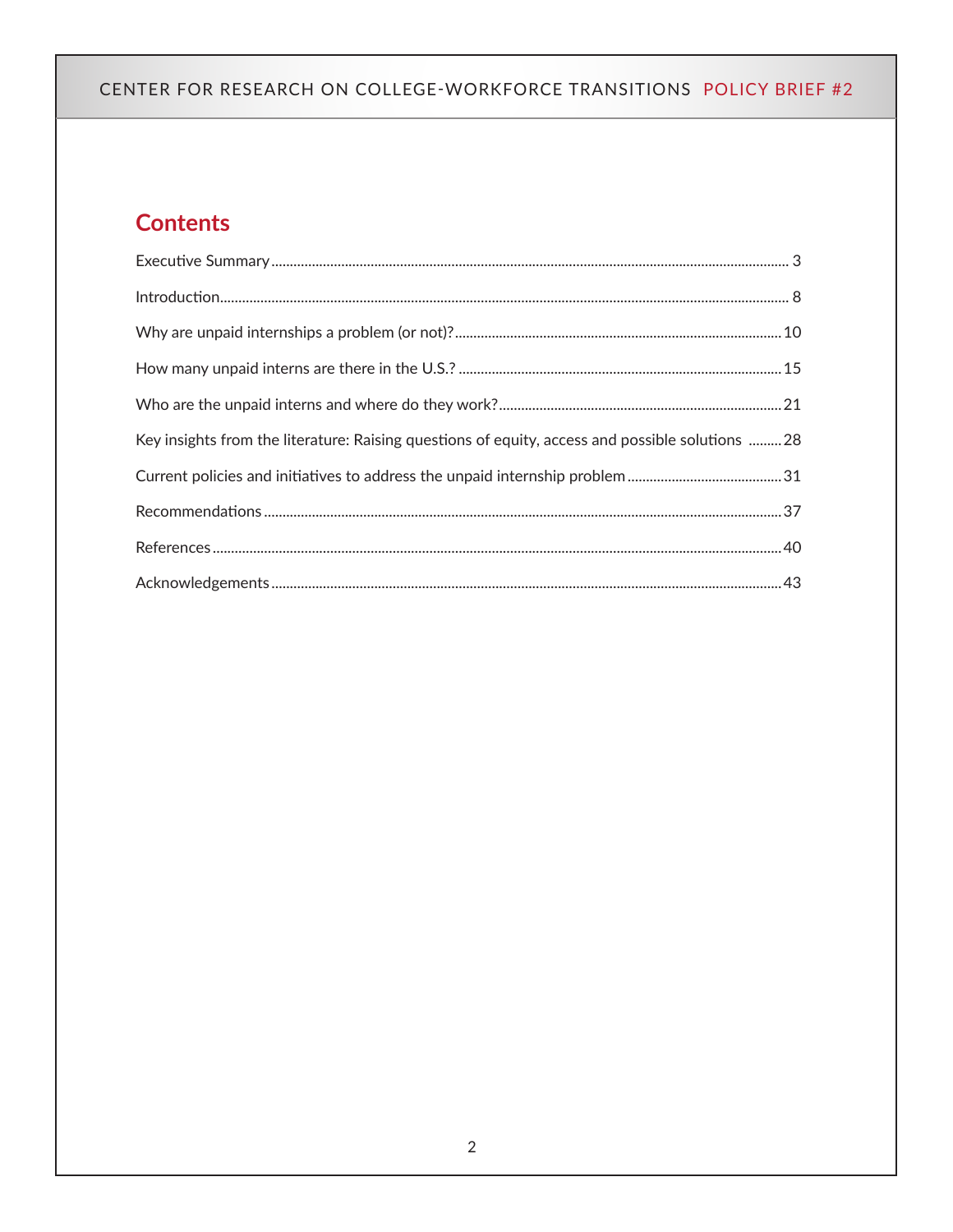## <span id="page-2-0"></span>**Executive Summary**

Internships can be "door openers" to opportunity and social mobility for college students, but unpaid internships pose considerable legal, ethical, and practical challenges. In particular, low-income and firstgeneration students may be unable to pursue unpaid positions, thereby acting as a discriminatory gatekeeping function that exacerbates inequality. In this policy brief, I first review the evidence regarding the prevalence of unpaid internships and the demographics of students pursuing them, followed by existing policy solutions and recommendations for future research, policy, and educational practice.

**CCWT estimates that there are 3.28 million interns in the U.S., and that about 1 million of these interns are not paid for their work,**

#### **Why are unpaid internships a problem (or not)?**

Before discussing policies salient to unpaid internships and potential solutions, I first consider arguments and evidence regarding the problematic aspects of these experiences. Arguments against unpaid internships center around problems with financial exclusion, favoritism for the elite and well-connected, legal issues with uncompensated work, evidence that unpaid positions are less valuable than paid positions, and the argument that unpaid labor is a basic violation of worker rights and the ethical treatment of college students.

It is also important to consider the arguments for unpaid internships—that unpaid interns are "paid in experience, " that they can provide students valuable networking with and connection to potential employers, and that they are the only option for some employers (e.g., non-profits, government agencies, etc.)—as the field considers how to best engage employers, policymakers, and students themselves about how to address a situation that is problematic for too many students.

#### **How many unpaid interns are there in the U.S.?**

Despite being widely discussed in the media and higher education circles, there are few reliable estimates of the number of college internships in general and of unpaid positions in particular. Estimates of the total number of college students pursuing internships vary widely from 21.5% to 50% of college students taking an internship, with the only nationally representative estimate coming from the Baccalaureate & Beyond 2016/2017 release of 30% overall participation. With 10.9 million students attending undergraduate institutions (IES, 2020), and using the B&B 16/17 figure of 30%, approximately 3.28 million college students take an internship while in college.



30% or 3.28m college students take an internship while in college



The percentage of unpaid internships ranges from 30.8% to 58.1%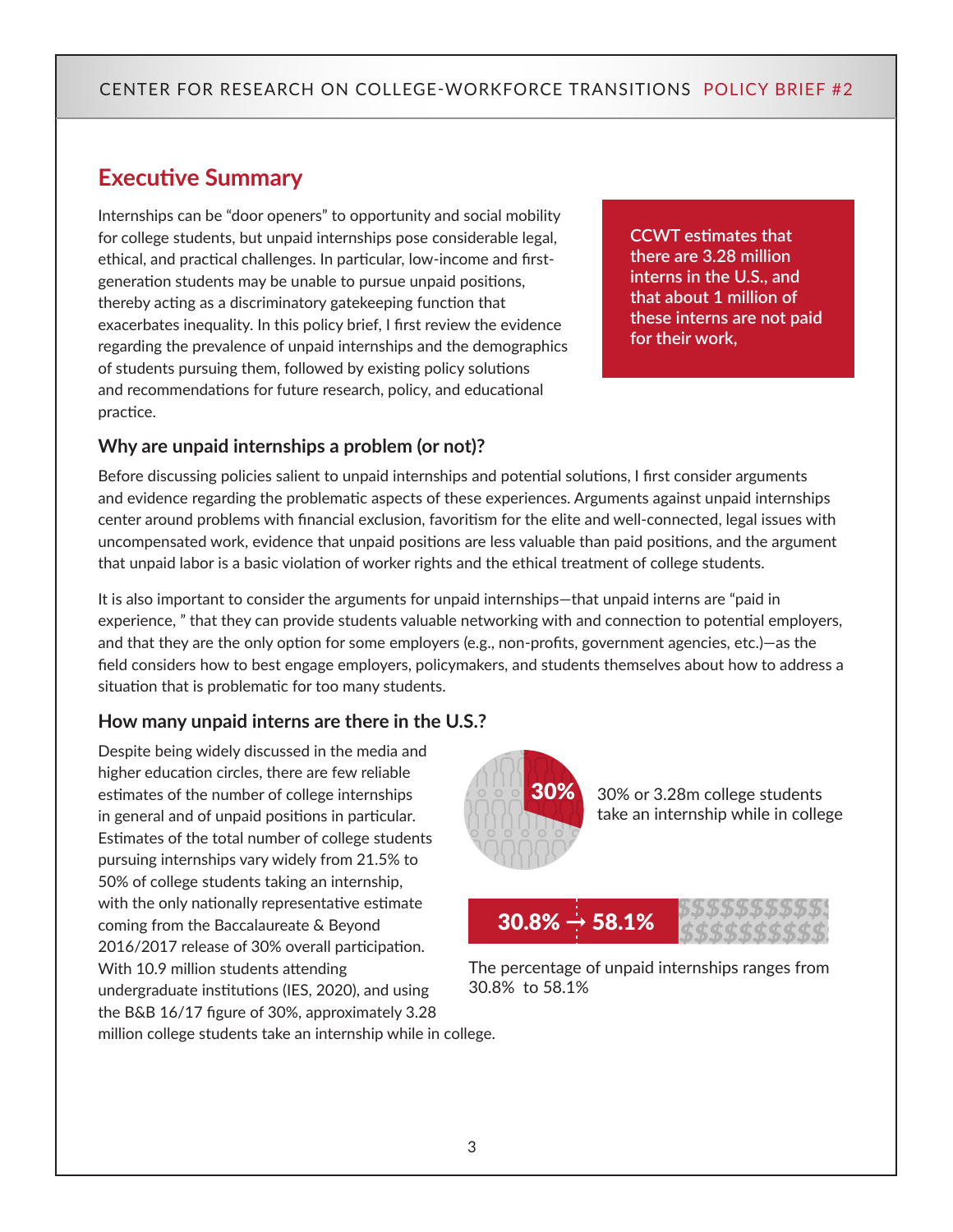Next, the percentage of unpaid internships ranges from 30.8% (B&B 16/17) to 58.1%—with an estimated 3.28 million internships in the U.S. Using the lower-bound of 30.8% uncompensated internships, approximately 1 million interns in the U.S. are unpaid on an annual basis. Obscured by these data, are the large number of non-interns who have never taken an internship at all, and our research at CCWT shows that 67.3% of these students had in fact wanted to take one.

From our review of the literature three key findings: (1) the lack of robust, cross-institutional data on internships is problematic and hinders evidence-based decision making on work-based learning in higher education, (2) the total number of college internships is higher than previous estimates (3.28 million versus 1.5 million), but the fact remains that at least  $\frac{1}{2}$  of all college students (and likely many more) are not pursuing these valuable experiences, and (3) that at least 30.8% of interns are unpaid, with about 1 million student interns working without financial compensation.

#### **Which students are participating in unpaid internships?**

Next, the literature was reviewed to determine whether patterns existed in the demographics of students pursuing unpaid internships. In considering these data it is important to note that students may not necessarily be "choosing" an unpaid internship, but that uncompensated positions may be the only (or a majority) of internship opportunities available for certain groups of students.

While some studies documented variation by race and ethnicity, the evidentiary base is extremely limited on this point. A rare study on this point analyzed 1,376 seniors taking the 2018 NSSE revealed the following descriptive statistics regarding student populations who took an unpaid internship: Asian, Native Hawaiian, and other Pacific Islander students (68% took an unpaid internship), Black students (63%), Hispanic or Latino (56%), white (56%), multiracial (56%), and other race or ethnicity (61%) (Zilvinskis, Gillis & Smith, 2020).

More evidence exists on gender disparities in unpaid internships. Descriptive statistics from our own NSCI project indicate discrepancies in internship compensation among gender categories: women (54.3% paid versus 45.7% unpaid), men (75.9% paid versus 24.1% unpaid), and other gender identities (47.5% paid versus 52.5% unpaid) (Hora et al, 2021), and the discrepancy between internship pay by gender holds constant across multiple studies.

Few studies have examined the dynamics between internship compensation and first-generation college student status, but in analyses of the 2020 Student Survey, NACE (2021) researchers found non-significant differences in unpaid internships by first-generation status, with 52% first-generation students taking unpaid internships in comparison to 39% non first-generation students. Research on socio-economic status and unpaid internships is mixed, with Gardner (2010) finding that students with family incomes below \$80,000 pursued unpaid internships (46%) more than students with family incomes above \$80,000 (40%), but when other variables such as gender, organization type (e.g., for-profit, non-profit, government), and academic major were included in the analysis, the picture became more complex.

Next, the literature is consistent in finding that students in business, engineering, and STEM fields are much more likely to be paid for their internship than other disciplines (e.g., education, health science, arts and humanities). The inequity in payment structure of internships by disciplines, dictated commonly by industry standards of employers in various fields, indicates the internship by field may dictate opportunities for some students. Relatedly, research is consistent in finding that unpaid internships are clustered in the non-profit and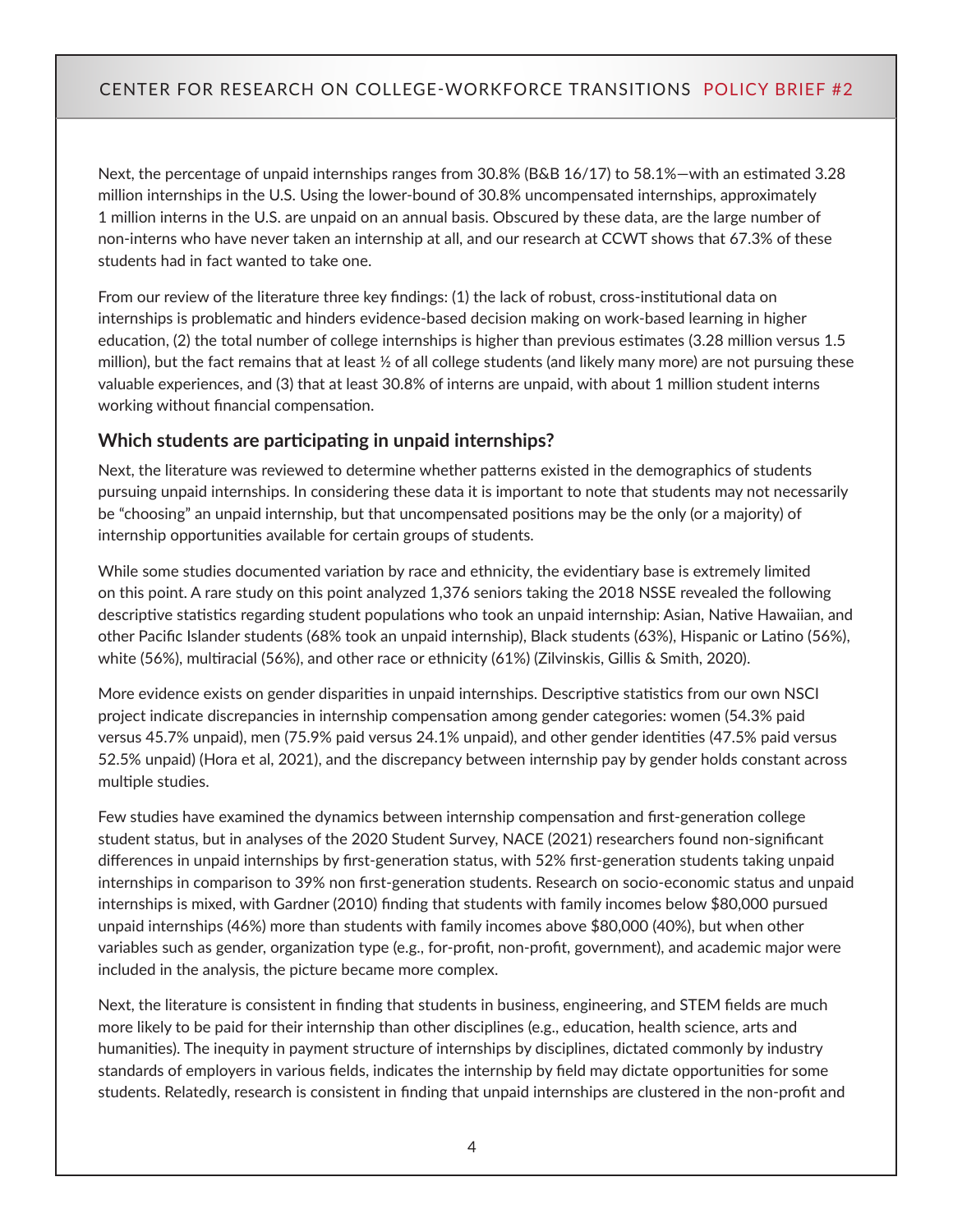government sectors. In Gardner's 2010 analysis, 57% of the internships offered by non-profit organizations were unpaid, followed by 48% in government and 34% in the for-profit sector.

In summary, students accept unpaid internships because that is often the reality of opportunities within their field of study and industry, indicating the distinct role of and opportunity for employing organizations to address this issue.

#### **Key insights from the literature: Raising questions of equity, access and possible solutions**

#### 1 *The fields of higher education and workforce development need better data on internship compensation*

More and better data on internship compensation is needed if postsecondary institutions, philanthropy, government, and employers are to successfully minimize (or eliminate) the negative impacts of unpaid internships on specific groups of college students. These data can be from national surveys such as CCWT's National Survey of College Internships (NSCI) and also employer-based surveys that explore in depth reasons for or against paying student interns.

#### 2 *Uncompensated work for underserved college students is highly problematic*

As long as certain facts remain about the population of college students in the U.S.—that only 1 in 5 students take an internship, that 81% of students work paid jobs (NCES, 2020), that 31% were in poverty (Chen & Nunnery, 2019), and some estimate that 41% of college students are food insecure (Nikolaus et al., 2020)—the unpaid internship is either out of reach or could inflict hardship for millions of college students.

#### 3 *Advocacy for High-Impact Practices (HIPs) should not include internships until the compensation issue is addressed*

With indications that unpaid internships are not a fringe phenomenon, but impact between 30%-50% of all college interns, postsecondary institutions are doing a great disservice to their students by advocating or even mandating an experience that could potentially do harm. Even though internships have demonstrably positive impacts on students' career outcomes, attention should focus on reducing the number of unpaid positions before advocating this particular HIP.

#### 4 *Why are women disproportionately participating in unpaid internships, and are the long-term impacts on their careers?*

Perhaps the most consistent and well-documented feature of unpaid internships is how they are disproportionately pursued by female college students. This is extremely concerning given continued evidence that the gender wage gap is real, persistent, and substantial—with some estimates that women earn 84% of what men are paid (Barroso & Brown, 2020).

#### 5 *Should efforts to subsidize or otherwise address unpaid internships focus on specific majors and organizations?*

The data also indicate that unpaid internships tend to be concentrated in non-profit organizations and government agencies, and in organizations that aren't engaged in STEM, business, or engineering-related fields. This state of affairs suggests that efforts to subsidize or otherwise address unpaid internships may benefit from a targeted approach, where students in particular departments or programs (e.g., social work, the arts) and/or internships in non-profit organizations are the focus.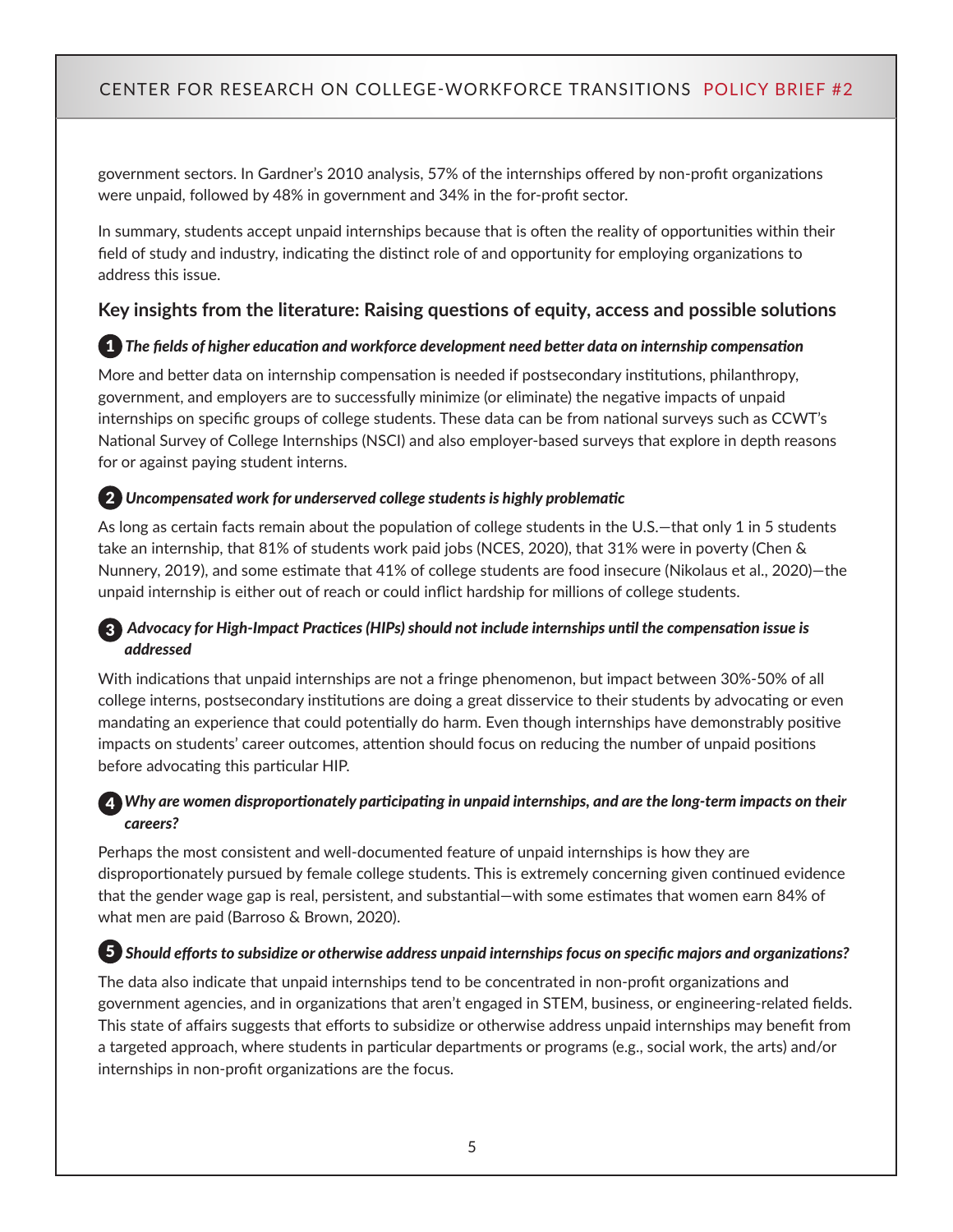#### 6 *What should postsecondary institutions, employers, philanthropy, and government do?*

If all parties engaged in the college-workforce transition are to take the issue seriously, then the question becomes—who is responsible for funding these unpaid internships? Specifically, what role exactly should employers, government, postsecondary institutions, and other institutions play?

#### **Current policies and initiatives to address the unpaid internship problem**

#### *Employers: Paying interns*

In considering the role of employers, it is important to recognize three key facts: (1) many employers do pay their interns for high-quality, meaningful internship experiences, and for some a paid internship program is an essential part of their recruitment strategy, (2) some employers—especially those in the non-profit sector do not have sufficient budgets to pay interns and rely on volunteers for much of their programming, and (3) exploitation of student interns—paid or unpaid—does happen where employers recruit interns to fill shortfalls in their own labor pool and create internships that have little to no connection to students' learning and career objectives.

#### *Government: Funding and/or banning unpaid internships in federal and state government*

Government agencies can be engaged in the unpaid internship debate in three ways: (1) via appropriations at the federal and state levels, (2) through directives that reduce (if not ban) unpaid internships in government, and (3) through efforts to link the Federal Work Study (FWS) program to internships. In addition, the federal government also plays a critical regulatory role in determining whether an unpaid internship is legal, at least for those located in the private sector via the Primary Beneficiary Test under the Fair Labor Standards Act (FLSA).

#### *Postsecondary institutions: Campus-level initiatives to fund or subsidize internships*

Perhaps the most active venue for addressing unpaid internships are colleges and universities themselves, where efforts are underway across the nation to raise funds to disburse to students pursuing unpaid internships and/or needing financial assistance to support their experience.

- *• Sacramento State (CA):* Sacramento State's Gaining Access to Internships (GAIN) Fund provides up to \$1,500 per semester to low-income students if they obtain an unpaid academic internship required for a degree or an internship that provides them with real-world, career experience but does not cover their living expenses (Sacramento State, 2022). Funds are actively solicited from philanthropy, alumni, businesses, and individual donors.
- *• Temple University (PA).* Temple University created the "Unpaid Internship Stipend Program" as a onetime program to disburse unspent funds from career services budgets and distributed \$2,000 grants to 25 students taking unpaid internships. Other units on campus also subsidize unpaid interns including the College of Liberal Arts which provides \$2,000 stipends funded by alumni (Temple CLA, 2022) and \$4,000 stipends for unpaid internships administered by the undergraduate studies program (Temple Undergraduate Studies, 2022).
- *• The University of Maryland (MD):* The University of Maryland created the Bright Futures Initiative which awards students with need-based scholarships of\$100-\$1000 that can "help offset expenses incurred during unpaid internships." The initiative is funded by individual donors, the campus career center, and the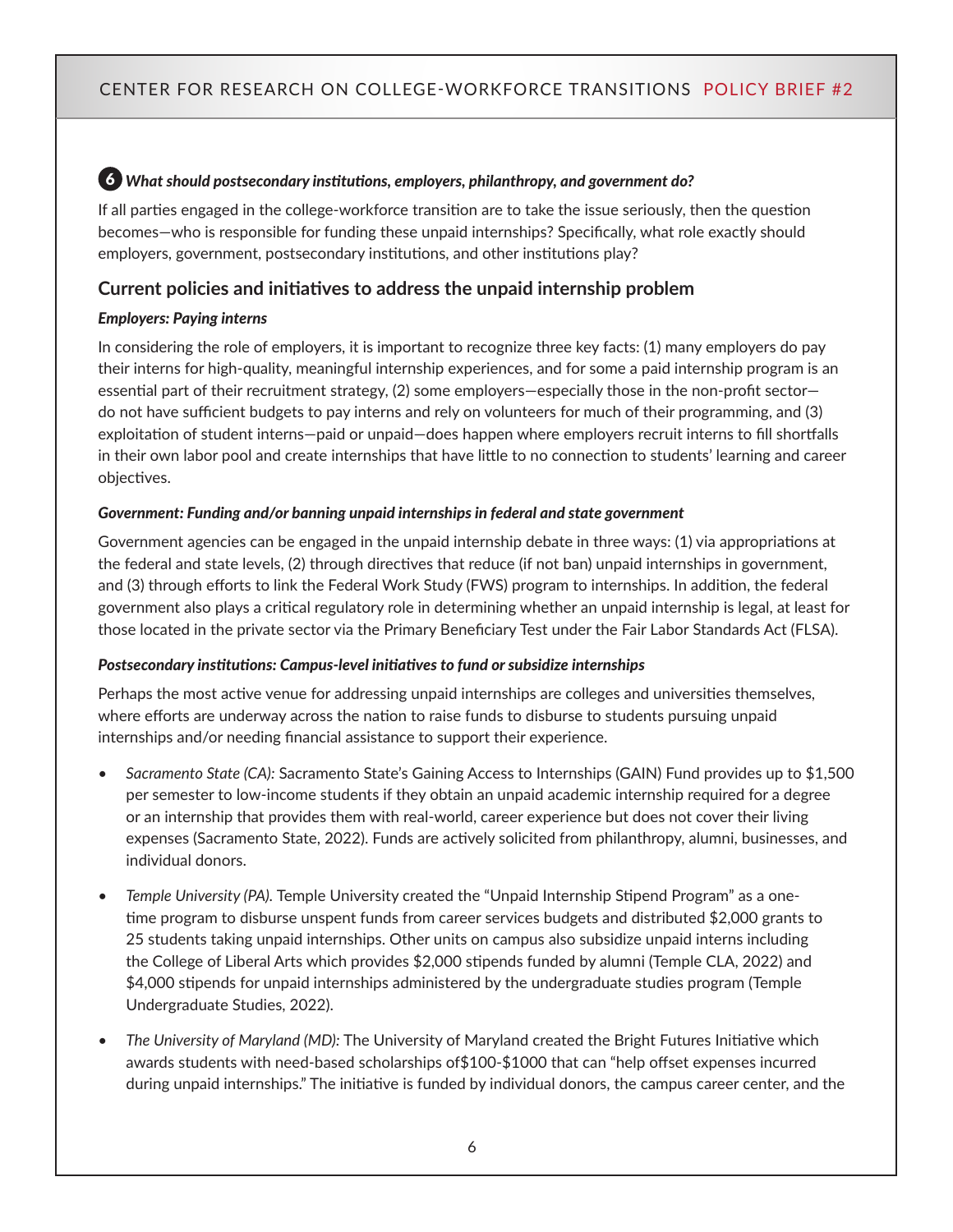campus-wide President's Promise (University of Maryland, 2022). The campus also provides a one-stopshop webpage that lists scholarships to fund unpaid internships that are both internal and external to the university.

#### *Philanthropy: Providing unrestricted funds or supporting specific internship interventions*

Philanthropy can also play a role in addressing the unpaid internship situation. While one option includes providing unrestricted or general use funds for campuses to provide scholarships, fellowships or stipends to students, another possibility is for philanthropy to dictate the terms of how campuses subsidize unpaid internships, work with employers, and consider program sustainability. In this brief I review an example of a more hands-on approach that was taken by the Ascendium Education Group (formerly Great Lakes Higher Education) in their Career Ready Internship (CRI) grant program from 2014 to 2018.

#### *Third-party organizations: Chambers of Commerce*

Finally, organizations such as local Chambers of Commerce have organized funds to subsidize employers to pay their interns. One example of this is the Greater Scranton Chamber of Commerce in Pennsylvania, which partnered with the University of Scranton's Small Business Internship Initiative in 2019 to raise funds from the local business community. These funds were disbursed to local for-profit and small businesses to support either traditional internships (at least 100 hours of work) for up to \$1,000 per student, or for "micro-internships" (remote, projectbased experiences) for up to \$500 per student (The Greater Scranton Chamber of Commerce, 2022).

# Recommendations for future research, policy, and educational practice



- Employers—pay your interns or seek external funding to subsidize them.
- 3 Postsecondary institutions—collect more data, target interventions to women and non-profit internships, dedicate financial aid funding to support students doing unpaid internships, build partnerships across campus units and with external partners, and address the myth that students cannot get academic credit for paid internships.
- 

Government-continue the FWS Experiment, revise the Primary Beneficiary Test, end unpaid internships in all government agencies (especially at the federal and state levels).



Philanthropy—actively fund efforts to subsidize internships.



6 Third-party organizations—organize or facilitate fundraising to provide subsidies to employers to pay their interns.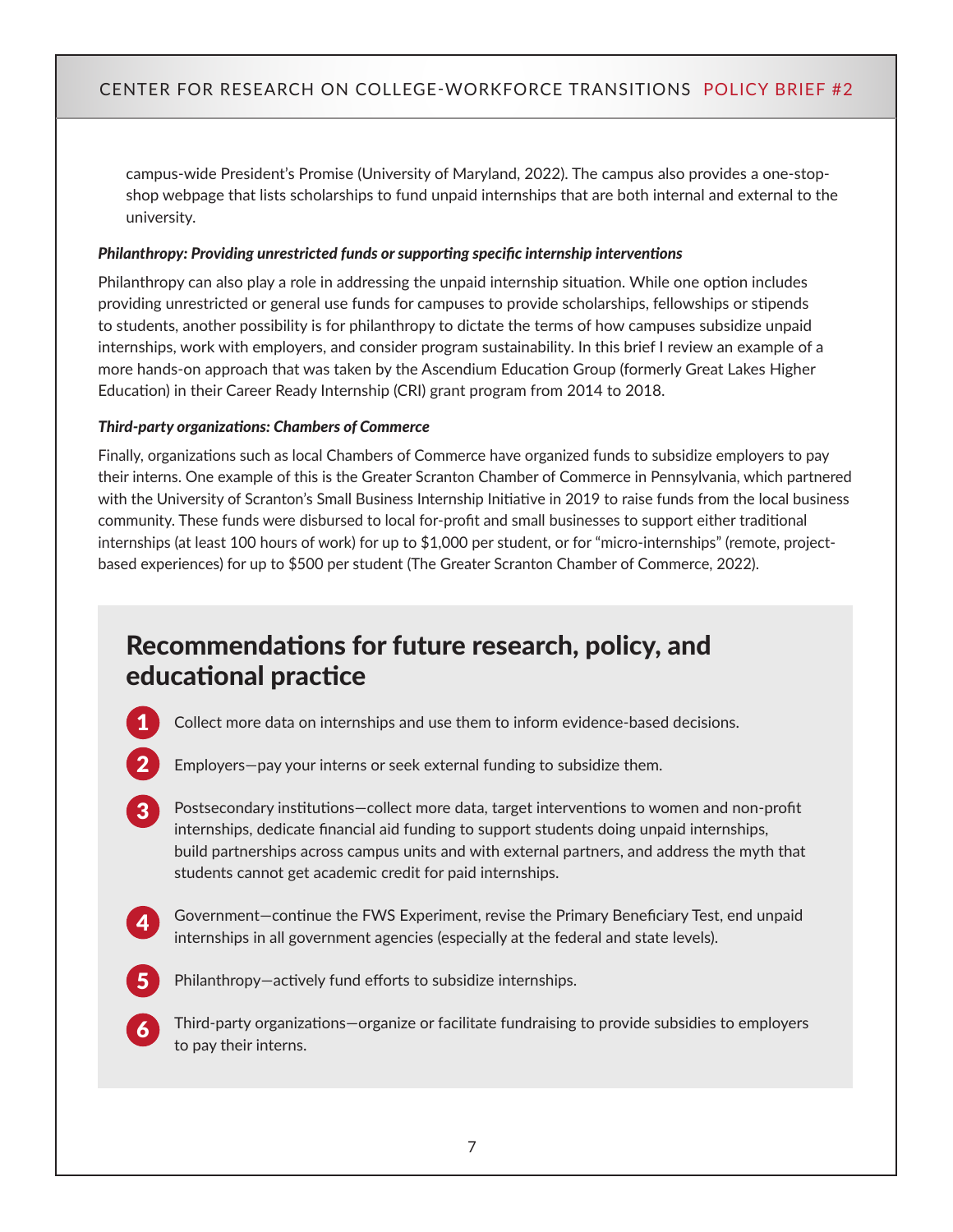## <span id="page-7-0"></span>**Introduction**

Internships are an increasingly prominent and influential part of the higher education landscape, with mounting evidence demonstrating that an internship experience can be a "door opener" to a high-paying job and social mobility. Consider that job applications with an internship received 14% more callbacks than those without one (Nunley et al., 2016), that students with an internship have 15% lower unemployment rates (Silva et al., 2016), 6% higher wages (Saniter & Siedler, 2014) and 3.4% higher grades (Binder et al., 2014) than those without one. With these numbers it is unsurprising that a growing number of colleges and universities prominently display internship participation rates on their promotional materials, and students and higher education professionals increasingly see them as an essential part of the college experience.

The role that an internship may play in securing a well-paying job makes them particularly important for lowincome and first-generation students, for whom an internship could truly be a launching pad to a life-changing career and financial situation. Given that low-income college students are disproportionately female and/or Black, Hispanic, or Asian, an internship may also be a key element in addressing gender and racial equity in the labor market, which remains a persistent problem in the U.S.

But internships are inaccessible for many college students, with recent evidence showing that 67% of noninterns had in fact wanted to pursue one but not due to a lack of information, the need to work a paid job, or a heavy course load (Hora et al., 2021). These data suggest that students without extensive family, social, or campus networks may be at a disadvantage, given the critical role that networks play in obtaining "leads" or information about job or internship openings. Additionally, for the 81% part-time and 43% full-time college students who must work paid jobs to cover tuition and living expenses, and for whom relocating to an expensive city like Washington D.C. is untenable, an internship is simply out of reach (NCES, 2020).

This situation makes internship compensation a critical issue for higher education researchers, policymakers, and campus professionals engaged in workforce development, career development, and diversity, equity, and inclusion (DEI) efforts. While they have long been a source of concern for their legality, with unpaid interns filing lawsuits against employers and special policies issued by the federal government regarding intern pay, unpaid positions are increasingly being scrutinized as a problem of worker rights and structural inequality in a cultural moment where both are of paramount concern. Consequently, several complex questions are currently facing the field:

- Is it time to eliminate unpaid internships?
- How can we make the internship experience accessible to all college students regardless of race, gender, socio-economic status, or access to social capital?
- What are the most promising solutions for addressing the unpaid internship problem?
- What role should government, employers, philanthropy, or postsecondary institutions play in addressing the situation?

To answer these complex questions, the field needs robust and comprehensive data on the prevalence and impacts of unpaid internships, as well as a thorough analysis of the policy and practitioner landscapes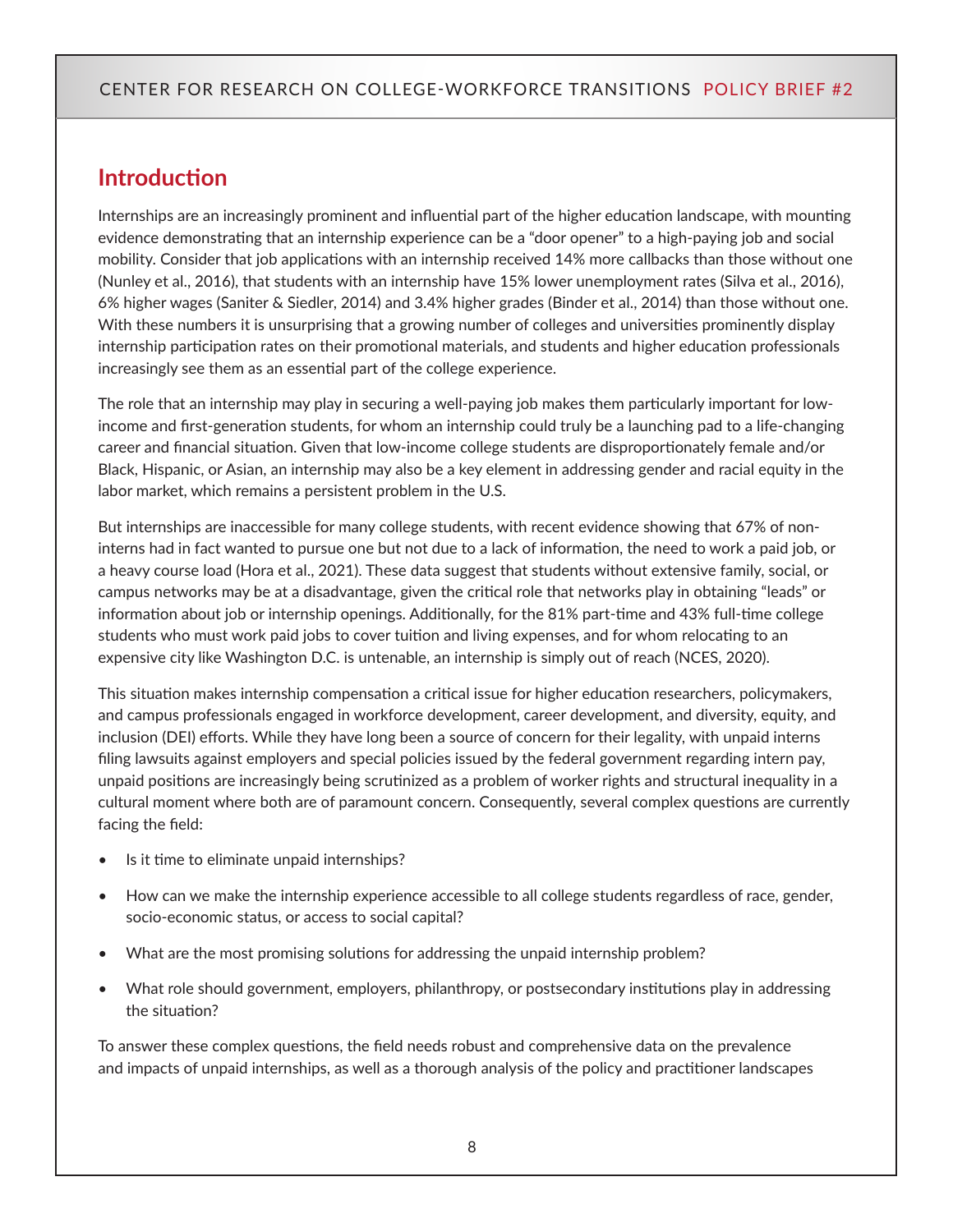surrounding internship compensation. To fill the gaps in the literature on these points, this policy brief will ideally inform evidence-based decision-making on internship policy, design, and implementation in the U.S., and to advance the conversation on these issues in a way that is grounded in the data and attentive to the realities of current policy and practice.

I first review the reasons why unpaid internships represent a critical problem in higher education, followed by a brief discussion of why some consider them to be unproblematic or a necessary part of the college-workforce transition. Next, data are reported on the number of internships overall and the number of unpaid positions, two data points that are surprisingly difficult to obtain given the lack of national surveys on the topic. Then the demographics of unpaid interns, and current policies and initiatives focused on internship compensation are discussed. Finally, the brief concludes with recommendations for future research, policymakers, and practitioners so that all students have access to this critical "door-opening" experience.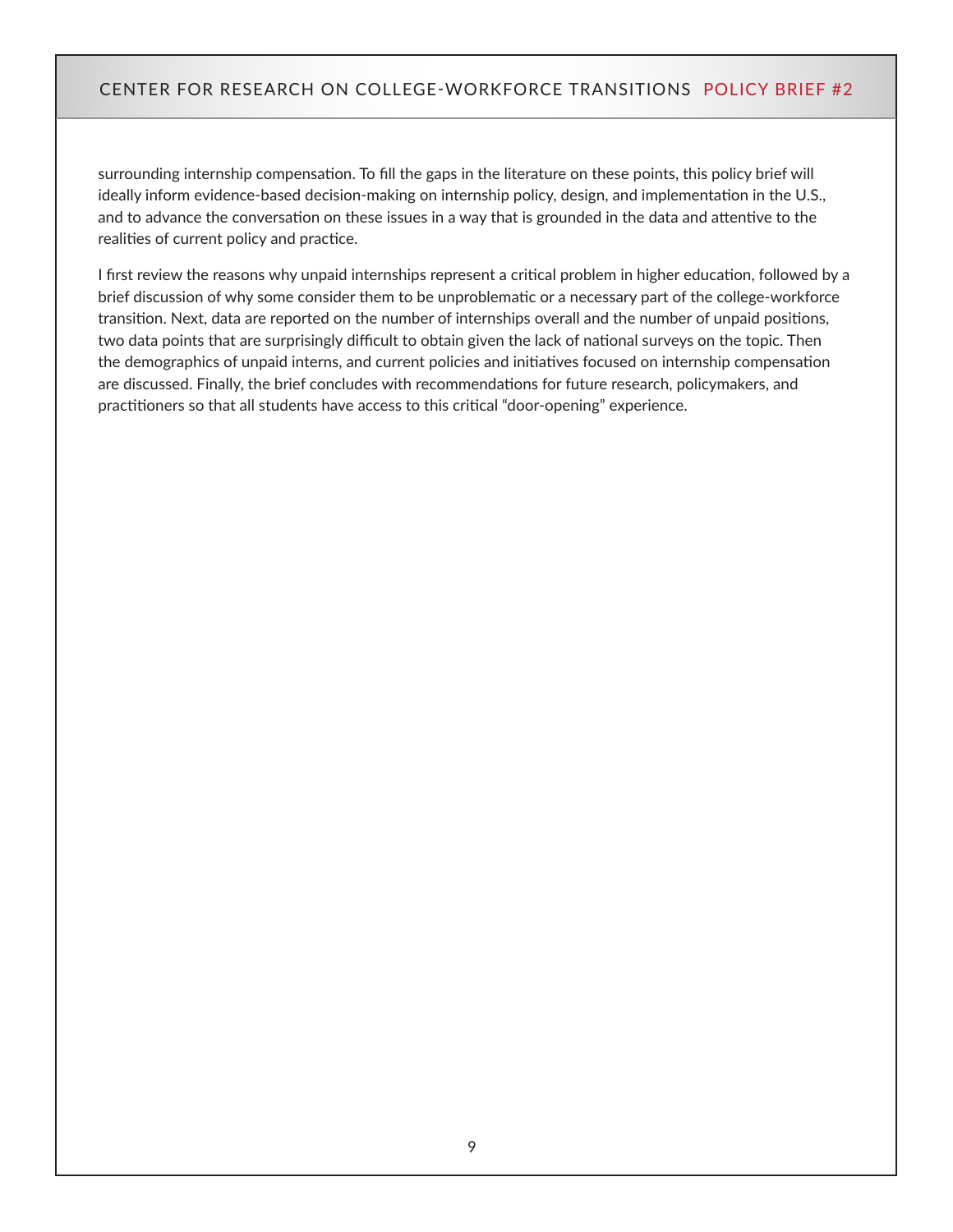# <span id="page-9-0"></span>**Why are unpaid internships a problem (or not)?**

Before discussing policies salient to unpaid internships and potential solutions, it is useful to consider arguments and evidence regarding the problematic aspects of these experiences. Arguments against unpaid internships center around problems with financial exclusion, favoritism for the elite and well-connected, legal issues with uncompensated work, and the argument that unpaid labor is a basic violation of worker rights and the ethical treatment of college students. In addition, the arguments for unpaid internships—that they pay students with experience and that they are the only option for some employers (e.g., non-profits)—are also important to understand as the field considers how to best engage employers, policymakers, and students themselves about solutions and next steps.

## **Con:** Unpaid internships may exclude middle-class and/or low-income students from pursuing these opportunities

The first argument against unpaid internships is financial—where they are simply untenable for students who aren't wealthy and have ample family resources to subsidize their living expenses and tuition while working for free.

Relying on family capital is rather common for unpaid interns. In a study on internships in the creative industry, Shade and Jacobson (2015) interviewed women who were unpaid interns in Toronto and New York City, finding that the students would have been unable to participate in an unpaid internship without parental financial support in the form of helping to pay for room, board, and travel expenses. These financial barriers can also be amplified by geography, with the high costs of living in such cosmopolitan centers of Europe and North America make relocating for an unpaid internship unrealistic for students without access to substantial resources (e.g., Sutton Trust, 2014).

Consider the unpaid United Nations intern who lived in a tent in downtown Geneva (Foulkes, 2015) and concerns are growing that many students are "working multiple part-time jobs, taking out additional loans, or even skipping meals" to add the all-important internship to their résumé (Curiale, 2009, p. 1536). With student debt already a major concern in higher education, the prospect of students taking out additional loans to pay for an unpaid internship should raise a red flag, as living and working in a major metropolitan area for a summer internship could cost thousands of dollars. Thus, it is likely that many middle-class and/or low-income students self-select out of unpaid work due to their socio-economic status, and thus are kept from these opportunities and their later rewards or take out loans that may be adding to an already considerable debt load.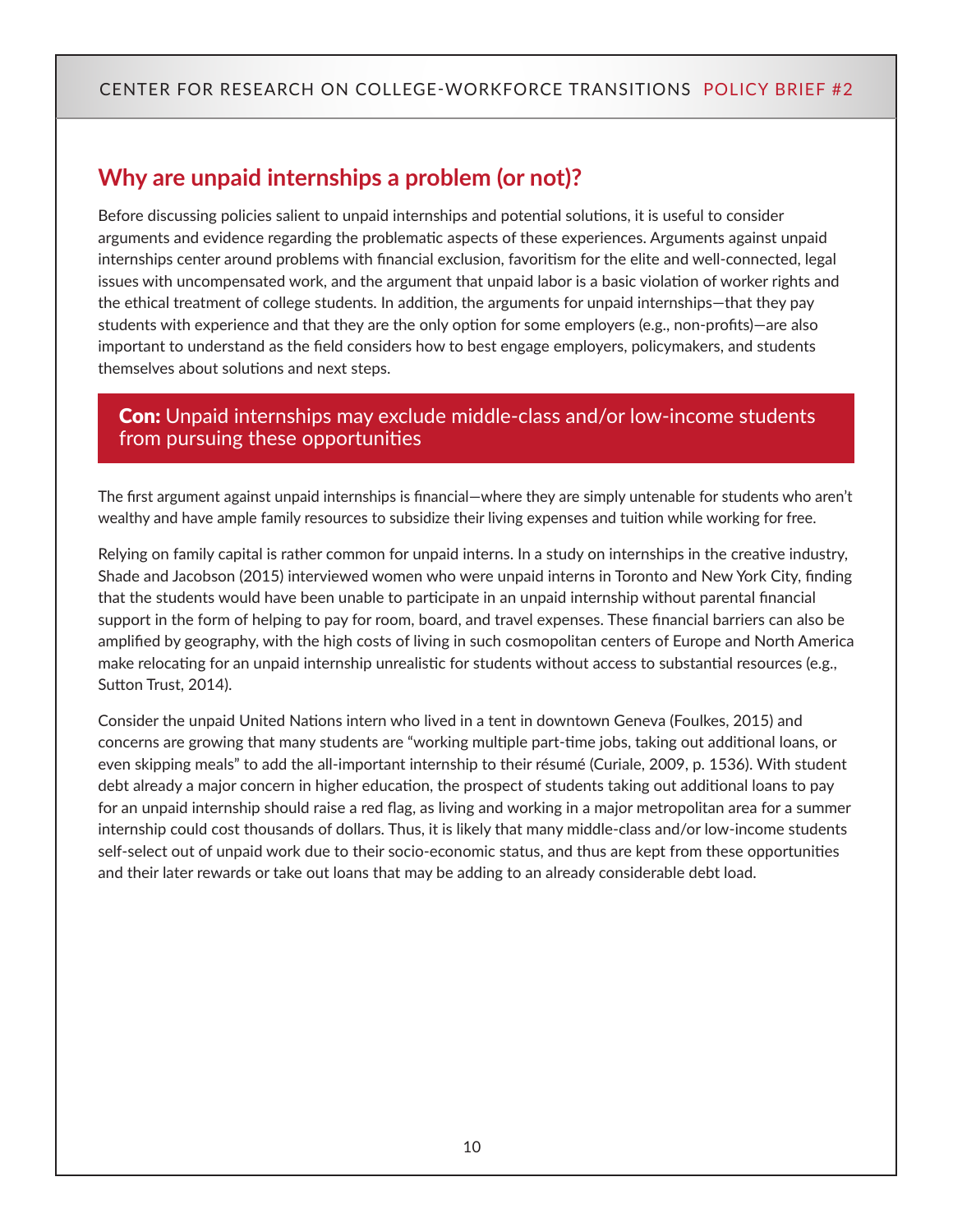## **Con:** Unpaid internships may favor well-connected and wealthy students via "whisper networks" and pervasive and negative views by middle-class and/or low-income students

Another common argument against unpaid internships is that they are often advertised and thus available primarily via "whisper networks" or informal social and professional contacts that are by definition exclusionary and hard to access. While little empirical research exists on this point, anecdotal evidence and practitioner insights supports the notion that some internships are indeed not posted on publicly available websites or job boards, and that some positions are obtained through "friends of friends."

Beyond the limited and unequal access to internships afforded by insider networks, another problematic aspect of unpaid internships that implicates social class is the tendency for some working class students to have strongly negative views of internships altogether. O'Connor and Bodicoat (2017) found that upper- and middle-class students at an elite university in the UK were knowledgeable and enthusiastic about the role of internships in their career development, whereas working class students were more likely to be critical of internships and viewed them—even high quality, well-paid internships—as an exploitative waste of time, using language to describe internships such as "slave labour" and "exploitation" (p. 445). While such sentiments may be grounded in an understandable aversion to unpaid work, they unfortunately may lead some students to not pursue what could be a positive and influential experience.

Making matters worse is that students in less-elite institutions may lack the resources to find and pursue an internship. Allen and colleagues (2013) found that elite institutions in the U.K. provide extensive coaching on how to access internships, including interview coaching and résumé audits, whereas universities that serve working class students tend to lack such services. For institutions with fewer programs and services related to internships, students may struggle to find and successfully pursue internships (Finley & McNair, 2013). Thus, social class and the institutional prestige and resources of a student's university can support or inhibit their entry into the internship labor market.

## **Con:** Unpaid internships can be illegal (but are often allowable and legal)

The Fair Labor Standards Act (FLSA) was enacted in 1938 and was designed to protect employees and ensure that they receive adequate compensation for work performed. The FSLA continues to evolve, but in the eightythree years since its creation, it still does not specifically address unpaid internships. A key turning point in the establishment of the modern internship occurred in 1947 in the Supreme Court case of Walling v. Portland Terminal Co in which the Court determined that the railroad company did not have to pay railway workers during their week-long training program, citing that the trainees did not expedite the railroad's business or displace any of the regular employees (Waxman, 2018).

Since the FLSA provides little guidance in determining whether an employee is entitled to minimum wage compensation, the case became one of the first instances of defining what constitutes an 'employee' and prompted the creation of the 'trainee exception.' The Court found six considerations relevant in identifying the trainee exception which became known as Fact Sheet #71 under the Department of Labor (Brookhouser, 2015).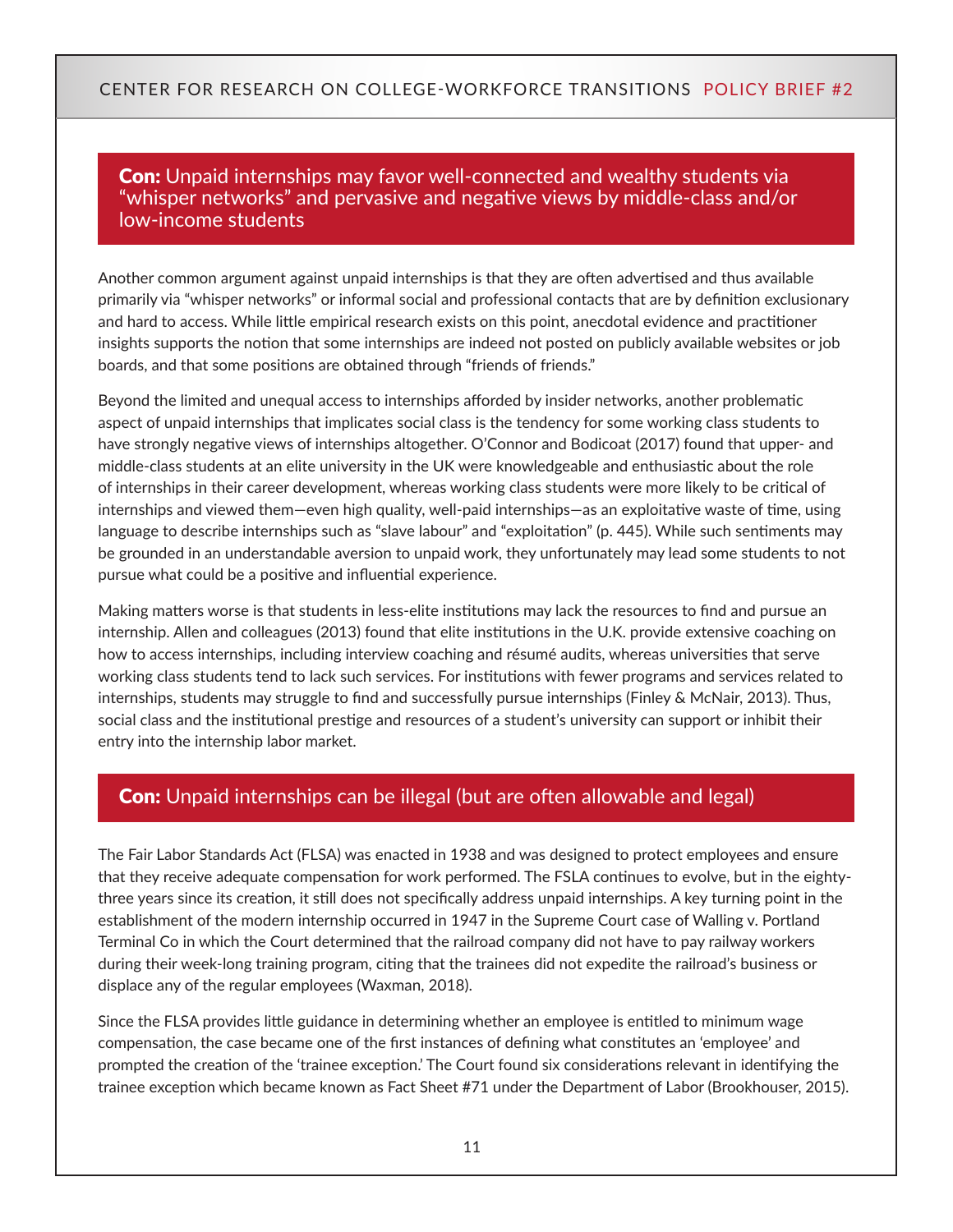These criteria have been challenged on legal grounds as providing too large of a loophole for employers, as in the wellknown 2013 lawsuit filed by Glatt v. Fox Searchlight Pictures, Inc., which challenged the six-prong test when three interns at Fox Searchlight Pictures sued their employer for not paying them, arguing that their work responsibilities consisted of menial tasks which did not provide any educational benefit. Applying a version of the six-prong test, the Court deemed that the interns were entitled to compensation, and several other lawsuits filed on behalf of unpaid interns followed. $1$ 

In 2018 the test was revised, with one factor being added and the intent of the guidelines altered so that employers had to consider the "primary beneficiary" of the experience—the employer or the intern. Unlike the previous six-factor test, for which employers had to meet all criterion to be allowed to not pay their interns, the new primary beneficiary test is far more flexible and does not require all seven items to be operative (see Box at right).

Ultimately, the law states that while some unpaid internships are clearly illegal, many are legal and allowable, particularly in the case of positions in government and the non-profit sector (sectors not subject

## **FLSA Primary Beneficiary Test (2018)**

- 1. The extent to which the intern and the employer clearly understand that there is no expectation of compensation. Any promise of compensation, express or implied, suggests that the intern is an employee—and vice versa.
- 2. The extent to which the internship provides training that would be similar to that which would be given in an educational environment, including the clinical and other hands-on training provided by educational institutions.
- 3. The extent to which the internship is tied to the intern's formal education program by integrated coursework or the receipt of academic credit.
- 4. The extent to which the internship accommodates the intern's academic commitments by corresponding to the academic calendar.
- 5. The extent to which the internship's duration is limited to the period in which the internship provides the intern with beneficial learning.
- 6. The extent to which the intern's work complements, rather than displaces, the work of paid employees while providing significant educational benefits to the intern.
- 7. The extent to which the intern and the employer understand that the internship is conducted without entitlement to a paid job at the conclusion of the internship.

to the primary beneficiary test). However, as blatant exploitation of high school and college interns have been documented in China (e.g., Chan, Pun & Selden, 2015), and increased attention to worker rights and employee satisfaction has arisen amidst the Covid-19 pandemic, the question of the legality of unpaid internships continues to be a perennial topic and cause of concern.

<sup>1</sup> *E.g., Benjamin v. B & H Educ., Inc.,* --- F.3d ---, 2017 WL 6460087, at \*4-5 (9th Cir. Dec. 19, 2017); *Glatt v. Fox Searchlight Pictures, Inc.,* 811 F.3d 528, 536-37 (2d Cir. 2016); *Schumann v. Collier Anesthesia,* P.A., 803 F.3d 1199, 1211-12 (11th Cir. 2015); see also *Walling v. Portland Terminal Co.,* 330 U.S. 148, 152-53 (1947); *Solis v. Laurelbrook Sanitarium & Sch., Inc.,* 642 F.3d 518, 529 (6th Cir. 2011).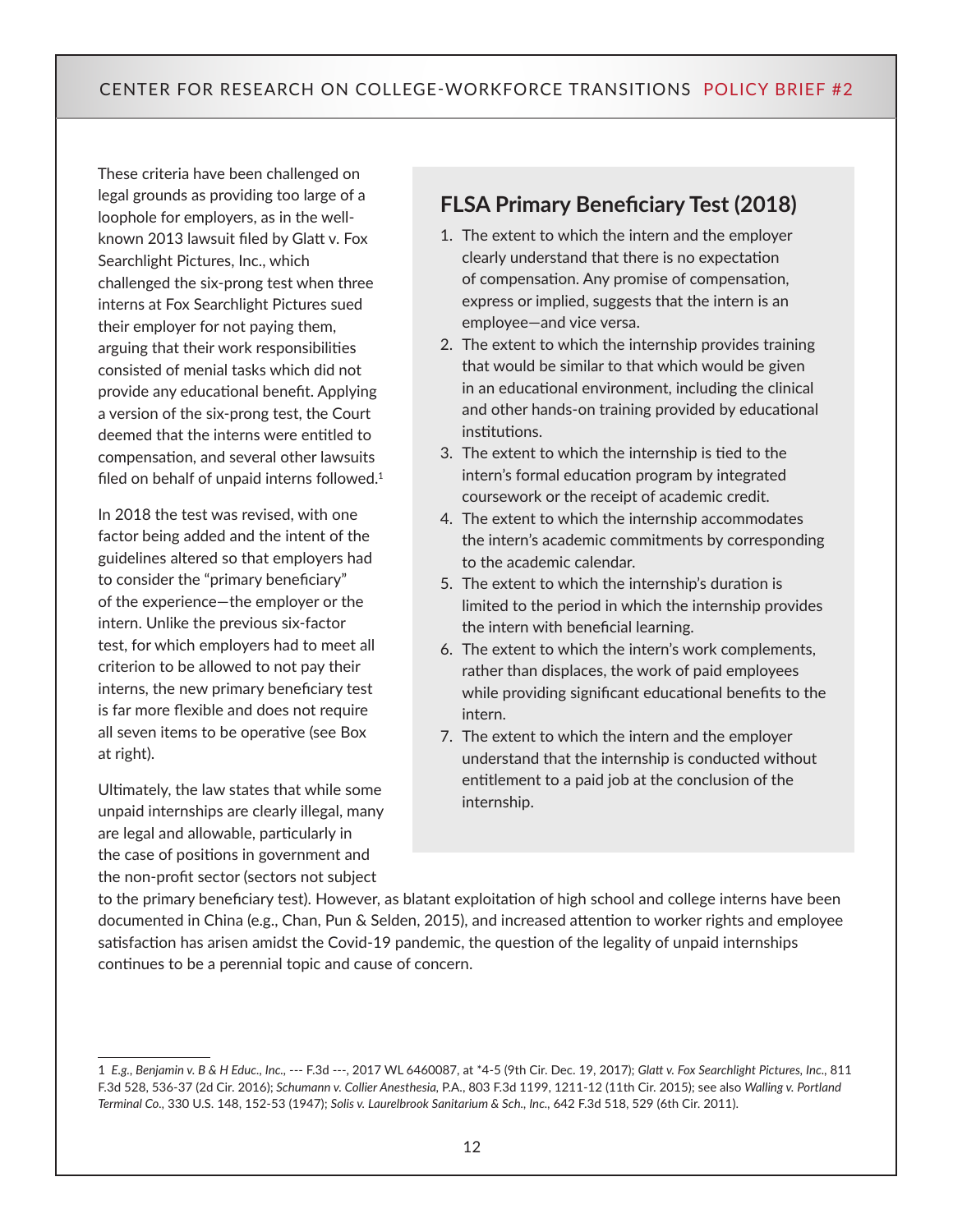## **Con:** Evidence exists that unpaid positions may be less valuable than paid positions

A growing body of research is examining differences in outcomes between unpaid and paid internships, and some evidence suggests that unpaid positions may not be as effective or productive an experience as their paid counterparts. A conceptual paper by Rogers and colleagues (2021) discusses potential differences in how tasks are designed on the job and interns' career development, Basow and Byrne (1992) found that unpaid internships have a negative impact on students' self-perceptions, and analyses by NACE (2019) found that unpaid interns had lower starting salaries, fewer job offers, and longer job searches than paid interns. More details on some of the literature are provided later in this report.

While more research is necessary on the longitudinal outcomes of paid versus unpaid internships, early indications are that paid positions are preferable with respect to college students' professional development and long-term career success.

## **Con:** Unpaid internships are a basic violation of worker rights and the ethical treatment of college students

The last argument that some make against unpaid internships is relatively simple—that unpaid labor is a basic violation of worker rights and an unethical way to treat students. As more colleges and universities become aware of college students living in poverty, going hungry, and even being homeless while attending school (i.e., basic needs), the prospect of having their students work for free appears to be a less than acceptable position. This is apparent in growing efforts to subsidize unpaid internships, and institutional recognition that uncompensated work (especially when they are mandated by academic programs), is not consistent with principles of equity or open access to opportunities.

## **Pro:** Students taking unpaid internships are paid in experience

Perhaps the most common argument in favor of unpaid internships is that they ultimately "pay off" for the student with the new skills, professional connections, and experience that they obtain. As some say, an unpaid internship "pays in experience." In some fields such as media and the arts, it is not uncommon for observers to also argue that they had to "pay their dues" with an unpaid internship in the past, and that it's just part of the system of career advancement. In addition, employment conversion is a possible outcome of an unpaid internship, and the important role that these unpaid positions may play in connecting students to professional networks and full-time jobs should not be ignored.

Being aware that these sentiments are not uncommon and a frequent rejoinder to the contention that unpaid internships should be eliminated or subsidized is important so that advocates can consider this point and formulate a response (e.g., see points 1-5 above).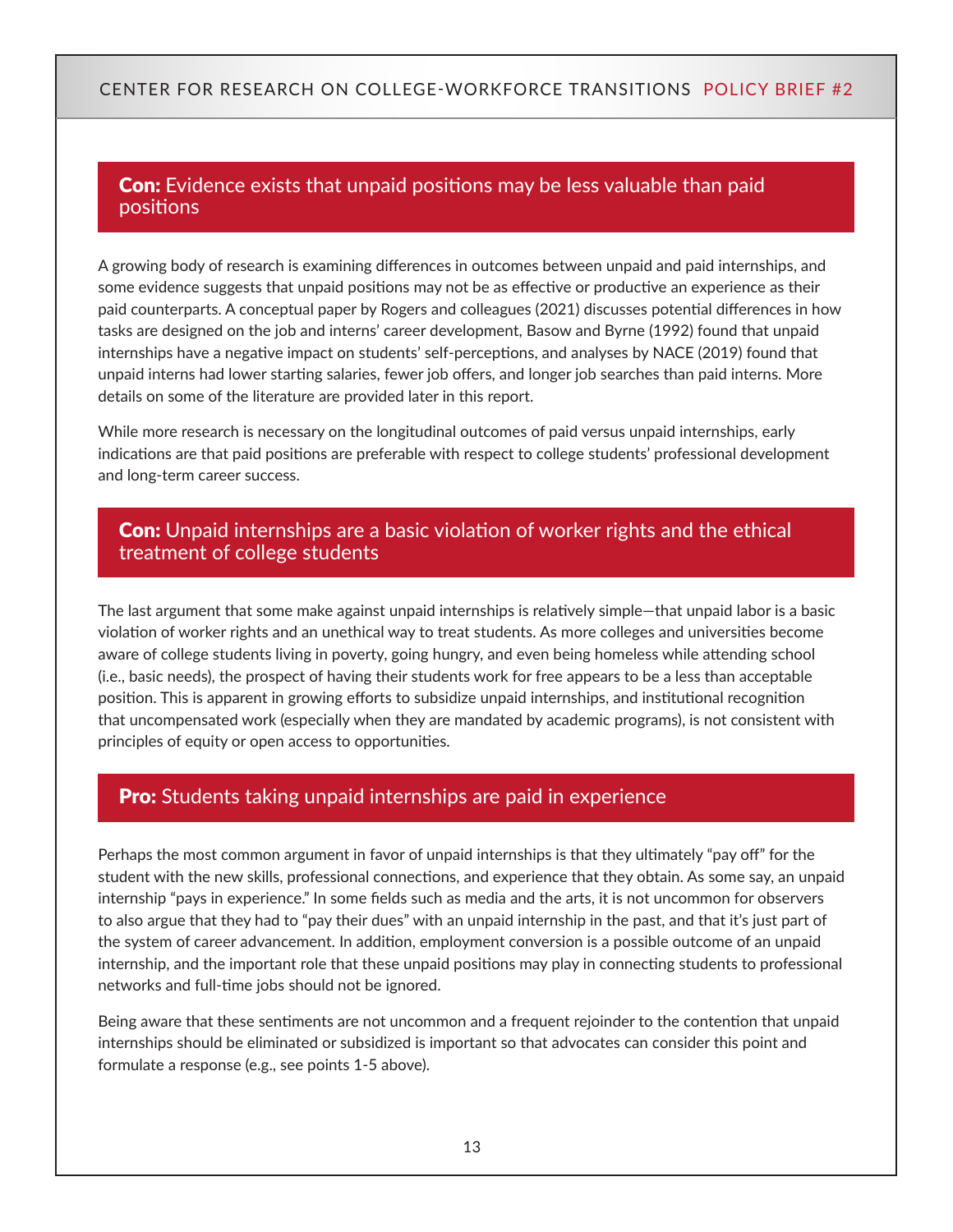## **Pro:** Unpaid internships are the only option in some sectors (e.g., non-profits)

 Finally, an argument that is not necessarily for unpaid internships but against their outright banning is that for budget-strapped employers and organizations (e.g., non-profits, small business), it is not reasonable or feasible to pay an intern. This may be due to the fact that no budget exists to support staff who are not 100% productive and/or that no current staff are available to provide adequate mentoring or supervision. In some cases, organizations with these concerns may rely on a substantial number of volunteer labor, or only work with student interns in the event that there is close supervision by academic advisors.

This argument is especially important to consider in light of the unpaid internship problem, as the non-profit sector's (and also some government agencies) financial constraints are well-known and given that many college students' career goals are in these fields, addressing this issue should be a high priority.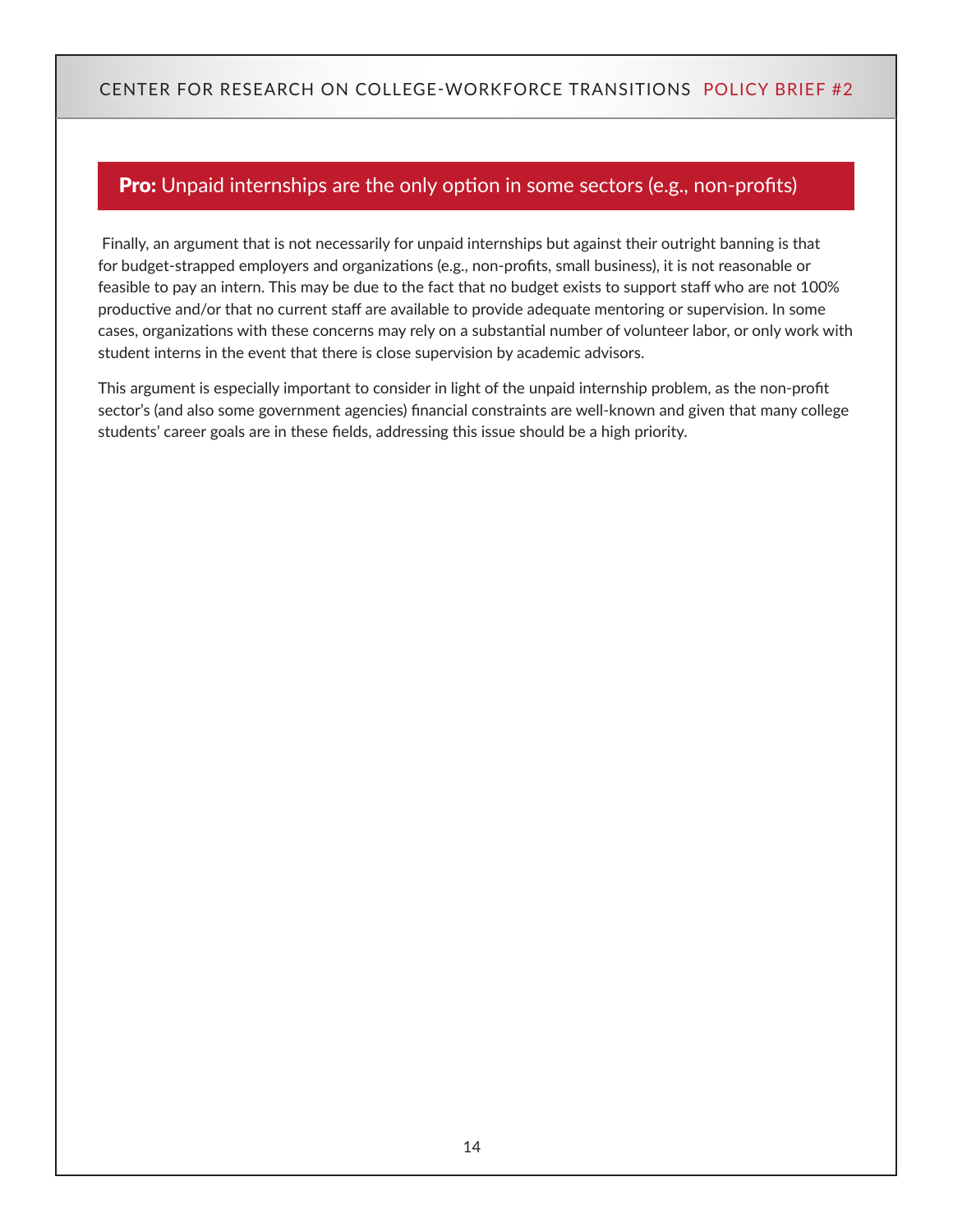# <span id="page-14-0"></span>**How many unpaid interns are there in the U.S.?**

Despite being widely discussed in the media and higher education circles, there are few reliable estimates of the number of college internships in general and of unpaid positions in particular. This, of course, is a major problem as policymakers and postsecondary professionals do not know how many internship positions exist, how many college students pursue internships, and how many of these are paid or not. As a result, advocacy for internships and debates about compensation have outstripped the availability of evidence on these programs, making "data-driven decision making" and subsequent continuous improvement efforts impossible.

Fortunately, the U.S. Department of Education's 2016/2017 Baccalaureate and Beyond Longitudinal study (B&B 16/17), which involved interviews with 19,490 individuals who had obtained a baccalaureate degree, does include questions about participation in paid or unpaid internships. In addition, cross-institutional surveys such as our Center's new National Survey of College Internships (NSCI) and long-standing surveys in higher education such as the National Survey of Student Engagement (NSSE) and the NACE Student Survey are adding to the evidentiary base. However, these surveys are limited by their reliance on few items related to internships (e.g., B&B 16/17), small sample sizes from a relatively small number of institutions (e.g., NSCI), or the absence of internship-specific questions that delve into nuanced questions about internship prevalence, quality, and access (e.g., NSSE). As a result, existing data should be interpreted with great caution until measurement issues are addressed in the field of internship and work-based learning studies.

### **Estimates on the total number of college internships in the U.S.**

Before estimates about the number of unpaid internships in the U.S. are discussed, it is important to understand the number of internships in general. In Table 1 below, estimates of the number of internships in the U.S. are provided from the few scholars and organizations attempting to measure participation in these programs. Details on the nature of the study samples are provided when available, which provides important contextual information to consider when drawing conclusions from these figures (e.g., estimates may overlook 2-year institutions).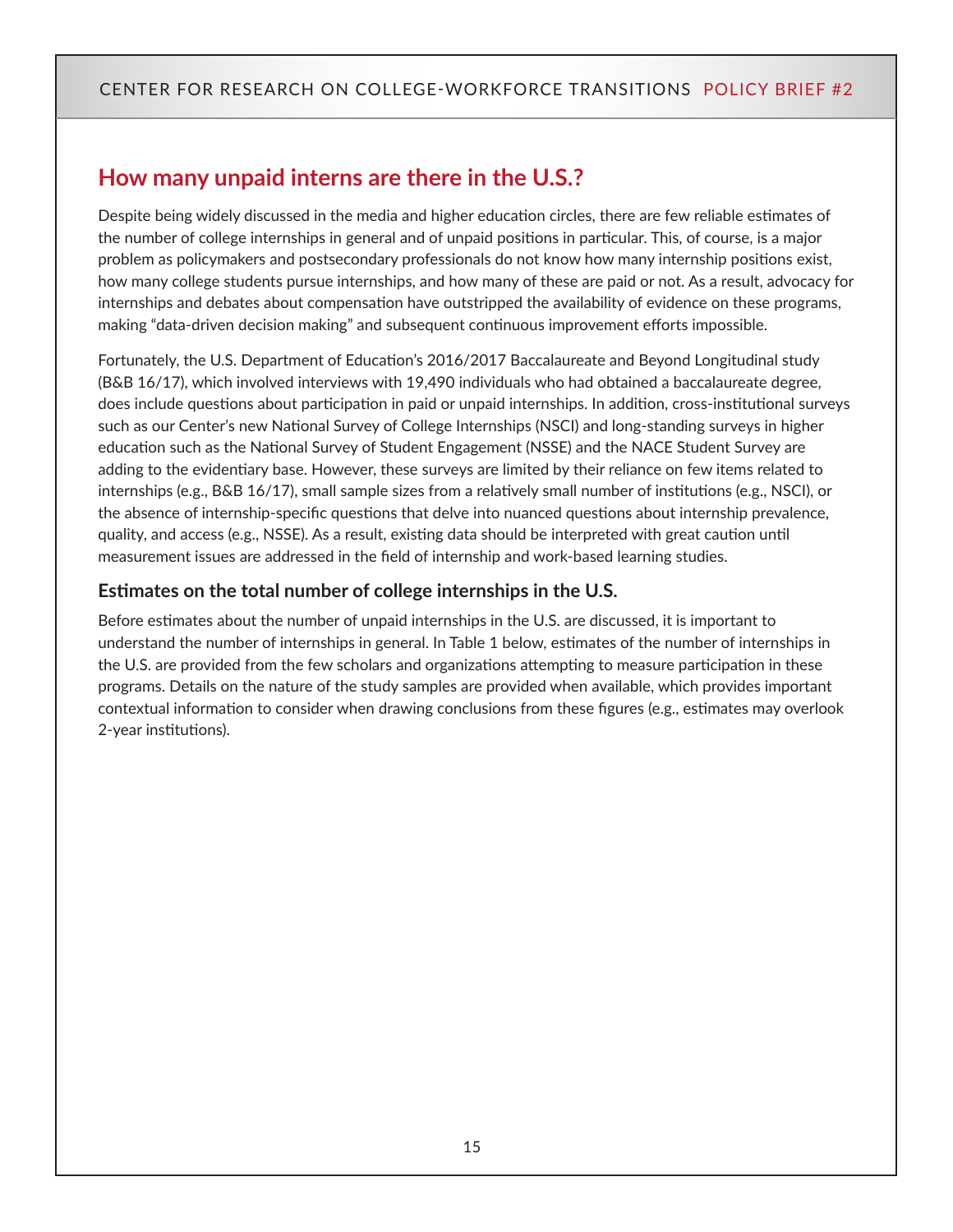| <b>Source</b>                                                                   | <b>Total % of Intern Participants</b>                                                                                                                                                                      | <b>Nature of Sample</b>                                                                                                                       |
|---------------------------------------------------------------------------------|------------------------------------------------------------------------------------------------------------------------------------------------------------------------------------------------------------|-----------------------------------------------------------------------------------------------------------------------------------------------|
| National Survey of<br><b>Student Engagement</b><br>$(2020)^1$                   | 50% (n=99,424) of seniors taking<br>the survey had participated in "an<br>internship, co-op, field experience,<br>student teaching, or clinical placement"                                                 | 484, 242 college freshmen and<br>seniors across 584 bachelor's<br>granting institutions in US and<br>Canada                                   |
| <b>National Association</b><br>of Colleges and<br>Employers (2021) <sup>2</sup> | 48.7% (n=5,151) of respondents<br>indicated participation in an internship<br>only, in response to the question, "have<br>you taken part in an internship and/or<br>co-op program since starting college?" | Data from 10,579 students at 139<br>(mostly four-year but some two-<br>year institutions)                                                     |
| Baccalaureate &<br>Beyond 2016/2017<br>release (2021)                           | 69.8% of respondents (n= 19,490) did<br>not have a paid internship also did not<br>have an unpaid internship                                                                                               | Data from 2016/2017<br>administration of B&B, a nationally<br>representative survey based on<br>19,490 graduates of four-year<br>institutions |
| Perlin (2012) <sup>3</sup>                                                      | Between 1 and 2 million undergraduate<br>interns per year                                                                                                                                                  | Personal extrapolation based on<br>career information websites and<br>census data                                                             |
| Gardner (2012) <sup>4</sup>                                                     | 21% (n=5,780) had "recently<br>completed" an internship                                                                                                                                                    | 27,335 undergraduates from 234<br>four-year institutions completed an<br>online survey between September<br>and December of 2009              |
| National Survey of<br>College Internships at<br>CCWT (2021) <sup>5</sup>        | 21.5% (n=2,609) of survey respondents<br>indicated they had taken an internship<br>in the past 12 months                                                                                                   | 12,130 undergraduates from<br>16 four-year and one two-year<br>postsecondary institution                                                      |

|  | Table 1: Estimates of the total number of college students engaged in the internship labor market |  |  |  |  |
|--|---------------------------------------------------------------------------------------------------|--|--|--|--|
|  |                                                                                                   |  |  |  |  |

Sources:

<sup>1</sup> NSSE 2020 HIPs Participation Data Dashboard [\(https://tableau.bi.iu.edu/t/prd/views/ar20\\_hips/HIPsin2020](https://tableau.bi.iu.edu/t/prd/views/ar20_hips/HIPsin2020)) and NSSE 2020 overview [\(https://nsse.indiana.edu/nsse/reports-data/nsse-overview.html](https://nsse.indiana.edu/nsse/reports-data/nsse-overview.html)).

2 NACE (2021). *The 2020 Student Survey Report.* National Association of Colleges & Employers.

<sup>3</sup> Perlin, R. (2012). *Intern Nation: How to earn nothing and learn little in the brave new economy. Verso Books.* 

<sup>4</sup> Gardner, P. (2010). *A comparison of credit and non-credit internships in their expectations and the utilization of campus resources.* Intern Bridge and the Collegiate Employment Research Institute at Michigan State University.

<sup>5</sup> Hora, M.T., Colston, J., Chen, Z., & Pasqualone, A. (2021). *National Survey of College Internships (NSCI) 2021 Report: Insights into the prevalence, quality, and equitable access to internships in higher education.* Center for Research on College-Workforce Transitions. University of Wisconsin-Madison.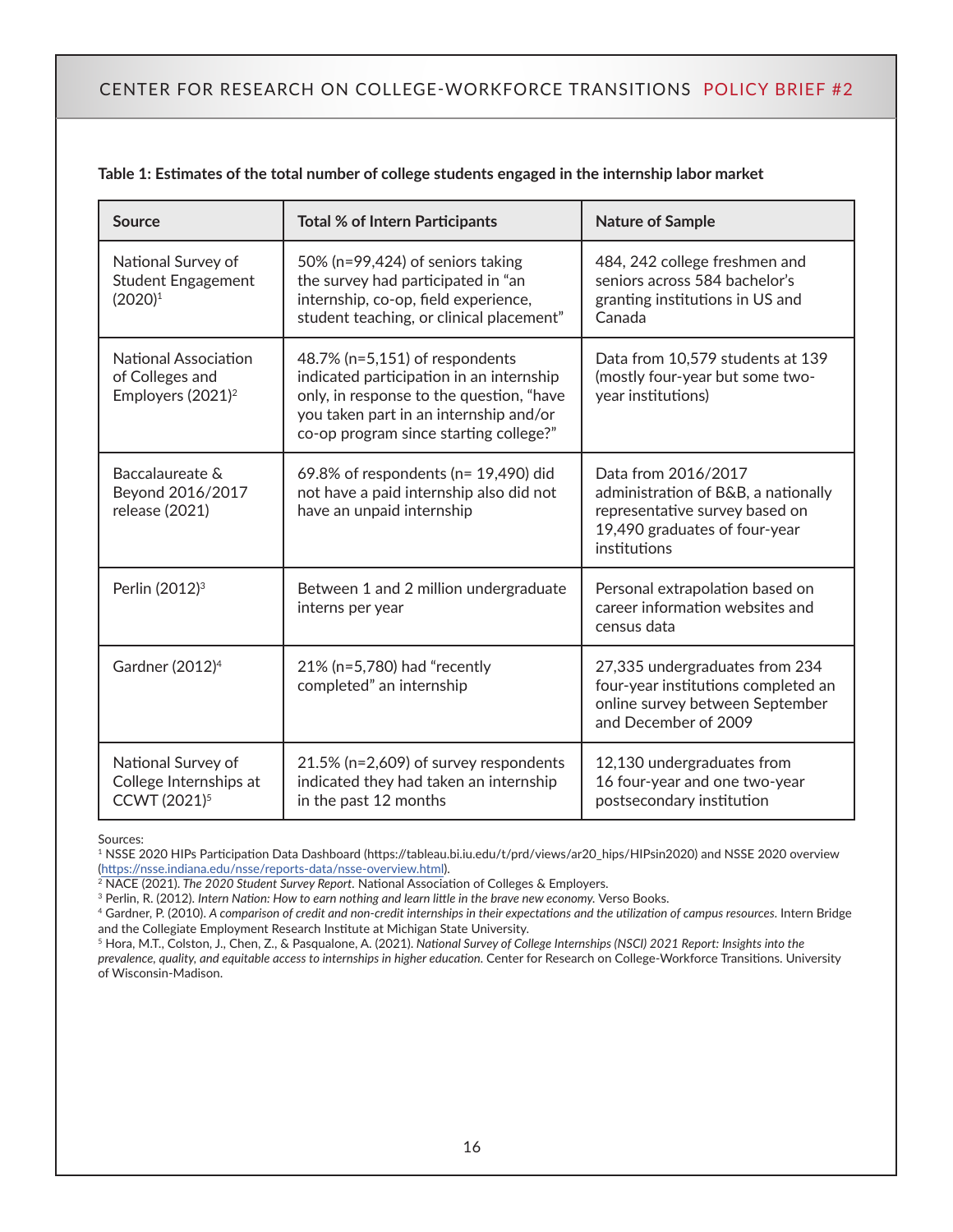As Table 1 makes clear, estimates of the total number of college students pursuing internships in the U.S. are in short supply, and vary widely among studies and samples from 21.5% to 50% of students taking an internship. Further, extrapolations based on dated and/or unclear sources are common, with references to Perlin's 2012 estimate of 1-2 million internships commonly found in both research papers and media reports (e.g., Howe, 2014). For instance, a paper on internships in business and management stated that each year, "US organizations employ up to an estimated 2 million college students as interns" (Rogers, 2019), citing Perlin's (2012) statement that "it is probably a conservative estimate that between 1 and 2 million people participate in internships each year in the U.S."

The only nationally representative dataset available on internships comes from the U.S. Department of Education's most recent release of the Baccalaureate and Beyond Longitudinal study (B&B), which involved interviews with 19,490 individuals who had obtained a baccalaureate degree. The publicly available data from the B&B 16/17 release do not include questions about general participation in internships or if respondents had pursued both paid and unpaid internships, but by plotting the questions regarding paid and unpaid internship participation together the data show that 69.8% of respondents who did not have a paid internship also did not have an unpaid internship. This means that the participation rate of at least one internship experience at some point during an undergraduate experience would be approximately 30%.<sup>2</sup>

As a result, except for the B&B survey, no representative data exist on the total number of internships in U.S. higher education. In the absence of these data, extrapolations and small-sample estimates are the only way to get a sense of the scope and prevalence of internships in the U.S., albeit a coarse and imperfect one. With 10.9 million students enrolled in four-year undergraduate institutions (IES, 2020), and using the B&B 16/17 figure of 30%, approximately 3.28 million college students take an internship while in college. It is important to recognize that this is simply an estimate, and one that relies on what

**Every year, approximately** 3.28 million **college students take an internship while in college**

some may argue is an under-estimate of the percentage of college students who take internships on an annual basis.

#### **Estimates on the total number of unpaid college internships in the U.S.**

Next, we turn to the question of how many unpaid internships there are in the US. The problem of the lack of data on the broader question of internship participation overall of course limits our ability to answer this question, but a growing number of empirical studies and national surveys are providing insights on this point. In considering these data it is important to note that students may not necessarily be "choosing" an unpaid internship, but that uncompensated positions may be the only (or a majority) of internship opportunities available for certain groups of students. In Table 2 below, we report estimates of the number of unpaid internships in the U.S. along with details on the nature of the study samples are provided when available.

<sup>2</sup> One of the projects of CCWT in 2022 will be to analyze the microdata for the B&B to examine the prevalence of internships among the entire sample, and the proportion of students taking no internship, a paid internship, and/or an unpaid internship.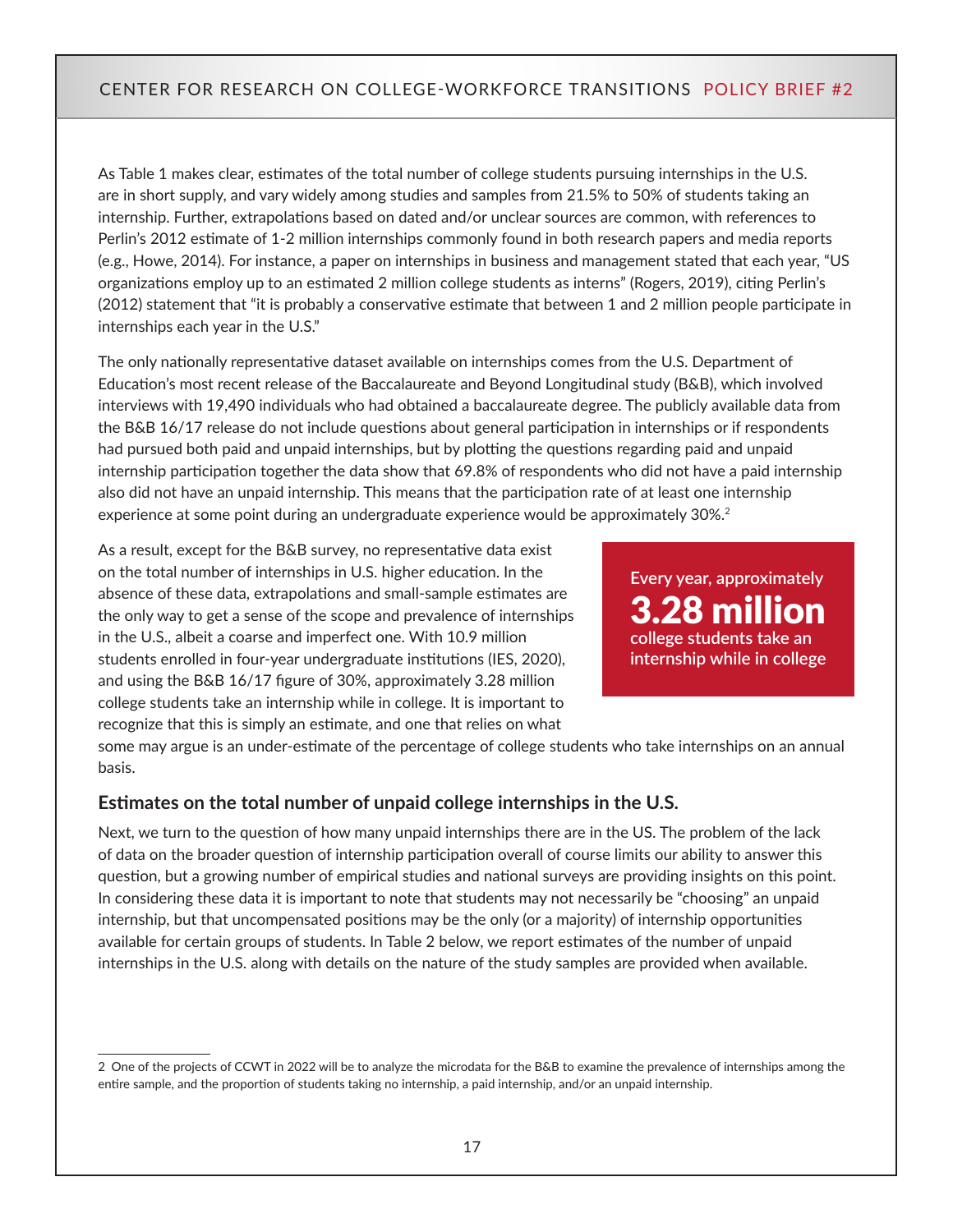| <b>Source</b>                                                             | Total # of Study<br><b>Participants</b> | <b>Paid vs Unpaid</b>                                                                                                                                                                                                                                     | <b>Nature of The Sample</b>                                                                                                                                             |
|---------------------------------------------------------------------------|-----------------------------------------|-----------------------------------------------------------------------------------------------------------------------------------------------------------------------------------------------------------------------------------------------------------|-------------------------------------------------------------------------------------------------------------------------------------------------------------------------|
| National<br>Association<br>of Colleges &<br>employers (2020) <sup>1</sup> | 2,215                                   | 47% unpaid internships                                                                                                                                                                                                                                    | Data from 10,579<br>students at 139 (mostly<br>four-year but some two-<br>year institutions)                                                                            |
| Baccalaureate &<br><b>Beyond (2021)</b>                                   | 19,490                                  | 28.7% of undergraduates<br>took a paid internship,<br>and 30.8% took an<br>unpaid internship<br>(no count of general<br>internship participation)                                                                                                         | Data from 2016/2017<br>administration of B&B, a<br>nationally representative<br>survey based on 19,490<br>graduates of four-year<br>institutions                        |
| Gardner (2012) <sup>2</sup>                                               | 27,335                                  | No data provided<br>on total % of paid<br>vs. unpaid positions.<br>Non-profit employers<br>were the top provider<br>of unpaid internships<br>(57%) followed by<br>Government (48%). 34%<br>of the internships in the<br>for-profit sector were<br>unpaid. | 27,335 undergraduates<br>from 234 four-year<br>institutions completed<br>an online survey<br>between September and<br>December of 2009                                  |
| Crain (2016) <sup>3</sup>                                                 | 348                                     | 46% unpaid internships                                                                                                                                                                                                                                    | 348 respondents, 12,220<br>recent graduates from<br>the University of Georgia<br>$(2013 - 2015)$                                                                        |
| Zilvinskis et al<br>$(2020)^4$                                            | 1,376                                   | 57% unpaid internships                                                                                                                                                                                                                                    | 2,410 seniors taking the<br>NSSE in 12 institutions,<br>using new high-impact<br>practice (HIPs) focused<br>questions that also<br>ask about internship<br>compensation |

#### **Table 2: Estimates of the total number of college students engaged in unpaid internships**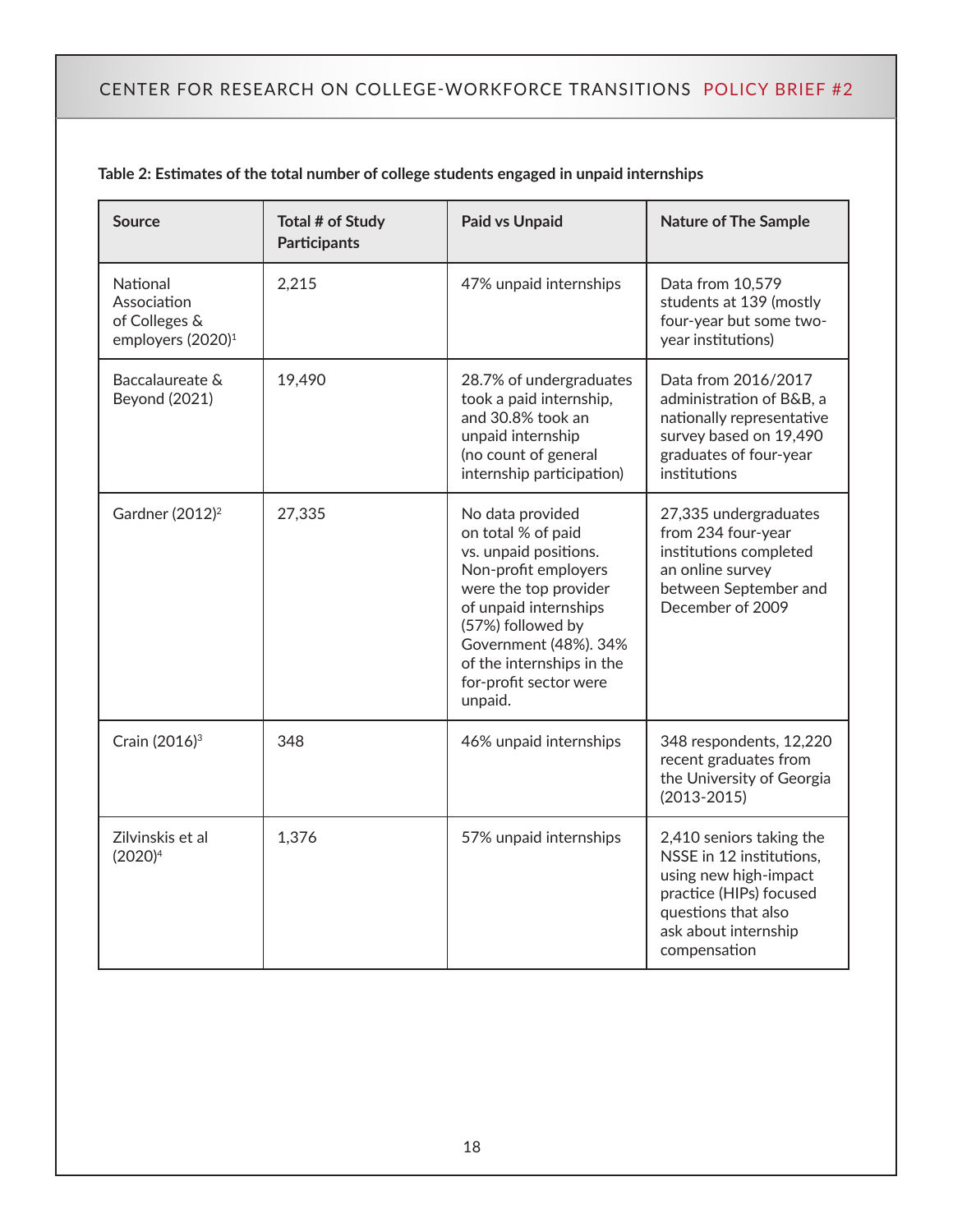| Source                                                                   | Total # of Study<br><b>Participants</b> | <b>Paid vs Unpaid</b>       | <b>Nature of The Sample</b>                                                                                                                                                        |
|--------------------------------------------------------------------------|-----------------------------------------|-----------------------------|------------------------------------------------------------------------------------------------------------------------------------------------------------------------------------|
| Hunt & Scott<br>(2020) <sup>5</sup>                                      | 5.315                                   | 58.1% unpaid<br>internships | 5,315 respondents to<br>the United Kingdom's<br>2011-2012 Destinations<br>of Leavers from Higher<br>Education survey (the<br>first time a question on<br>internships was included) |
| National Survey of<br>College Internships<br>at CCWT (2021) <sup>6</sup> | 3.809                                   | 39.8% unpaid<br>internships | 12,130 undergraduates<br>from 16 four-year<br>and one two-year<br>postsecondary institution                                                                                        |

Sources:

<sup>1</sup> NACE (2021). *The 2020 Student Survey Report*. National Association of Colleges & Employers.

<sup>2</sup> Gardner, P. (2010). *A comparison of credit and non-credit internships in their expectations and the utilization of campus resources.* Intern Bridge and the Collegiate Employment Research Institute at Michigan State University.

<sup>3</sup> Crain, A. (2016). Understanding the impact of unpaid internships on college student career development and employment outcomes. NACE Foundation.

<sup>4</sup> Zilvinskis, J., Gillis, J., & Smith, K. K. (2020). Unpaid versus paid internships: Group membership makes the difference. *Journal of College Student Development, 61*(4), 510-516.

<sup>5</sup> Hunt, W., & Scott, P. (2020). Paid and unpaid graduate internships: prevalence, quality and motivations at six months after graduation. *Studies in Higher Education, 45*(2), 464-476.

6 Hora, M.T., Colston, J., Chen, Z., & Pasqualone, A. (2021). *National Survey of College Internships (NSCI) 2021 Report: Insights into the prevalence, quality, and equitable access to internships in higher education.* Center for Research on College-Workforce Transitions. University of Wisconsin-Madison.

As with research on internship participation in general, the data on internship compensation is spotty and reliant on small-sample studies and surveys, though the inclusion of the UK Destinations of Leavers from Higher Education (DLHE) survey introduces a large-sample data point to the literature (see Hunt & Scott, 2020). Across the studies reported in Table 2, the percentage of unpaid internships ranges from 30.8% (B&B 16/17) to 58.1% (Hunt & Scott, 2020). Again, while inexact, an extrapolation provides the field with a sense of the prevalence of unpaid internships, and with an estimated 3.28 million

1 million **college internships are**  unpaid **on an annual basis**

internships in the U.S. (see above) and the conservative lower-bound of 30.8% uncompensated internships, approximately 1 million interns in the U.S. are unpaid on an annual basis.

Consequently, the state of unpaid internships in the U.S. is not dissimilar to that of the U.K., where Hunt and Scott (2020) argued that "unpaid internships appear to be much more common than previously estimated, with more than half of those doing an internship at six months unpaid (p. 473)." This is clearly not a fringe problem afflicting just a handful of college students but appears to be a systemic issue.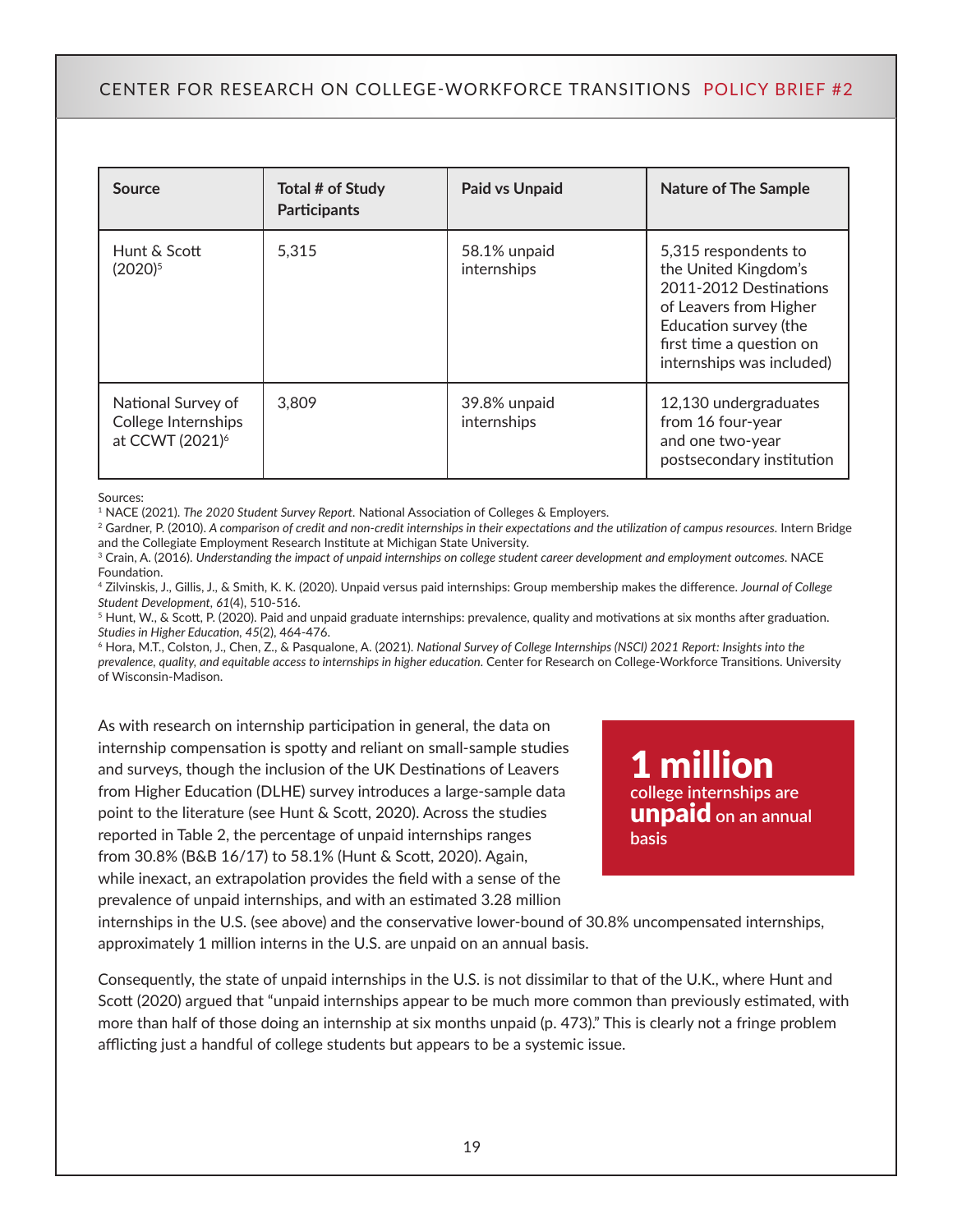There is an issue, however, that is obscured by these data, which can convey the mistaken impression that students can be put into one of two camps—that of unpaid interns or that of paid interns. There is a substantial number of students that are "non-interns" who have never taken an internship at all, and our research shows that 67.3% of these students had in fact wanted to take one (Hora et al., 2021). The reasons for their not pursuing an internship are varied and often intersecting (e.g., working paid job, heavy course load, no openings), and the fact that a large number of today's college students are not pursuing an internship (paid or unpaid) should be as equally alarming as the prevalence of unpaid positions.

Ultimately, the review of the literature suggests three key findings: (1) the lack of robust, cross-institutional data on internships is highly problematic and hinders evidence-based decision making on work-based learning in higher education, (2) the total number of college internships is higher than previous estimates (3.28 million versus 1.5 million), but the fact remains that at least ½ of all college students (and likely many more) are not pursuing these valuable experiences, and (3) that at least 30.8% of interns are unpaid, with about 1 million student interns working without financial compensation.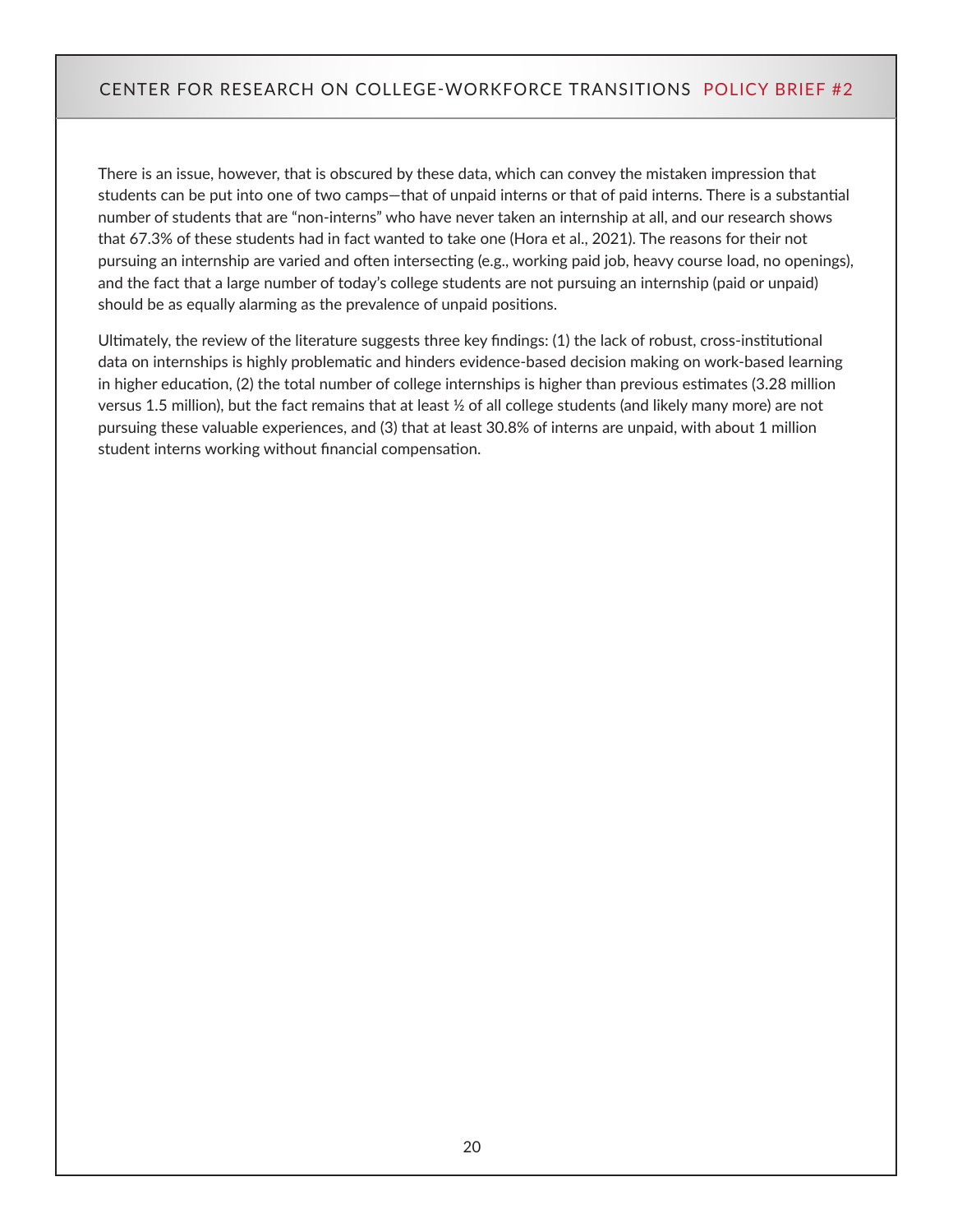# <span id="page-20-0"></span>**Who are the unpaid interns and where do they work?**

Next, the existing literature was examined to ascertain the characteristics of students who pursue unpaid internships and the types of organizations where they work. Establishing the status of the evidence on these points is important given widespread concerns that unpaid internships are disproportionately impacting specific populations, particularly low-income students and those in specific majors (e.g., arts and humanities).

The concern here is that unpaid internships—some of which are critical stepping stones to elite, highwage professions (e.g., in government)—cannot be pursued by low-income students who do not have the financial resources to cover tuition and living expenses without working a paid job. In addition, some argue that first-generation students who may not enjoy extensive familial networks may not have access to these positions, and that unpaid internships are disproportionately taken by students of color. Beyond student-level characteristics however, some observers are concerned that students in certain majors and/or who pursue internships in the government or non-profit sectors will be disproportionately uncompensated.

Further complicating matters is how these individual- and organization-level forces intersect, thereby shaping or constraining opportunities for certain student populations. For instance, some speculate that more women are likely to take unpaid internships because of their increased participation in majors associated with health, social services, and education. If these patterns are borne out in the data, then the field of higher education and work-based learning would have some insights into which students, majors, and types of internships should be targeted for subsidies or other interventions.

However, given the lack of data on internships in general and compensation in particular, these patterns and concerns are open empirical questions that should be viewed as hypotheses and not as settled fact. In this section a selection of the existing evidence on the demographics and organizational characteristics of unpaid interns in the U.S. is reviewed, and the current state of knowledge on the topic and key areas for future inquiry are briefly discussed.

#### **Differences in internship compensation by race/ethnicity**

First, the evidence on racial differences in internship compensation was reviewed, which is unfortunately an understudied topic.

Analyses of 1,376 seniors taking the 2018 NSSE revealed the following descriptive statistics regarding student populations who took an unpaid internship: Asian, Native Hawaiian, and other Pacific Islander students (68% took an unpaid internship), Black students (63%), Hispanic or Latino (56%), white (56%), multiracial (56%), and other race or ethnicity (61%) (Zilvinskis, Gillis & Smith, 2020). Logistic regression analyses of the data revealed significant results for only one group—Asian, Native Hawaiian, and other Pacific Islander students (n=75)—who were 50% less likely to take a paid internship than other racial groups. The authors correctly note that a limitation with the study includes survey items that are not precise with respect to what constitutes an internship experience, and that the results are not generalizable given the non-random sample and small sample size (Zilvinskis et al., 2020).

Our own NSCI project indicate a similar range of internship compensation among racial categories: Asian American (53% took a paid internship), Black (56.7%), Hispanic or Latino (56.5%), white (62.3%), multiracial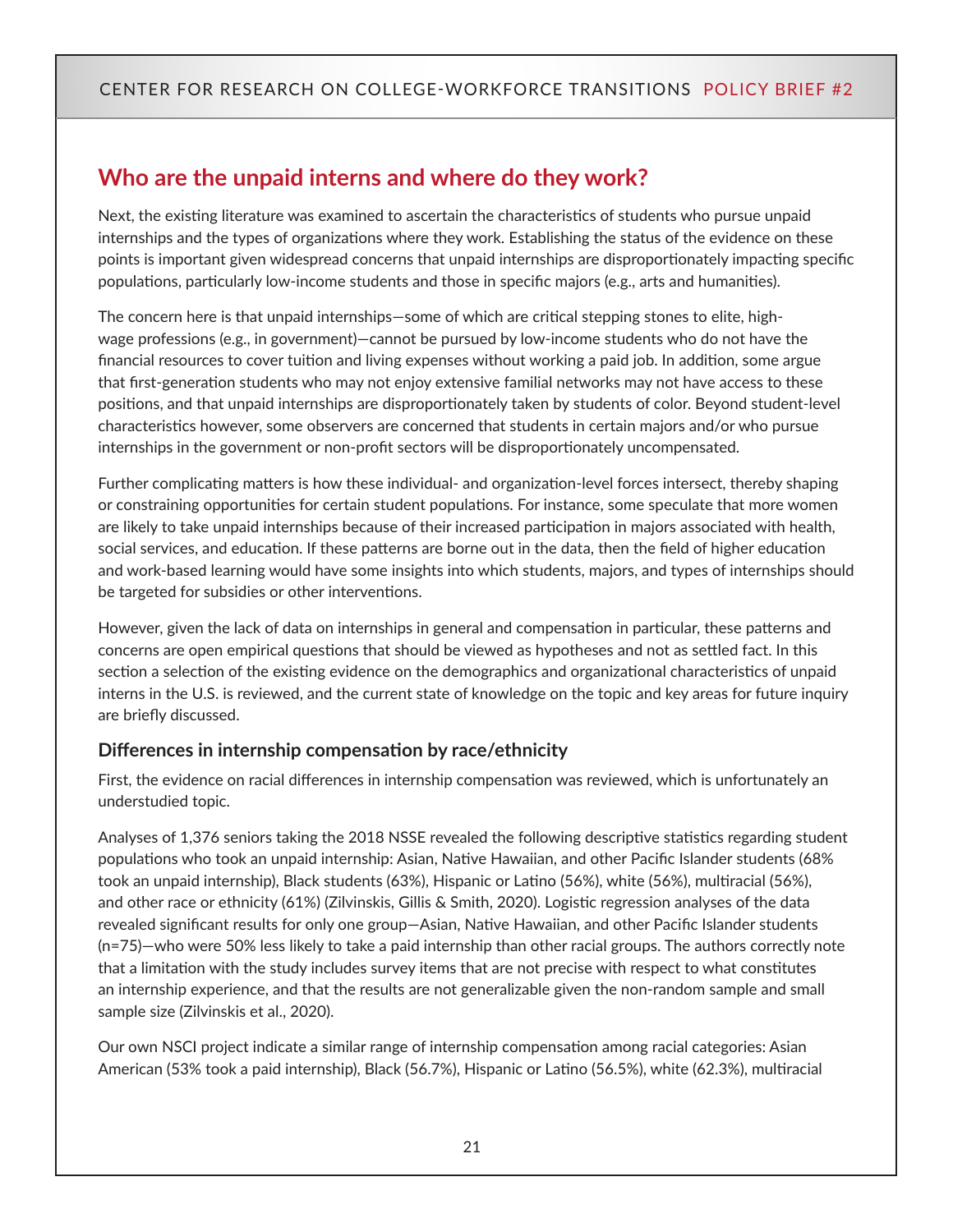(63.4%), and American Indian or Alaska Native students (41.7%) (Hora et al., 2021). These data should be interpreted with caution given the non-random nature of the sample, small sample size, and low response rate of some institutions in the dataset.

In contrast to these two sets of data, descriptive statistics from the B&B 16/17 survey reveal much lower participation rates in unpaid internships in general and by racial or ethnic group. However, it is once more important to recognize that the B&B 16/17 items sample the entire survey population which includes both interns and non-interns, making the results for internship participation and compensation lower than other surveys as the denominator is much larger. These results indicate the following participation rates in unpaid internships: Asian (32.9%), Native Hawaiian, and other Pacific Islander students (33.4%), Black students (30.4%), Hispanic or Latino (32.6%), white (30%), and multiracial (34.1%) (NCES, 2022).

One study that focused on a single workplace—the House of Representatives in Washington, D.C.—surveyed House offices about the racial composition and compensation practices of their interns (Jones, 2020). While 1/3 of the offices did not participate in the study, the data indicate that 78% of interns in these offices received some type of compensation, and no statistically significant differences between paid and unpaid interns based on race or gender. However, the specific level of pay or stipends was unavailable, raising the prospect that intern compensation may not cover the costs of living in an expensive city like Washington, D.C. The data also indicate that while white students are only 56% of undergraduate college students in the country, they comprise

**While these studies provide some indications that participation in paid internships is not equitably distributed across racial categories, not enough data exist to definitively support this claim.**

76% of paid interns in Congress, revealing a substantial racial disparity among interns working in the House of Representatives (Jones, 2020).

The final study that provided estimates of racial differences in internship pay was an analysis of 3,952 graduating seniors who participated in the 2019 NACE Student Survey, which focused on whether the proportion of interns by racial groups overall were similar (or not) to the proportion of paid interns by race (NACE, 2020). The study found that multi-racial and Black students (i.e., 6.6% of the sample were Black versus only 6% of paid interns) were under-represented among paid interns, that white and Asian American students were over-represented among paid interns, and that Hispanic and multi-racial students were over-represented among students who had never had an internship at all (NACE, 2020). However, this analysis was not peerreviewed and details on the sample and research methodology were not included in the report.

Overall, while these studies provide some indications that participation in paid internships is not equitably distributed across racial categories, not enough data exist to definitively support this claim. Until then, suggestions that unpaid internships are disproportionately taken by students of color should be avoided, particularly when more data exist on how other student characteristics—namely gender, major, and organization type/sector—are associated with uncompensated work.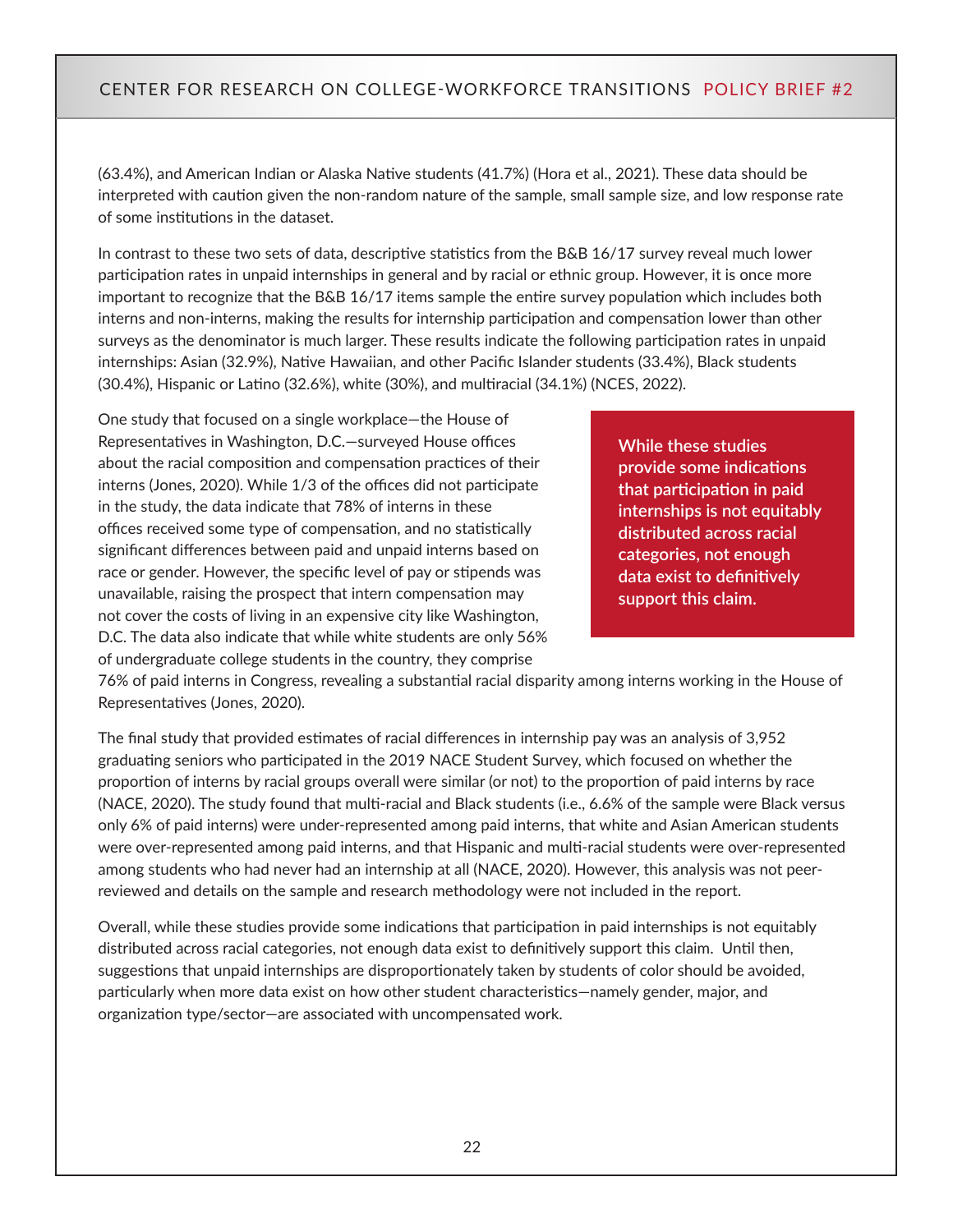#### **Differences in internship compensation by gender**

While there are several studies that examine the dynamics among gender, equity, pay, and the internship labor market (e.g., Oberman et al., 2021; Shade & Jacobson, 2015), in this section only published studies that provide empirical insights into the scope and prevalence of gender differences in internship compensation are reviewed. In contrast to the ambiguous findings on racial differences in internship compensation, the evidence thus far indicates clear disparities based on gender.

**In contrast to the ambiguous findings on racial differences in internship compensation, the evidence thus far indicates clear disparities based on gender.**

Descriptive statistics from our own NSCI project indicate discrepancies in internship compensation among gender categories: women (54.3% paid versus 45.7% unpaid), men (75.9% paid versus 24.1% unpaid), and other gender identities (47.5% paid versus 52.5% unpaid) (Hora et al, 2021).

Gardner (2010) found that women were significantly more likely to pursue an unpaid internship than men, and also that women from low-income families were more likely to be in an internship at non-profit organizations and government agencies than women from higher income families. This suggests that the role that socioeconomic status and organizational type should also be considered when studying the relationship between gender and internship compensation. Crain's (2016) later study of student interns at the University of Georgia (UGA) supported these findings, with data indicating that male students were significantly more likely to take a paid internship than female students. NACE's (2021) analysis of data from their Student Survey report similarly found that only 37% of male student interns were unpaid versus 51% of the female interns in the sample—a statistically significant difference.

In a recent study on the topic, Zilvinksis and colleagues (2020) found that 58% of men but only 35% of women had unpaid positions, and that the odds of women being paid was 34% lower than for men. The authors speculate that these results may be due to the tendency for female students to pursue majors (and occupations) that are lower-paid and in the non-profit sector, but the data also showed that in majors with high concentrations of paid internships (e.g., STEM, business) just 73% of female interns were paid versus 86% of men.

Descriptive statistics from the B&B 16/17 survey indicate that 34.9% of female respondents took an unpaid internship versus 25.1% of males, but again the lower rates are important to recognize as likely based on the different population included in this question. That said, the discrepancy between internship pay by gender holds constant across studies. Clearly, wage inequality is an issue in the internship labor market that is not limited to occupations and sectors.

#### **Differences in internship compensation by student socio-economic status and family background**

Next, I review data on one of the most common concerns in the field—that low-income students are unable to pursue unpaid internships due to their lack of financial resources. In this section we also review findings on student first-generation status, which is strongly linked to socio-economic status as well as access to professional networks and job opportunities.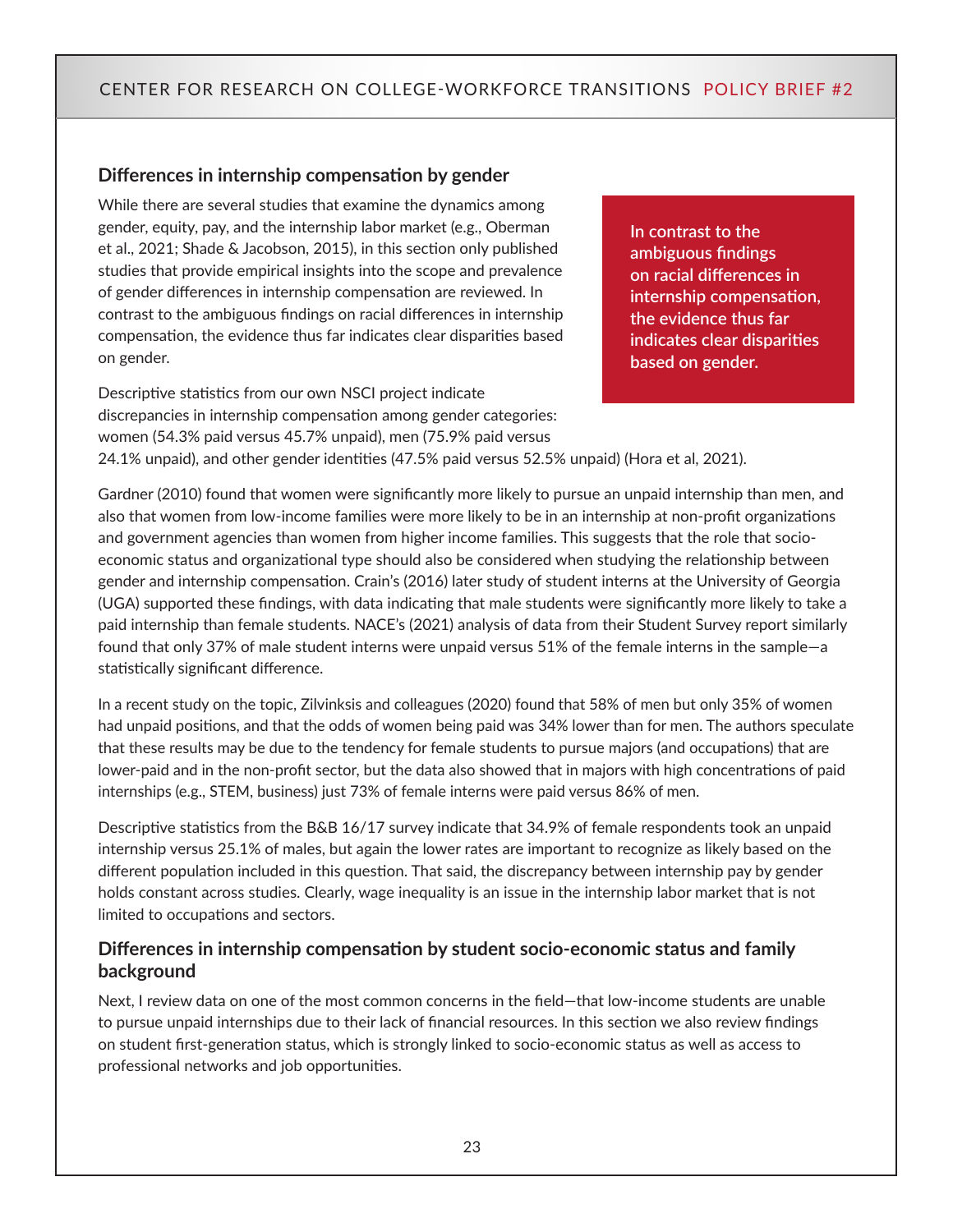Gardner's (2011) analysis addressed the assumption that families with higher incomes would be more likely to pursue unpaid internships, but he found that students with family incomes below \$80,000 pursued in unpaid internships (46%) more than students with family incomes above \$80,000 (40%). However, once other variables such as gender, organization type (e.g., for-profit, non-profit, government), and academic major were included in the analysis the picture became more complex. For instance, high-income students (i.e., family income more than \$120,000) were more likely to take unpaid internships in for-profit companies than students whose families earned less than \$80,000, men were more likely to pursue unpaid government internships than women (23% to 18%), and low-income students were more likely to take unpaid internships in non-profit organizations (i.e., 31% of students with <\$80,000 family income versus 15% of students with > \$120,000 family income) (Gardner, 2011).

Relatively few studies have examined the dynamics between internship compensation and first-generation college student status. In their analyses of the 2020 Student Survey, NACE (2021) researchers found nonsignificant differences in unpaid internships by first-generation status, with 52% first-generation students taking unpaid internships in comparison to 39% non first-generation students. Data from the NSCI indicate that 46.2% of first-generation students too an unpaid position versus 38.3% of their continuing generation colleagues (Hora et al., 2021).

Another variable related to socio-economic status examined in the literature is parents' education level. Using data from the United Nations, Silva (2021) found that 2/3 were unpaid, that ¼ received external funding or support for their positions (from non-family sources), and that students with parents with advanced degrees were 37% more likely to have an unpaid internship than a paid internship. In addition, interns from developing countries were 78% more likely to be in unpaid positions, which may seem counter-intuitive until one reflects that interns from these countries are likely come from elite families with ample wealth. Silva (2021) also notes that interns in the sample have already passed a considerable screen to become a UN intern, and likely reflect high-achieving students from well-connected, privileged backgrounds and networks. Interestingly, Blau and Lopez (2020) also found that other individual-level variables such as proximity of student's home to campus and how often Microsoft Excel was required at the internship were significantly associated with paid internships.

Finally, Zilvinksis and colleagues (2020) reported the following data on internship compensation by students' parental education level: parents who did not complete high-school (33% paid), who completed some high school or some college (38%), completed a bachelor's degree (45%) and completed a graduate degree (50%). These variables, however, were not statistically significant with internship pay. Overall, while the literature suggests that student socio-economic status does influence their engagement in unpaid internships, the direction of the relationship is unclear and other factors (e.g., gender, major, organization type) clearly play a role in this dynamic.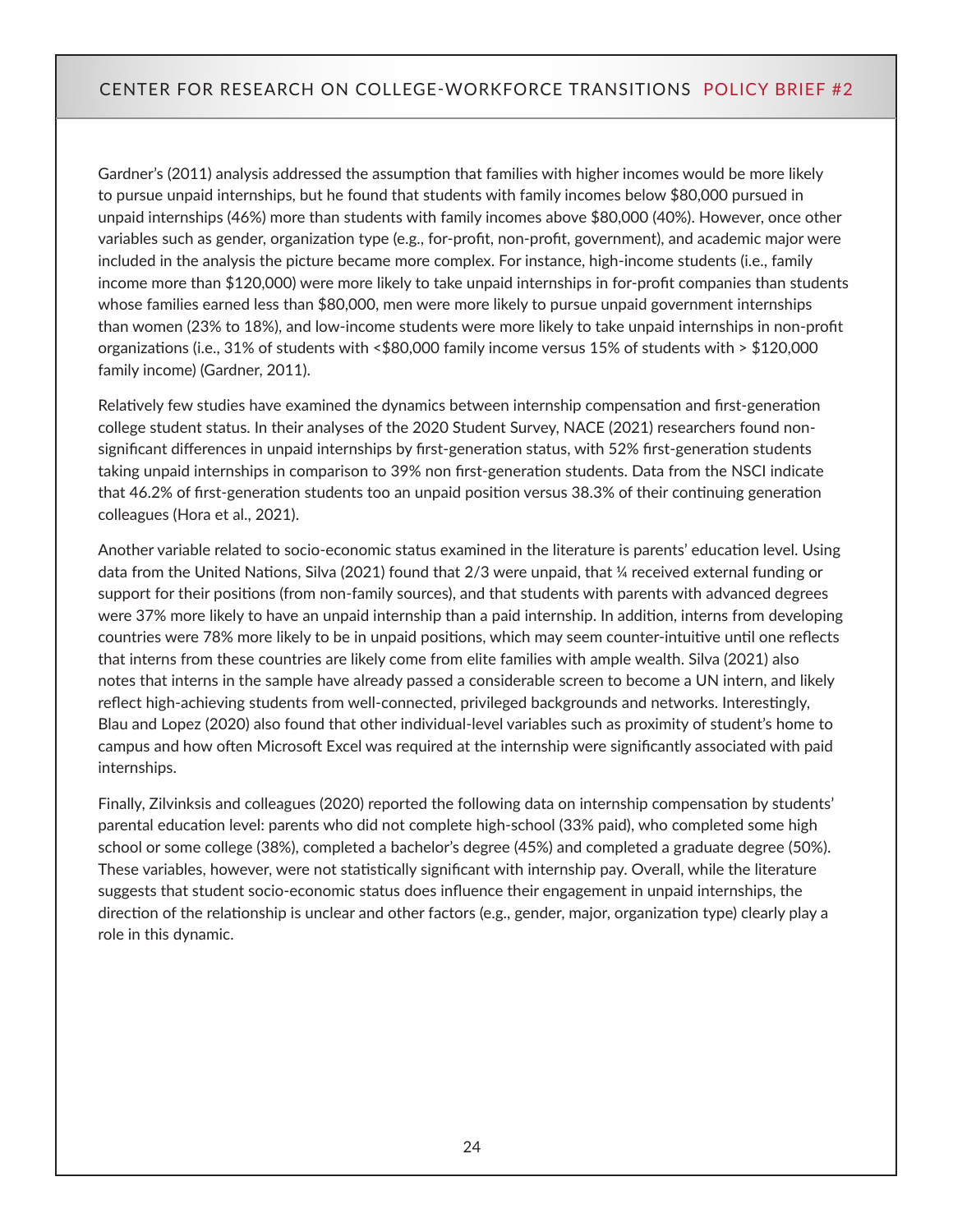#### **Differences in internship compensation by discipline/student major**

Next, one of the most important variables associated with internship compensation—that of students' majors and/or their disciplinary affiliation is discussed. In this area of inquiry, the evidence is clear that students in business, engineering, and STEM fields are much more likely to be paid for their internship than other disciplines.

Findings on the topic include Crain's (2016) study that demonstrated business and agriculture were significantly more likely to pursue paid internships than students in the College of Education, while journalism, political science, and international affairs majors as well as students in the College of Family and Consumer Science at UGA were more likely to have an unpaid internship. Similarly, Gardner (2010) found that the majors most associated with unpaid internships included education (only 34% paid positions), social sciences (35%) and health sciences (39%), in contrast to engineering and computer science (87%), business (70%), and agriculture and natural resources (66%). **While the literature suggests that student socio-economic status influences their engagement in unpaid internships, the direction of the relationship is unclear and other factors (e.g., gender, major) play a role in this dynamic.** 

Data from the NSCI support some of these findings. The highest percentages of paid internships were for students in engineering (92%), business (78%), physical sciences (74%), other majors (56%), health professions (51%), and the biological sciences (50%). The majors with the lowest rate of paid internships included education (13%), social service professions (21%), and the social sciences (39%) (Hora et al., 2021).

In addition, analyses of NSSE data by Zilvinksis et al. (2020) found that students majoring in education (3% paid positions), social service (13%), and the health professions (16%) were less likely to have a paid internship than engineering students (91%). Other institution-level factors associated with internship pay include whether an internship was required by the academic program (18% paid positions) and if the student received course credit for the internship (26% paid positions), which introduces two additional variables that should be part of the conversation.

The data indicate that while unpaid internships are taken by students majoring in STEM and business programs, they are more concentrated in other majors, thus suggesting that attention be focused on students in these departments. However, another way to look at variation in internship compensation pertains to the sector (e.g., for-profit, non-profit, government) and industry of the host organization, two factors may or may not be closely tied to students' majors while in college.

#### **Differences in internship compensation by type of host organization**

 Organization-level features that are associated with internship compensation, the first being the type of host organization (i.e., non-profit, for-profit, or government), are also important to consider. In Gardner's 2010 analysis, 57% of the internships offered by non-profit organizations were unpaid, followed by 48% in government and 34% in the for-profit sector. A key point highlighted in Gardner's (2010) report is the relationship between organization type and student major, with for-profits tending to work with students in business, communications, engineering, and health majors. In contrast, non-profits were more likely to host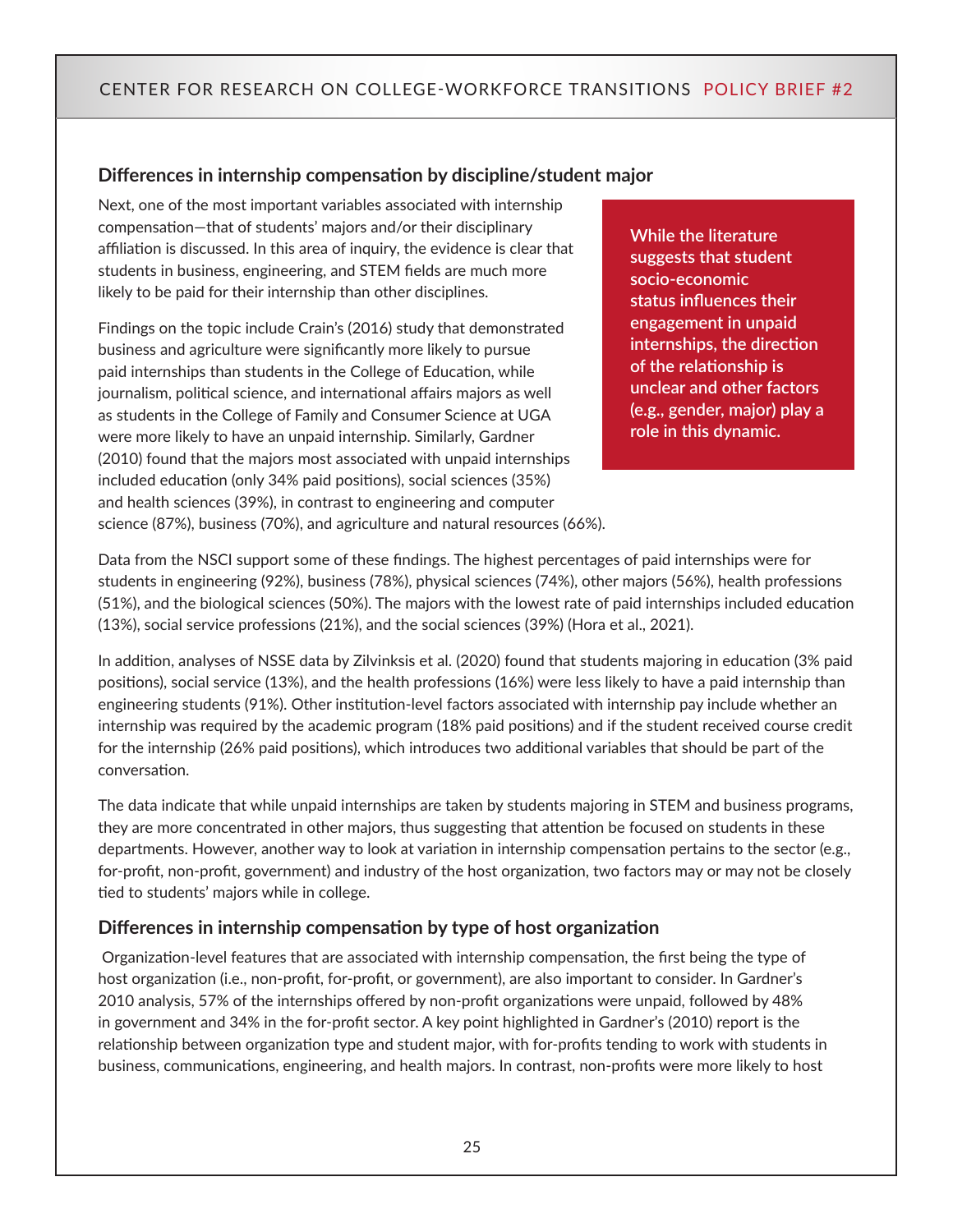students in arts and humanities, education, and social science majors. While these findings pertain to unpaid internships only, these patterns of organization type and student major are evident in both paid and unpaid positions.

Gardner (2011) also conducted several analyses of the relationships among company size, industry, student income level, and internship compensation—all questions that should be examined in greater depth and with more transparency and recent data. While several of Gardner's (2011) results suggest areas of future inquiry, one should be studied in greater depth—high-income students appear to be more engaged in internships in general more than low-income students, especially at large, for-profit companies that compensate their internships.

Another study of internship compensation by type of organization was conducted by NACE (2021), where researchers found that of 1,170 respondents who had taken an internship, 20.2% of unpaid positions were in a non-profit, 12.1% were in a private for-profit, 12.6% were in state or local government, and 2.1% were in federal government.

#### **Differences in internship compensation by host organization industry/sector**

Another organizational characteristic that may impact internship compensation is that of the industry or sector of the employer. With this variable, it is important to recognize that categorization schemes for firms vary over time and my national context, with the U.S. relying on the North American Industry Classification System while other nations use different schemes. Additionally, the sector of an internship host cannot be assumed to be closely linked to that of a students' academic major and vice versa, making this variable an important one to include in studies on compensation. Unfortunately, little work exists in this area.

Hunt and Scott's (2020) analysis of data from the UK revealed that paid internships were most uncommon in the following industries: creative arts and entertainment (16.5% paid), programming and broadcasting (19%), sports activities and recreation (22%), motion pictures and music (24%) and publishing (27%). In contrast, the data from the DLHE indicates that industries with the highest rates of paid internships included financial services (73%), education (73%), public administration (59%), human health activities (59%), and computer programming and consulting (57%).

Another study that tangentially addresses the issue of organization industry is that of Blau and Lopez (2020), who examined the relationship between compensation and whether the student obtained a full-time job consistent with their major. Their analysis found a stronger positive relationship between paid internships/coops and obtaining such a job (Blau & Lopez, 2020).

#### **Differences in career outcomes by internship compensation**

Finally, evidence on the relationship between internship compensation and students' career outcomes is reviewed. Again, relatively few studies exist on the topic. Guarise and Kostenblatt (2018) found that paid interns found jobs more quickly than unpaid interns, that paid interns had higher salaries in their first jobs after graduation, but also that students with unpaid internships had higher salaries (i.e., \$1,908) than students with no internships at all. Their analysis also revealed that internship compensation does not appear to impact how graduates evaluated their career success—both on their own terms and also in relation to their peers (Guarise & Kostenblatt, 2018). An interesting issue that Guarise and Kostenblatt (2018) examined, which to our knowledge hasn't been explored before in the literature, is the impact of compensation on the tasks an intern performs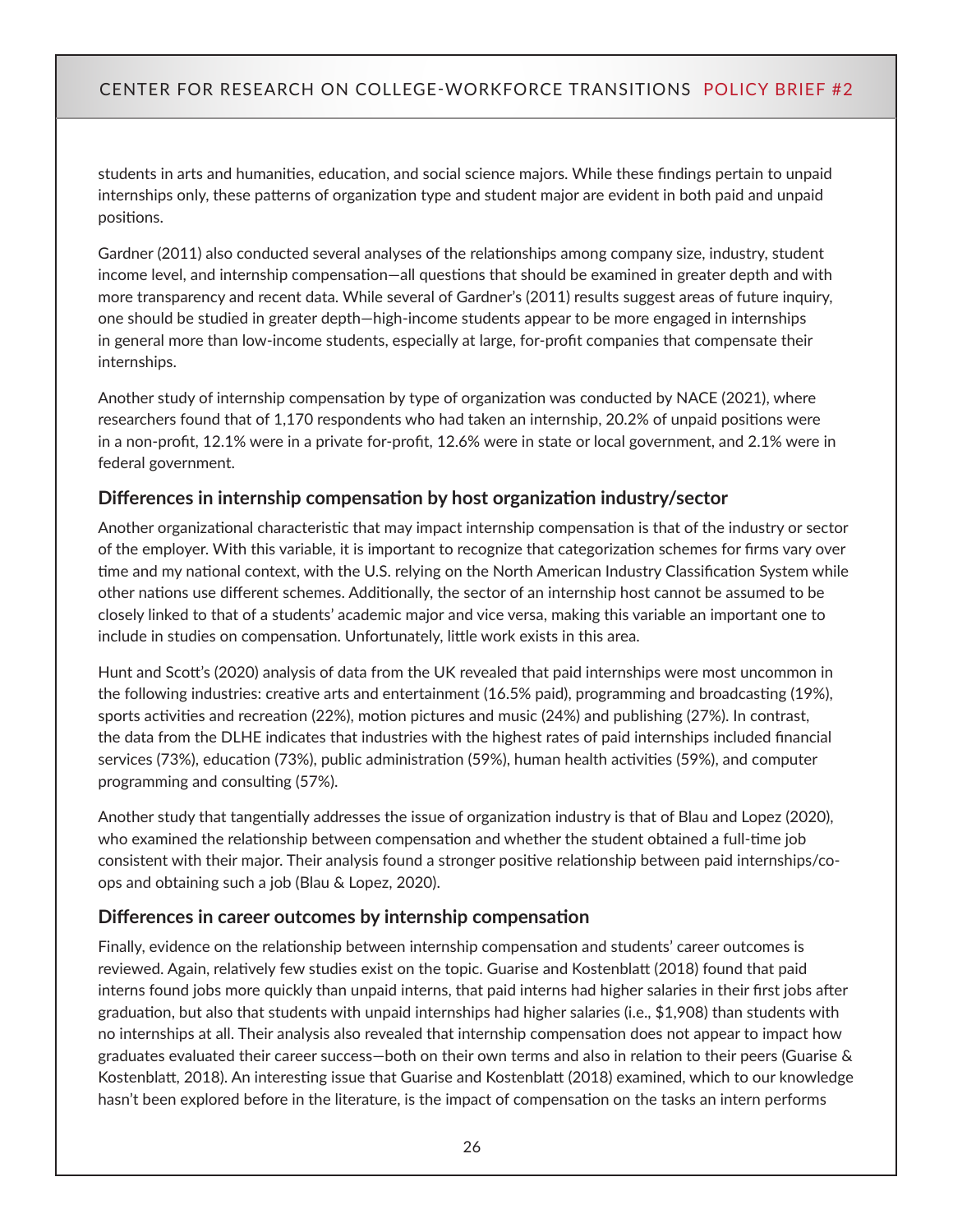on the job. Their analysis found that unpaid internships were positively associated with job complexity in government positions (versus for-profit work), and that unpaid interns in government had tasks they considered to be more significant than in for-profit organizations. This finding suggests that one positive aspect of unpaid government internships is that they provide meaningful, complex work for student interns.

Another study on this topic was conducted by Crain (2016) at UGA, who found that unpaid internships were negatively correlated to student salary and employment outcomes (e.g., unpaid interns were 11% less likely to report satisfaction with their first job). However, unpaid internships were positively correlated with career outcomes such as confirming/rejecting career interests, networking, and the quality of supervision—that latter two of which were statistically significant from paid internships. Finally, Blau and Lopez (2020) found a significant, positive relationship between paid internships and securing full-time jobs, securing a full-time job consistent with the students' major, and also between unpaid internships and a student being self-employed after graduation.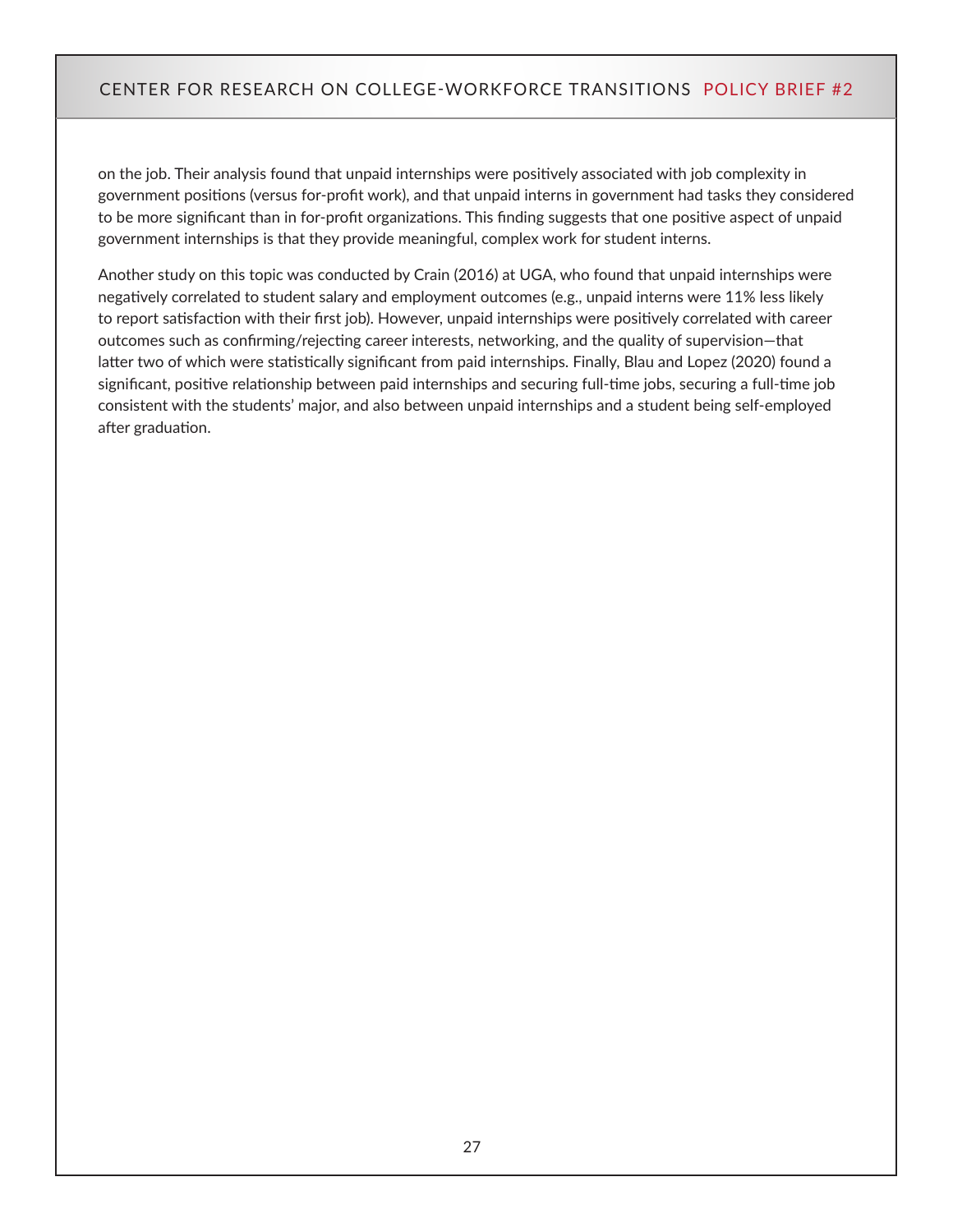# <span id="page-27-0"></span>**Key insights from the literature: Raising questions of equity, access and possible solutions**

What does the research literature tell us about unpaid internships and their prevalence, impacts, and characteristics? In the spirit of relying on evidence to guide policy and practice-oriented debates in education, I argue that considerations about internship compensation should at the very least incorporate key ideas and findings from the empirical literature, regardless of its relative infancy. Towards that goal, the following questions and issues should be considered as higher education begins to grapple with the problem of unpaid internships.

#### **KEY INSIGHTS FROM THE LITERATURE**

The fields of higher education and workforce development need better data on internship compensation

More and better data on internship compensation is needed if postsecondary institutions, philanthropy, government, and employers are to successfully minimize (or eliminate) the negative impacts of unpaid internships on specific groups of college students. If the ideal of "evidence-based decision-making" is to be realized in guiding policy and practice in education, then establishing better datasets must be a high priority for the field. At the moment, however, debates about unpaid internships are rhetorical and anecdotal—which is essential to raise awareness of their negative impacts on some students, but insufficient to guide (and monitor) widespread change and policymaking.

Ideally, data would be nationally representative (e.g., B&B 16/17), include large numbers of postsecondary institutions (e.g., NSSE), include questions that delve deeply into the internship experience and obstacles to participation (e.g., NSCI), and include a variety of institution types (e.g., four- and two-year, MSIs, etc.). Further, these data should be easily accessible to institutional leaders and practitioners so that they could rapidly query the data to inform local decision-making. In addition, data from employer-based surveys that explore in depth reasons for or against paying student interns would contribute to the national conversation by illuminating employers' rationale for funding their internship programs or not.

#### **KEY INSIGHTS FROM THE LITERATURE**

#### Uncompensated work for underserved college students is highly problematic

Even though the empirical evidence is sparse on the ways that unpaid internships may be disproportionately impacting underserved and/or historically marginalized college students, and that unpaid positions are unlikely to disappear in certain sectors and professions due to budgetary constraints (e.g., non-profit organizations), the fact remains that for students without ample financial resources, unpaid labor represents a hardship that could result in skipped meals, missed rent or tuition payments, or debt. Further, with these potentially transformative positions that could launch a career out of reach, an unpaid internship functions as yet another gatekeeping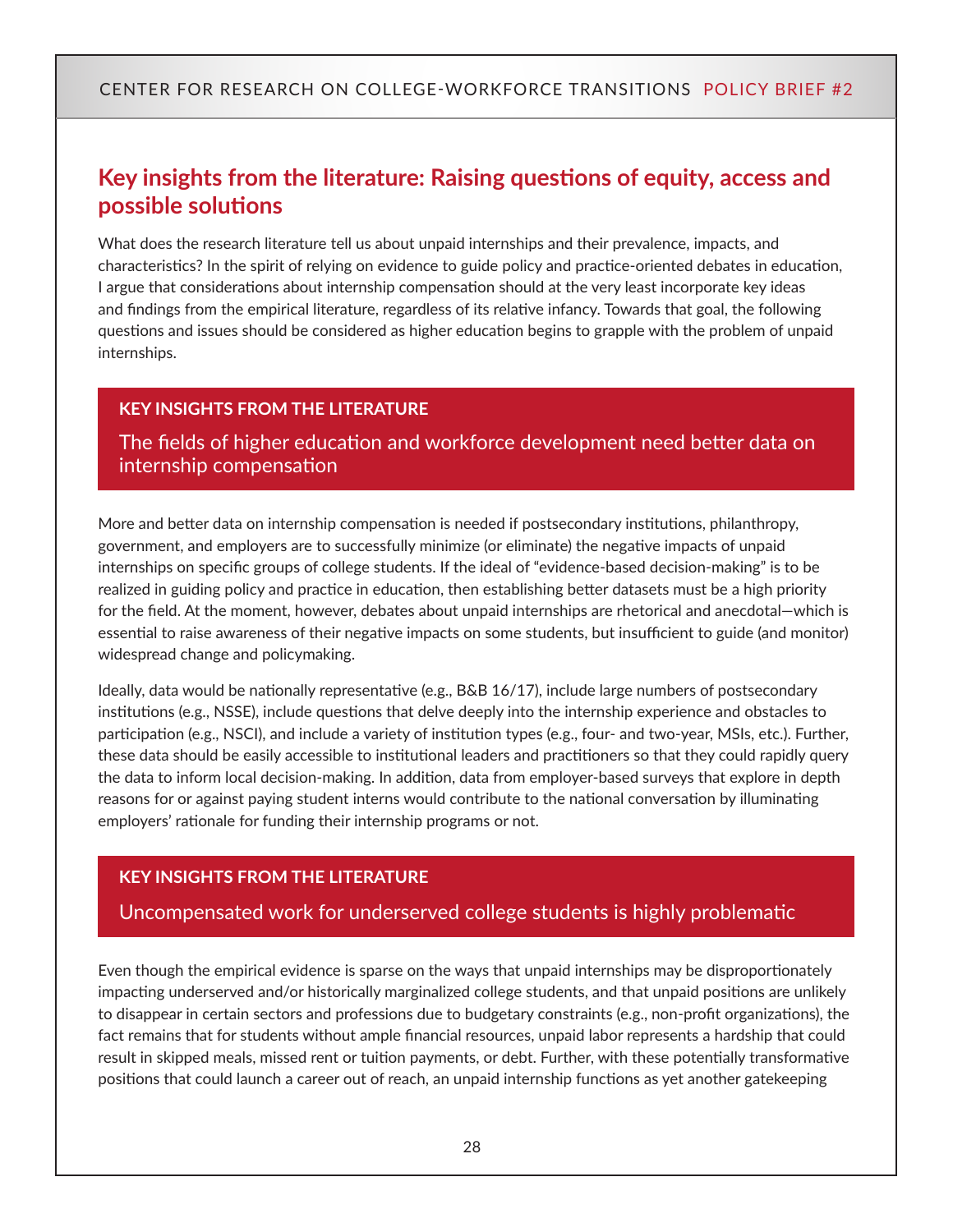mechanism that is a "door opener" for privileged, wealthy students while excluding students who are not.

As long as certain facts remain about the population of college students in the U.S.—that only 1 in 5 students take an internship, that 81% of students work paid jobs (NCES, 2020), that 31% were in poverty (Chen & Nunnery, 2019), and some estimate that 41% of college students are food insecure (Nikolaus et al., 2020)—the unpaid internship is either out of reach or could inflict hardship for millions of college students.

#### **KEY INSIGHTS FROM THE LITERATURE**

Advocacy for High-Impact Practices (HIPs) should not include internships until the compensation issue is addressed

Internships are considered a "high-impact practice (HIP)" that students should pursue while in college (Kuh, 2008), with some observers even calling for colleges and universities to make them a core requirement for graduation (Busteed & Auter, 2017). In some academic programs and institutions, internships requirements are already in place, due to professional requirements (e.g., social work) or institutional mission/ethos (e.g., Cal Poly San Luis Obispo), but internships are increasingly becoming a central feature of institutional strategies for enhancing college student success in the early 21st century.

This advocacy should stop immediately. With indications that unpaid internships are not a fringe phenomenon, but impact between 30%-50% of all college interns, postsecondary institutions are doing a great disservice to their students by advocating or even mandating an experience that could potentially do harm. Even though internships have demonstrably positive impacts on students' career outcomes, attention should focus on reducing the number of unpaid positions before advocating this particular HIP.

#### **KEY INSIGHTS FROM THE LITERATURE**

Why are women disproportionately participating in unpaid internships, and are the long-term impacts on their careers?

Perhaps the most consistent and well-documented feature of unpaid internships is how they are disproportionately pursued by female college students. This is extremely concerning given continued evidence that the gender wage gap is real, persistent, and substantial—with some estimates that women earn 84% of what men are paid (Barroso & Brown, 2020). While the literature attributes this discrepancy to discrimination and differences in educational attainment, experience, and "occupational segregation" or the tendency for certain demographics to be over- or under-represented in an occupation, it is also possible that unpaid internships play a role. In fact, some research on female college students pursuing unpaid internships reveals that the experience socializes women into under-valuing themselves on the job as well as sexist attitudes and practices in the workplace (Shade & Jacobson, 2015).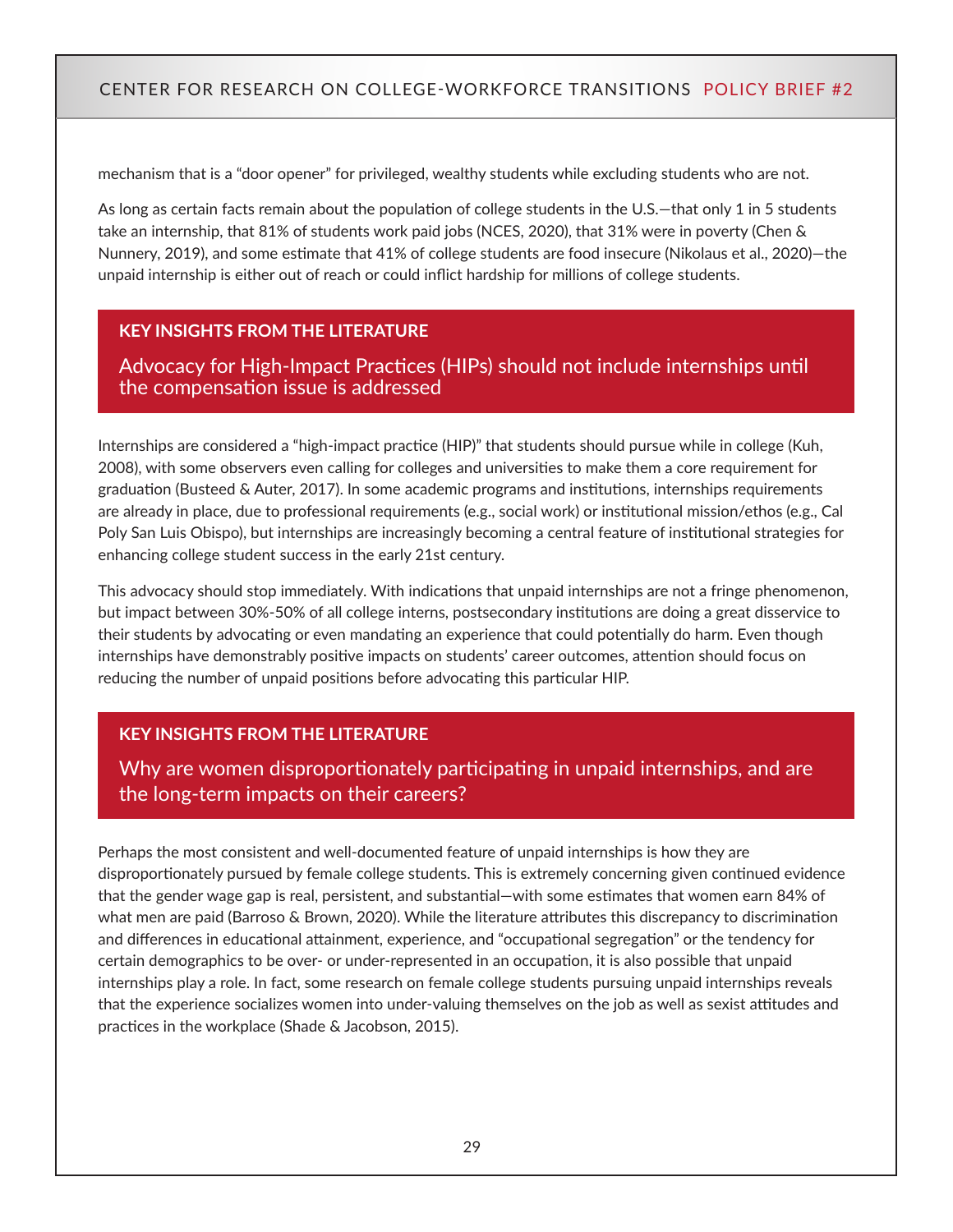In studying and addressing unpaid internships in U.S. higher education, attention should be paid to investigating their impacts on women, why they are pursuing these experiences in larger numbers than male students, and what can be done to reduce these discrepancies or ameliorate their negative impacts on these early-career female students.

#### **KEY INSIGHTS FROM THE LITERATURE**

Should efforts to subsidize or otherwise address unpaid internships focus on specific majors and organizations?

The data also indicate that unpaid internships tend to be concentrated in non-profit organizations and government agencies, and in organizations that aren't engaged in STEM, business, or engineering-related fields. Consequently, for students in programs such as the arts and humanities or social services, an unpaid internship in a non-profit organization may be their best option if they want an experience that is aligned with their career goals and interests. This state of affairs suggests that efforts to subsidize or otherwise address unpaid internships may benefit from a targeted approach, where students in particular departments or programs (e.g., social work, the arts) and/or internships in non-profit organizations are the focus.

In addition, given the sheer volume of unpaid internships in certain sectors and the important role that they play in some students' career trajectories, some stakeholders may resist calls to "ban" or eliminate unpaid internships entirely until and unless funds are identified to subsidize these positions. In other words, instead of eliminating these opportunities entirely, which may be deleterious to students as well as budget-constrained non-profit organizations or small businesses, the goal could first be on seeking funds to subsidize these positions.

#### **KEY INSIGHTS FROM THE LITERATURE**

## What should postsecondary institutions, employers, philanthropy, and government do?

Finally, these data should raise red flags for all of the stakeholders involved in higher education, especially those committed to promoting High Impact Practices (HIPs), supporting under-served students' success in and after college, and in creating better pathways to the 21st century workforce. The number of students not engaged in internships at all is high, the scale of the unpaid internship problem is vast, and the increased advocacy for HIPs risks adding yet another exclusionary screen that hinders the success of historically marginalized and low-income college students.

If all parties engaged in the college-workforce transition are to take the issue seriously, then the question becomes—who is responsible for funding these unpaid internships? Specifically, what role exactly should employers, government, postsecondary institutions, and other institutions play?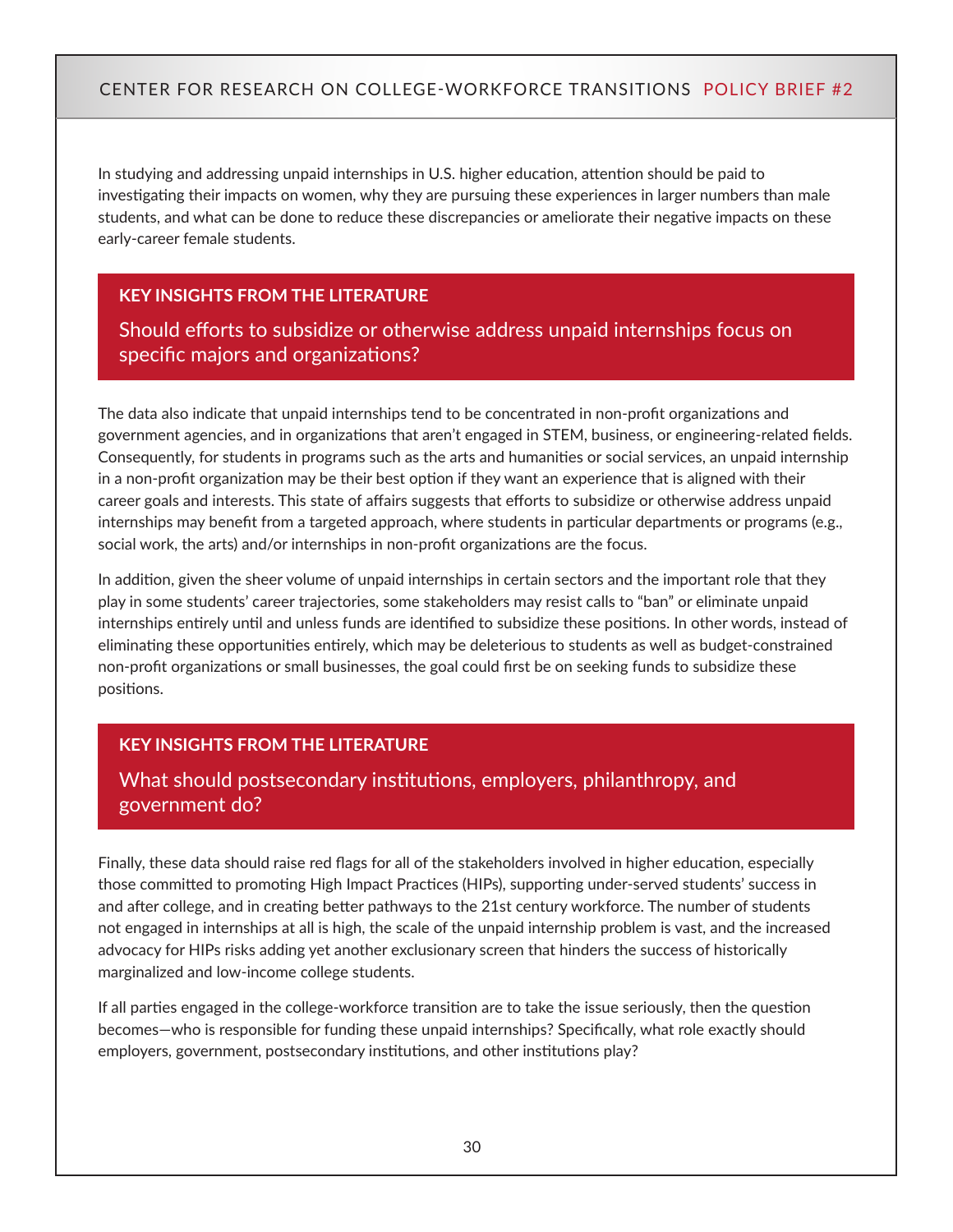# <span id="page-30-0"></span>**Current policies and initiatives to address the unpaid internship problem**

Next, several policies and initiatives that have focused on addressing unpaid, whether to provide subsidies for student interns, change policy to eliminate unpaid work, or other efforts to mitigate their negative impacts, can provide readers with a sense of what has been tried in the past, what appears to be working, and how future endeavors could be organized.

To highlight potential leverage points for change across these efforts, they are organized according to the primary role group who is responsible for securing and/or distributing funding to students—employers, government, postsecondary institutions, philanthropic organizations, and third-party organizations (e.g., workforce development boards).

#### **Employers: Eliminating unpaid work when possible**

The first and obvious party to consider addressing the unpaid internship problem is the employer who hosts and supervises the student intern. In considering the role of employers, it is important to recognize three key facts: (1) many employers do pay their interns for high-quality, meaningful internship experiences, and for some a paid internship program is an essential part of their recruitment strategy, (2) some employers—especially those in the non-profit sector—do not have sufficient budgets to pay interns and rely on volunteers for much of their programming, and (3) exploitation of student interns—paid or unpaid—does happen where employers recruit interns to fill shortfalls in their own labor pool and create internships that have little to no connection to students' learning and career objectives.

With these issues in mind, any solution to the unpaid internship problem should start with employers. At the campus level, this could manifest in one of two ways. First, it is not uncommon for some colleges and universities to refuse to post unpaid internship positions for their students. Taking this stand provides a clear signal to the employer community that access to a particular pool of potential labor and future employees is restricted to those who are willing to pay student interns. Second, campuses can work with their employer relations or career services units to conduct active outreach to employers and encourage them to pay their interns. This can involve simply making the case that interns should be paid or also pointing employers to pools of funding that could subsidize a students' experience (see below).

In cases where employers are unable to find the budget to support student interns, which is not uncommon in small businesses and the non-profit sector, it may be essential then to turn to alternative sources of funding that can subsidize a students' experience.

#### **Government: Funding and/or banning unpaid internships in federal and state government**

Government agencies can be engaged in the unpaid internship debate in a variety of ways, and at both the federal, state, and local levels. In this section, three areas where government is actively involved in unpaid internships are highlighted—via appropriations at the federal and state levels, through directives that reduce (if not ban) unpaid internships in government, and through efforts to link the Federal Work Study (FWS) program to internships.

In addition to these efforts, it is important to note that the federal government also plays a critical regulatory role in determining whether an unpaid internship is legal, at least for those located in the private sector.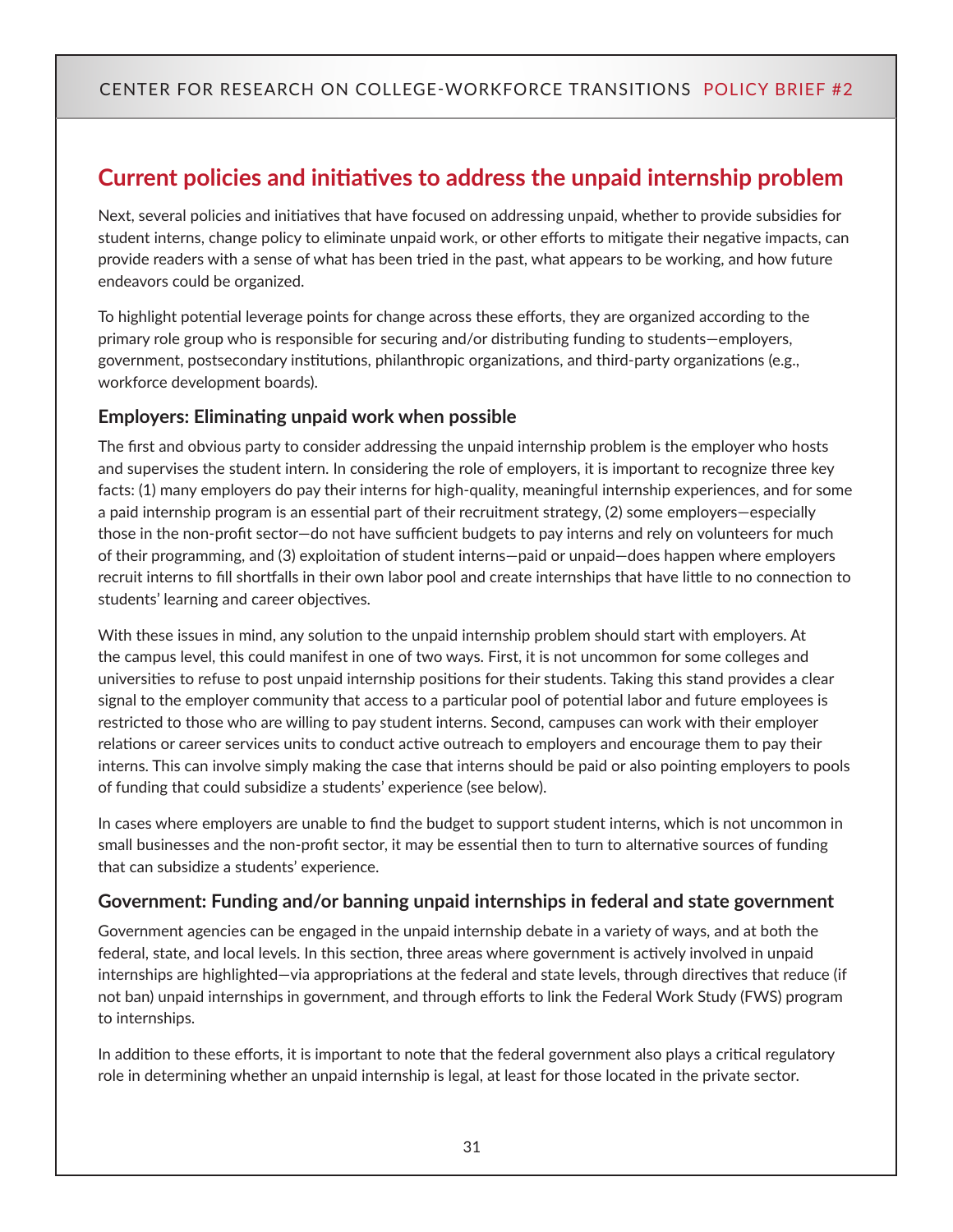As previously noted, the Primary Beneficiary Test under the Fair Labor Standards Act (FLSA) stipulates the conditions under which a for-profit employer can legally elect to not pay an intern, though these criteria do not apply to the sectors which include the bulk of unpaid internships—non-profit organizations and government agencies. Organizations such as Pay Our Interns have called on the Department of Labor to broaden their regulations to include the non-profit sector, and the creation of a task force that investigates FLSA violations, revisiting the "volunteers" exception, and on collecting national-level data on the prevalence of unpaid internships.

Considering the broader political and regulatory context in which government agencies engage in the unpaid internship debate is important, as they underscore their influence in shaping the parameters (and rules) of internship compensation.

Federal and state appropriations. One of the ways governments can address the unpaid internship situation is to allocate funds (via budgeting and appropriations processes) to pay their own interns—of which there are many in Washington D.C. and in state capitals around the nation. In 2020, over 200 former White House interns called on the Biden Administration to initiate change by agreeing to pay future White House Interns, and funding for both White House and State Department internships were included in bills from the House Appropriations Committee, offering \$4.5 million and \$10 million respectively for each agency (Kaplan, 2021). Similar efforts are underway in states like California so that internships in the state legislature are funded (Jiminez-Bayardo, Sanguinet & Vera, 2021).

These efforts have not occurred in a vacuum, but instead have been the result of organizations such as Pay Our Interns and high-level statements such as this from the National Commission on Military, National, and Public Service (2017):

Recommendation 24c: Pay all Federal Government interns. Because many Federal internships, such as within some congressional offices and at agencies that have authority to accept voluntary services, remain unpaid, these opportunities are limited to those Americans who have alternative means of financial support (p.75).

This call to action is due in part to the growing recognition that unpaid internships act as an unfortunate and yet powerful gatekeeping mechanism in government work, along with the reality that some capitals are overly reliant on these unpaid workers. In a recent article in Foreign Policy, an analyst at a Washington D.C. thinktank said, "Everyone pretty much knows that Washington wouldn't work the way that it does without unpaid interns" (Gramer & Weber, 2021). This could quickly change if federal, state, and local government budgets included line items for internship salaries, stipends and other forms of financial support.

One example of this can be found in the state of Maryland, where the state government funds the Maryland Technology Internship Program (MTIP). The program was launched in 2014 and provides Maryland employers engaged in STEM-related work up to 50% of an intern's wages (up to \$3,000 per intern) for up to six intern positions. Further, the program requires that 50% of the MTIP funding go to small businesses (with fewer than 150 employees), and to date has funded over 650 technical internships in the state (UMBC, 2022).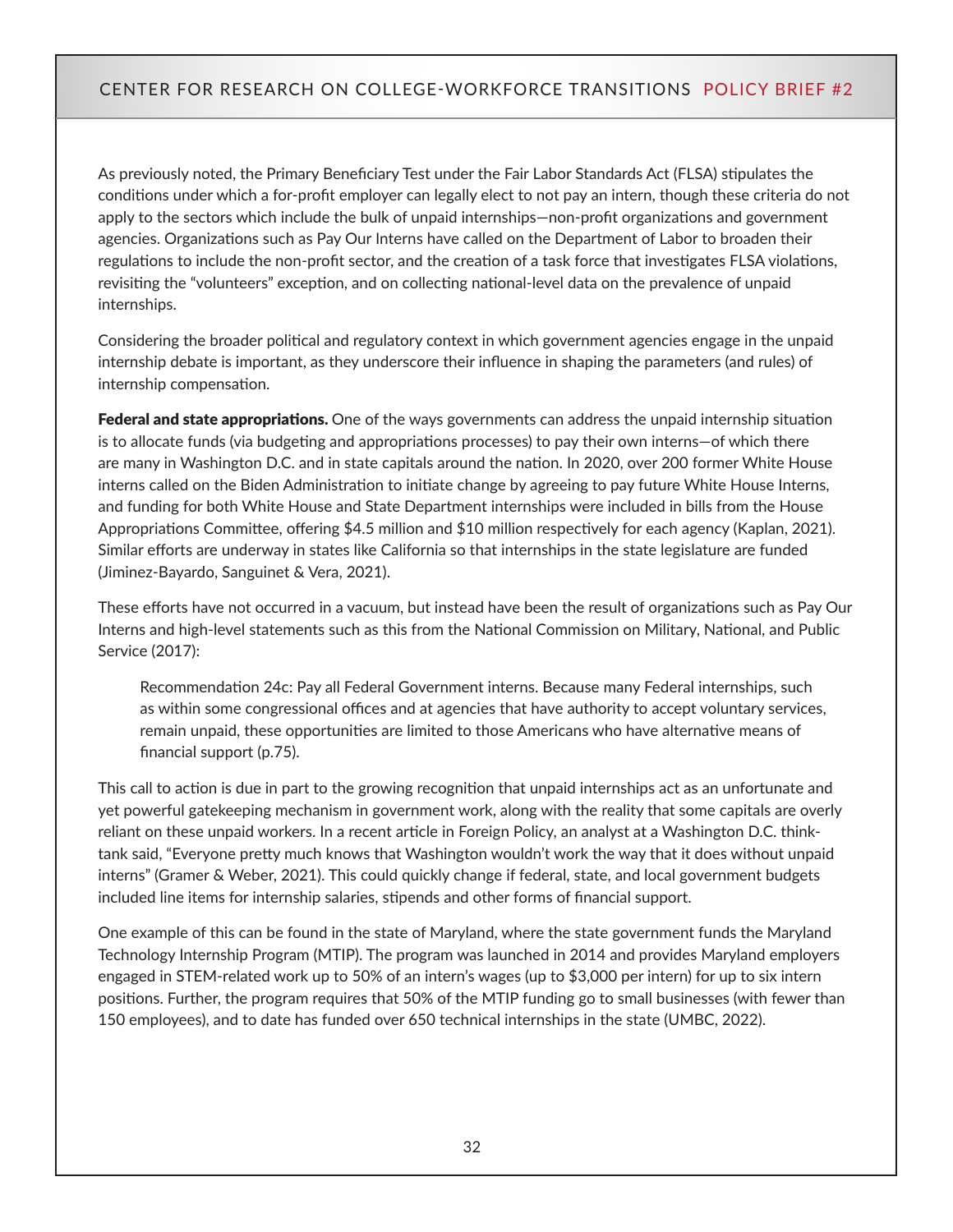**Policy directives against unpaid internships.** Another way that government can reduce or eliminate unpaid internships—either within the government workforce or in the labor market writ large—is through policy. An obvious example of a policy change that would radically alter the prevalence of unpaid internships is updates to the FLSA that either tightened restrictions on which positions could be legally unpaid or by restricting them altogether.

Another route that government could take is to order agencies to begin paying their interns. For instance, the Biden Administration signed an Executive Order on Diversity, Equity, Inclusion and Accessibility in the federal government directing federal agencies to "take steps to reduce their reliance on unpaid internships," recognizing the barriers these roles create for low-income and first-generation professionals (White House Executive Order, 2021). In their FY22 budget request, the administration also stated that the number of paid internships in the federal workforce had declined from 60,000 in 2010 to 4,000 in 2020, saying that this effectively is "reducing the opportunity for many to serve" (White House, 2022, p.42).

Clearly, the issue of unpaid internships is on the minds of some in government, and the levers for change are within their grasp via funding and legislative mechanisms.

Federal Work Study Experimental Sites Initiative. With regard to financing internships outside of government (e.g., for- and non-profit organizations, postsecondary institutions, etc.), the federal government also has a powerful and nationwide tool at its disposal—Federal Work Study (FWS). First introduced as part of Title IV of the Higher Education Act of 1965, FWS provides funds to colleges and universities that subsidize students' part time employment. The formula for the subsidy varies depending on the nature of the work and the employer, with on-campus employment and off-campus work with non-profit organizations not to exceed 75%, off-campus employment with for-profit employers not exceeding 50%, and positions involved in family literacy or community service allowing 100% subsidies (Federal Student Aid, 2021). Some estimate that 92% of the funds for FWS—which exceed \$1 billion a year—are allocated towards on-campus jobs, while 8% is spent on off-campus non-profit and government work, and just .07% supporting student work with off-campus forprofit employers (Federal Register, 2019). While the funding allocated towards FWS may appear generous, the average award for these jobs is approximately \$1,550 which funds just 16% of the public tuition and fees for today's college student (Scott-Clayton, 2017).

In 2019 the Department of Education launched the FWS Experimental Sites Initiative to expand the scope of the FWS program to include more off-campus positions with for-profit employers, while also facilitating more and closer industry-education partnerships. In addition, a core argument of the initiative was that experiential education opportunities such as apprenticeships, were more meaningful than many on-campus jobs, and that federal funds should be supporting more off-campus work experiences. As then Education Secretary Betsy DeVos said at the time, "Rather than working the dorm cafeteria line, students—particularly low-income students—will be able to 'earn and learn' in ways that will set them up for future success" (Murakami, 2020).

The initiative removed limits on private sector positions and increased the wage subsidy to for-profit employers to 75%, allowed institutions to pay low-income students for program-manded work experiences (e.g., student teaching, clinical rotations), increased the number of hours FWS student can work, and also removed the requirement that institutions use at least 7% of FWS allocation for community service programs (e.g., family literacy)—all of which were intended to "provide maximum flexibility to institutions" (Federal Register, 2019, p. 23782).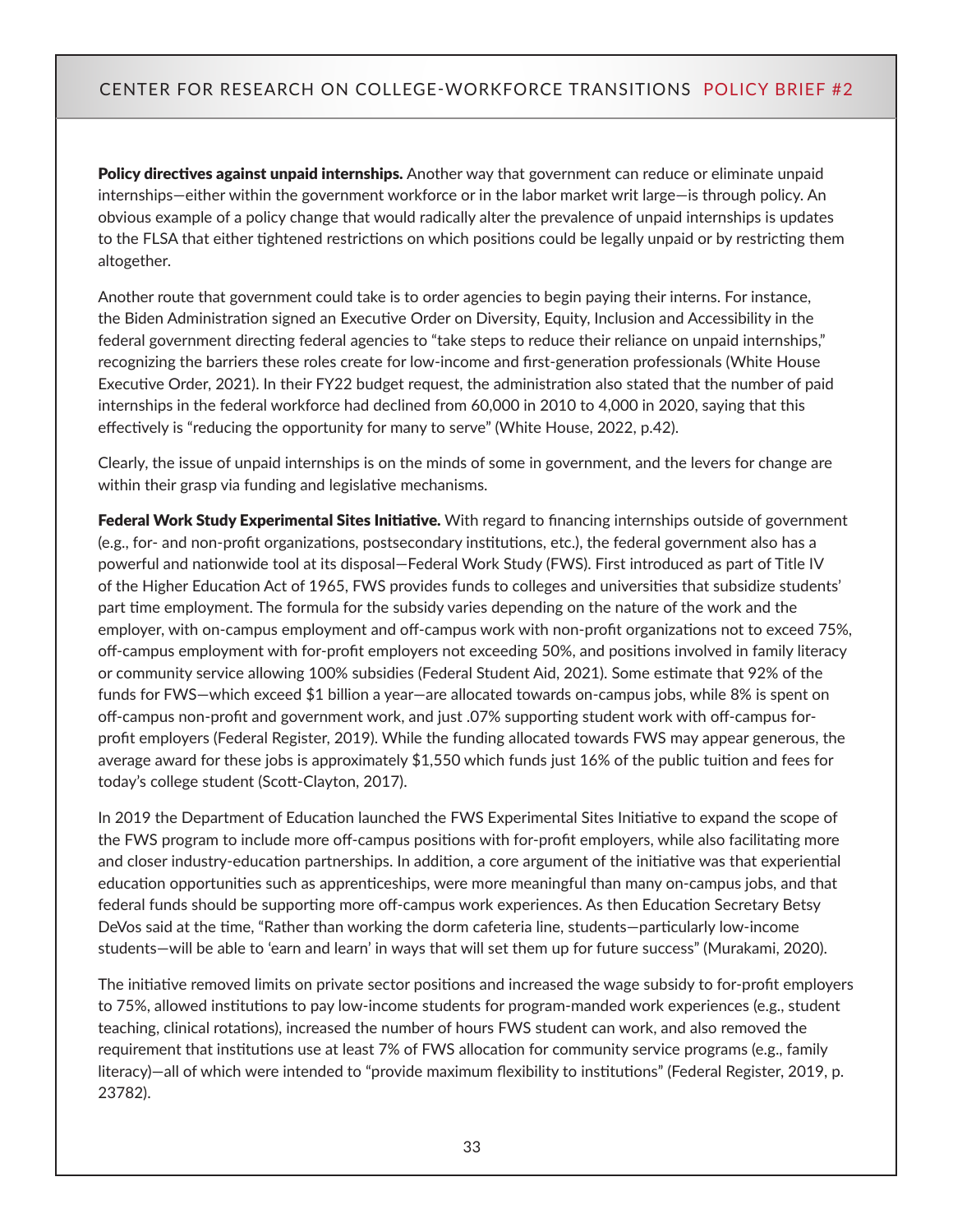While the rollout of the program has been hindered by the pandemic, and some critics question the focus on for-profit employers and argue that the DoE should make getting a FWS off-campus position as easy as an on-campus position (Noy & Craig, 2021), the effort represents an interesting and promising effort that could address the unpaid internship situation. Further, for some campuses (e.g., UW-Madison) where the 27 forprofit employers engaged in the program are small- and minority-owned businesses, the program could help to support local small business instead of large corporations who arguably should not be benefiting from these federal monies. At UW-Madison, the initiative is also fostering new partnerships across colleges as different programs work together to identify new employer participants, match students to these opportunities, all while addressing the dual issue of a growing demand for internships and the problem of unpaid work being inaccessible to low-income students.

### **Postsecondary institutions: Campus-level initiatives to fund or subsidize internships**

Perhaps the most active venue for addressing unpaid internships are colleges and universities themselves, where efforts are underway across the nation to raise funds to disburse to students pursuing unpaid internships and/or needing financial assistance to support their experience. In this section I briefly outline a selection of these efforts, which is necessarily an incomplete list.

- *• Sacramento State (CA):* Sacramento State's Gaining Access to Internships (GAIN) Fund provides up to \$1,500 per semester to low-income students if they obtain an unpaid academic internship required for a degree or an internship that provides them with real-world, career experience but does not cover their living expenses (Sacramento State, 2022). Funds are actively solicited from philanthropy, alumni, businesses, and individual donors.
- *• SUNY Oneonta (NY):* The State University of New York at Oneonta has a single application form for students to be considered for grants or other aid to subsidize their internship experience (e.g., transportation, living expenses, etc.). The funds supporting this aid include alumni donations (e.g., The Helen & Michael Casper Fellowship for Internship Support), range from \$250 to \$3,500 and are administered by the Career Development Center (SUNY Oneonta, 2022).
- *• Temple University (PA):* Temple University created the "Unpaid Internship Stipend Program" as a one-time program to disburse unspent funds from career services budgets and distributed \$2,000 grants to 25 students taking unpaid internships. Personnel involved in the program hope to institutionalize the program to continue supporting Temple students (Lewis, 2021). However, other units on campus also subsidize unpaid interns including the College of Liberal Arts which provides \$2,000 stipends funded by alumni (Temple CLA, 2022) and \$4,000 stipends for unpaid internships administered by the undergraduate studies program (Temple Undergraduate Studies, 2022).
- *• Loyola University Chicago:* The Center for Engaged Learning, Teaching, and Scholarship (CELTS) at Loyola University Chicago worked closely with several entities across the University, including the Office of Financial Aid, Student Government of Loyola Chicago, and the Office of the Provost to facilitate a number of funding opportunities for students completing unpaid internship, paying \$1500 to support them. In addition, CELTS established the Social Justice Internship Program which connects students to a year long internship receiving a \$4,000 tuition scholarship, all of which is institutionally funded.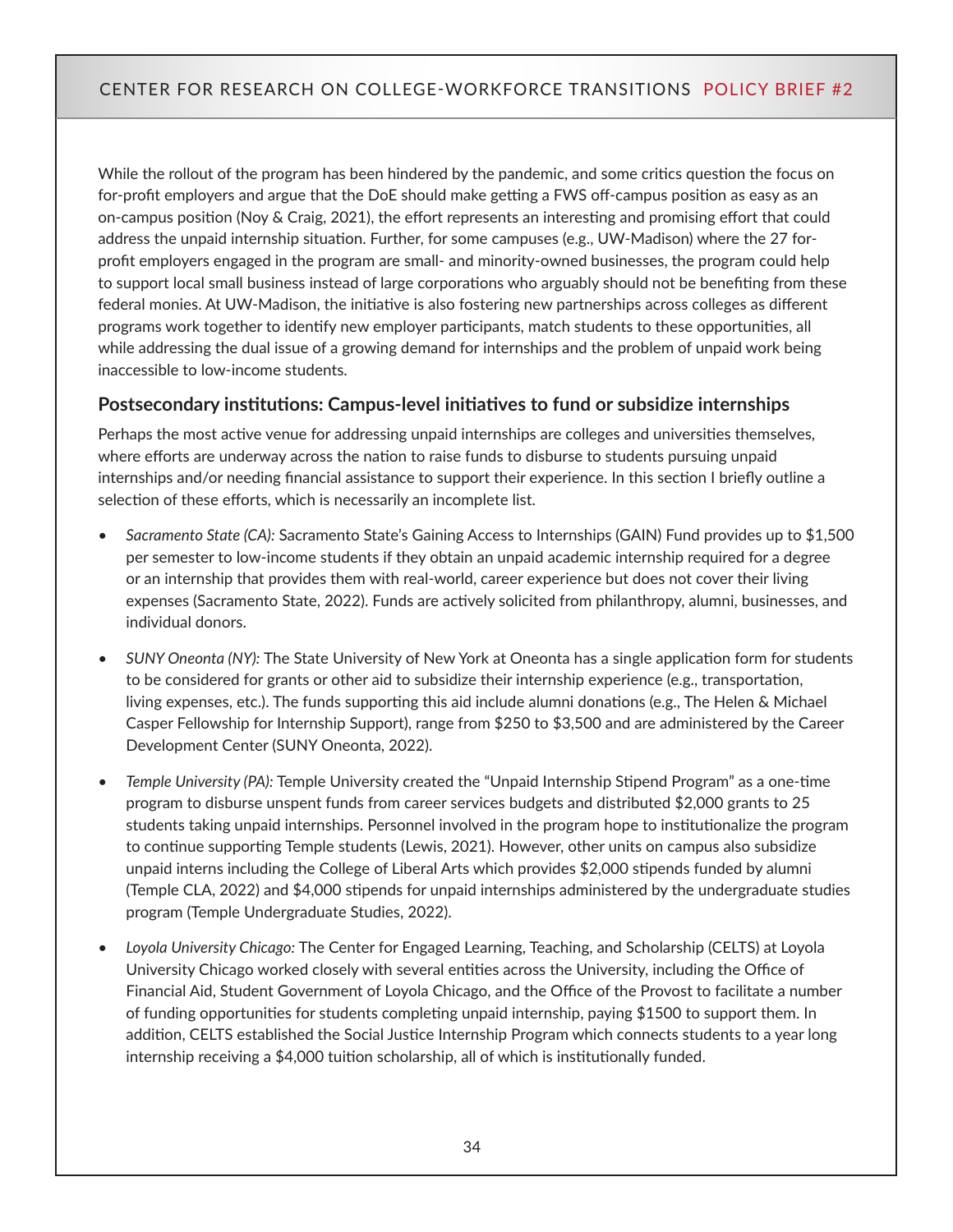- *• The University of Maryland (MD):* The University of Maryland created the Bright Futures Initiative which awards students with need-based scholarships of\$100-\$1000 that can "help offset expenses incurred during unpaid internships." The initiative is funded by individual donors, the campus career center, and the campus-wide President's Promise (University of Maryland, 2022). The campus also provides a one-stopshop webpage that lists scholarships to fund unpaid internships that are both internal and external to the university.
- *• Cal State East Bay (CA):* The California State University East Bay runs the "Community Service Internship Program," which provides 30 awards of \$1,500 to \$2,000 for students pursuing internships in regional nonprofit organizations (Cal State East Bay, 2022).

#### **Philanthropy: Great Lakes Higher Education "Career Readiness Internship" initiative**

Next, it is useful to consider the possible role that philanthropy may play in addressing the unpaid internship situation. While one option includes providing unrestricted or general use funds for campuses to provide scholarships, fellowships or stipends to students, another possibility is for philanthropy to dictate the terms of how campuses subsidize unpaid internships, work with employers, and consider program sustainability. An example of a more hands-on approach is one taken by the Ascendium Education Group (formerly Great Lakes Higher Education) in their Career Ready Internship (CRI) grant program from 2014 to 2018.

In 2013-2014, Great Lakes Higher Education (now Ascendium Education Group) provided nearly \$2.5 million to 19 four-year Wisconsin colleges and universities as part of the pilot phase of the CRI program, followed by \$5.2 million in awards to 40 institutions in four states. In launching the program, the foundation noted that internships were "good for all involved" due to their acquisition of skills and post-college career outcomes, but that because many were unpaid, "students with unmet financial need often can't afford to work without a paycheck" (Great Lakes, 2015).

The project provided up to \$450,000 to four-year institutions and up to \$180,000 to two-year colleges, with the stipulation that the college would partner with employers to create meaningful (i.e., linked to students' academics and career goals) part-time internships for low-income students. In addition, the funds had to create entirely new positions instead of subsidizing existing internships, and campuses were asked to work across departmental and unit boundaries in order to foster more institutional collaboration and thus the long-term viability of the program. The pilot phase led to the finding that 98% of the participants re-enrolled in the Spring 2015 semester, which led to the expansion of the project. In the three-year version of the program, Ascendium provided administrative support and 100% of interns' wages and transportation costs in year 1, then 90% in year 2 and 80% in year 3—a structure intended to have institutions begin to take on program costs and build sustainability into the program.

An evaluation of the program found that most of the participating colleges worked with government agencies or non-profit organizations (66.7%), with fewer engaging for-profit employers (33.3%), with a scarcity of positions available in STEM-related fields (Zachry Rutschow & Taketa, 2019). Institutions also reported that more non-profit employers were involved in the project due to their sector needing additional, low-cost labor, and less than half of these organizations were not seeking full-time employee prospects from the program. Some campuses played a strong role in mediating the program by handling student applications and working with employers to establish "internship learning contracts," while others played a more hands-off role.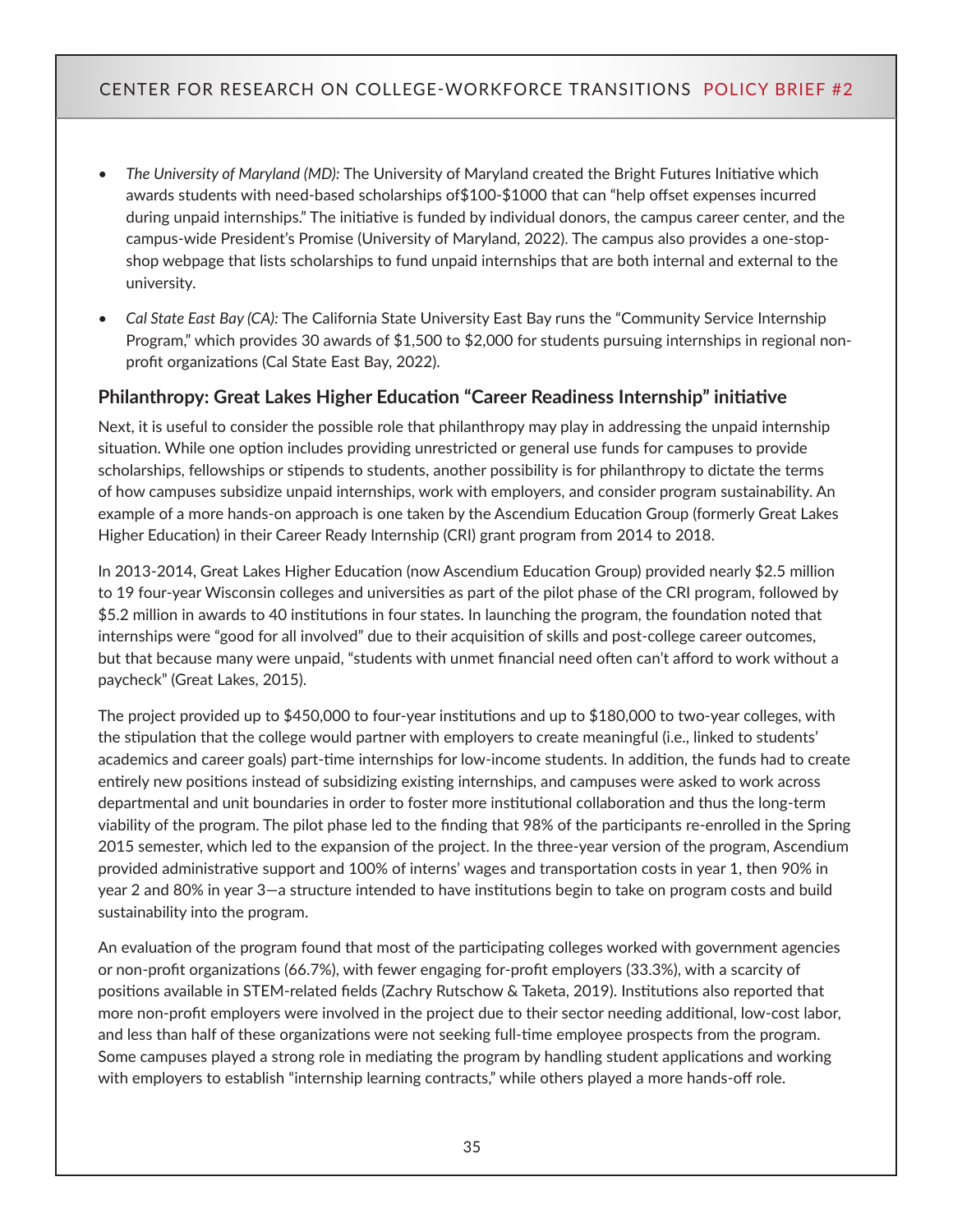Overall, the CRI program funded approximately 5,730 new internships that served mostly underrepresented students (i.e., 30% students of color, 42% first-generation, all targeted low-income students), but less than 20% of the eligible population of low-income students participated in the program. In addition, 57% of the employers offered no funding, and by the end of the program in the Spring of 2018 only 12% had offered more than \$400 to students, indicating that employer financial investments (and buy-in) to the program was minimal. The project was seen as successful in helping institutions to increase the overall number of funded internships but was ultimately not sustainable at many of the colleges as ½ ended the program at the end of the grant period and many dropped the low-income student inclusion criterion (i.e., making subsidized internships available to all students).

The evaluation team noted that the campuses that enjoyed the greatest success had focused on building relationships among on- and off-campus parties involved in internship programming (e.g., career services, employer relations, local workforce agencies), with one aim being to connect students with multiple support systems across campus (Zachry Rutschow & Taketa, 2019).

#### **Third-party organizations: Securing and facilitating subsidies for employers**

Finally, organizations such as local Chambers of Commerce have organized funds to subsidize employers to pay their interns. One example of this is the Greater Scranton Chamber of Commerce in Pennsylvania, which partnered with the University of Scranton's Small Business Internship Initiative in 2019 to raise funds from the local business community. These funds were disbursed to local for-profit and small businesses to support either traditional internships (at least 100 hours of work) for up to \$1,000 per student, or for "micro-internships" (remote, project-based experiences) for up to \$500 per student (The Greater Scranton Chamber of Commerce, 2022).

Similar programs are facilitated by the Sarasota Chamber of Commerce via the CareerEdge Internship Reimbursement Program (which is funded by grants from two foundations)(CareerEdge Funders Collaborative, 2022), and the Work and Learn Indiana program that is a partnership between the state and the Indiana Commission for Higher Education (CHE) to provide matching funds to eligible employers (Work and Learn Indiana, 2022). A non-Chamber related initiative is sponsored by the Foundation for California Community Colleges in partnership with the California Film Commission, which provides tax credits of up to 25% for productions based in California and that include career-focused training programs (Foundation for California Community Colleges, 2022). The program has supported 53 students who have been paid interns in 11 film productions.

These examples illustrate how funding for internships can be secured and distributed by third-party organizations as an alternative or a complement to employers, government, postsecondary institutions, or philanthropy alone addressing the issue.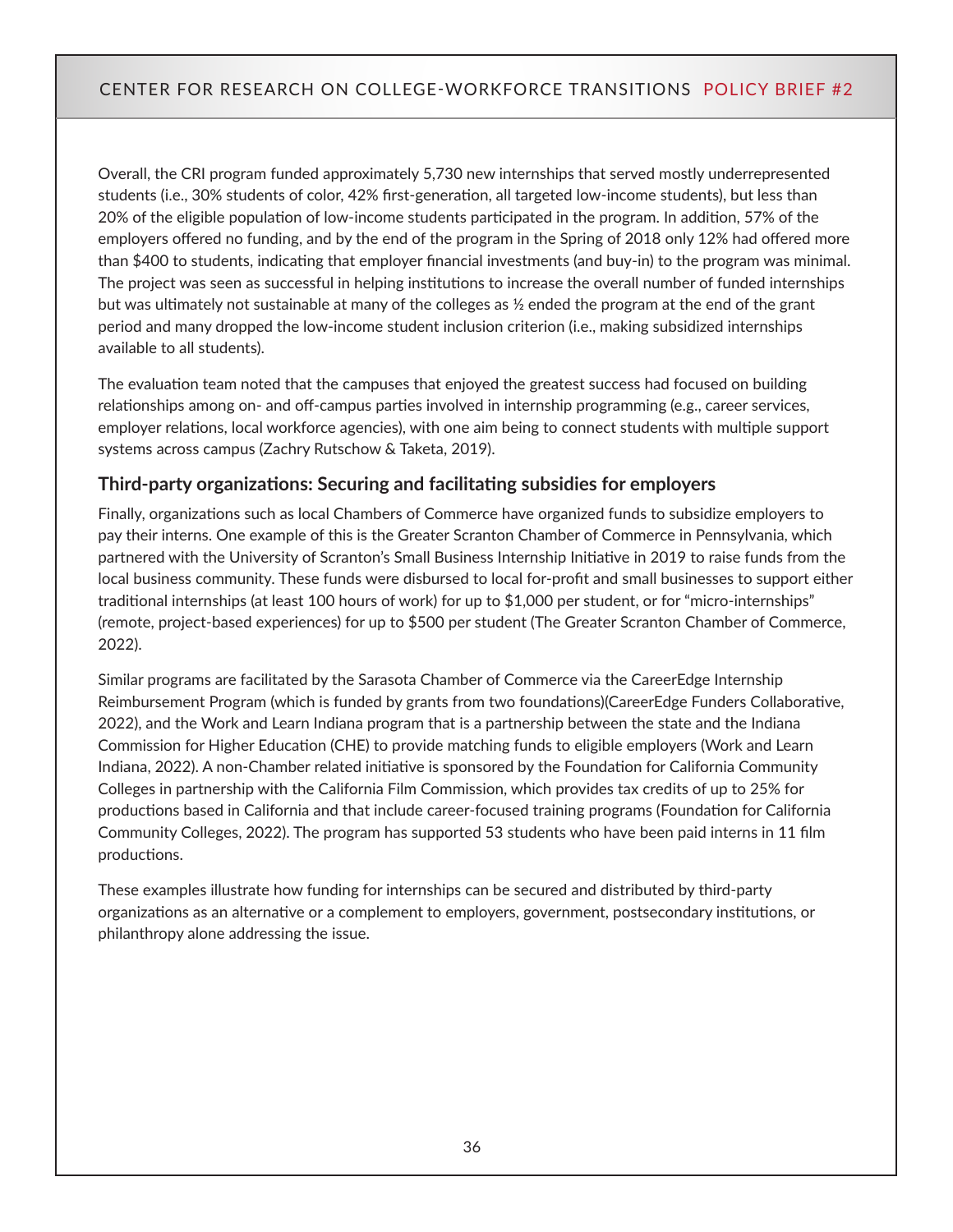## <span id="page-36-0"></span>**Recommendations**

While the prevalence of unpaid internships in the U.S. labor market is daunting, there are solutions that can and should be pursued. I conclude this policy brief with recommendations for how stakeholders can work to address this problem that is far more widespread than commonly understood. In making these recommendations, I and my colleagues at CCWT are guided by the conviction that the ultimate goal is to ensure that all college students—regardless of their social class, socio-economic status, access to networks, or institutional/disciplinary affiliation—should be able to pursue an internship that is paid so that they do not have to take on debt or endure hardship. Until and unless this happens, the college internship will continue to be one of the most effective gatekeeping mechanisms in U.S. society for restricting access and opportunity for low-income and under-resourced students.

#### **1. Collect more data on internships and use them to inform evidence-based decisions**

We need more and better data to continue tracking the prevalence of unpaid internships in the U.S., and which students are being disproportionately affected by them. The federal government should make questions from the B&B 16/17 on general internship participation available on their PowerStats tables, and also [POI request here].

In addition, colleges and universities around the U.S. should participate in national survey projects that contain more detailed and nuanced questions about internships—especially CCWT's National Survey of College Internships (NSCI)<sup>3</sup>-so that they can better understand how their students' internship experiences, make evidence-based decisions about internship programs at the campus level, and contribute to a growing national dataset on internship prevalence, quality, and equitable access.

#### **2. Employers—pay your interns or seek external funding to subsidize them**

Employers should pay their interns. This is especially the case if interns provide substantive value to the work, are a key part of recruiting strategies, and if the organization has an explicit mission focused on fairness, equity, and social justice. If no budget is available to pay interns, either create one or actively seek the growing numbers of external pools of funds available to subsidize the costs of an internship program (e.g., Chambers of Commerce, local colleges or universities, etc.).

#### **3. Postsecondary institutions—collect more data, target interventions to women and non-profit internships, dedicate financial aid funding to support students doing unpaid internships, build partnerships across campus units and with external partners, and address the myth that students cannot get academic credit for paid internships**

Colleges and universities should collect more data via surveys such as the NSCI on their students' internship experiences and use these data to monitor the prevalence of unpaid internships on their campus and which students are taking them. With these data in hand, institutions can design and implement interventions that focus on specific groups of students (e.g., women, those pursuing internships in non-profit organizations, etc.), and engage in continuous improvement efforts on cross-campus internship programming.

<sup>3</sup> For information on how to register for the Fall 2022 administration of the National Survey of College Internships see: [https://ccwt.](https://ccwt.wceruw.org/the-national-survey-of-college-internships-nsci/) [wceruw.org/the-national-survey-of-college-internships-nsci/](https://ccwt.wceruw.org/the-national-survey-of-college-internships-nsci/)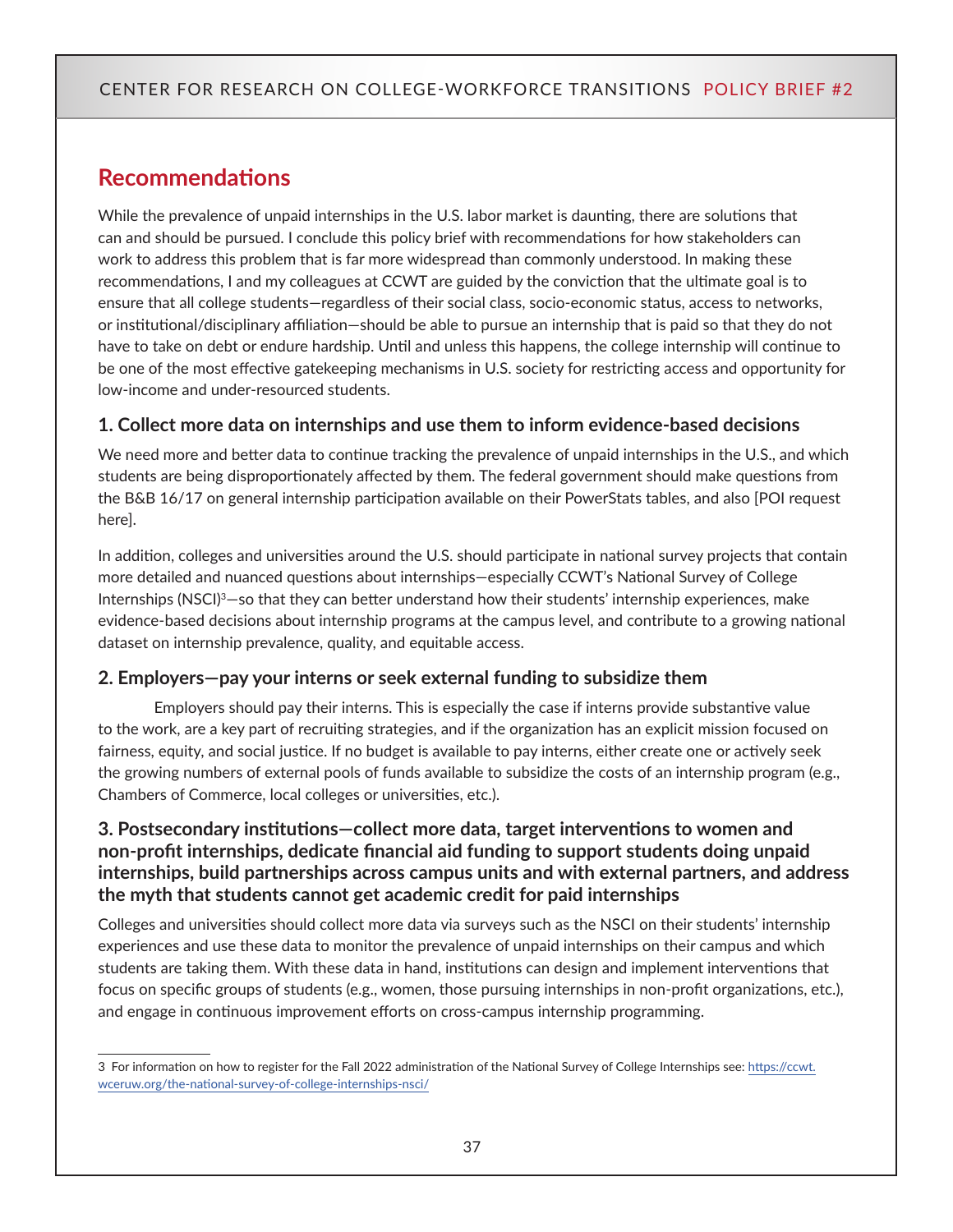Postsecondary institutions also should explore ways to dedicate financial aid to support students doing unpaid internships. Such an endeavor would necessarily involve various parties on campus, but efforts to use FWS funding to support off-campus internships are an example of how this can be done effectively. In addition, postsecondary institutions need to engage in more partnerships with local Chambers of Commerce, philanthropic organizations, employers, and government to create new internship opportunities and then pools of funding to ensure that these are paid experiences. It is clear that solutions to the unpaid internship problem will require systemic efforts across multiple parties and will require the proverbial "village" of stakeholders to come together to dismantle the current inequitable system in place. It is also evident, however, that partnerships should be built across campus so that different units are working in coordination with one another to provide subsidies for unpaid internships and/or are working with employers. It is notable that the Ascendium grant prioritized on-campus partnerships and that some campuses (e.g., Temple University) offer subsidies for unpaid internships in a de-centralized manner via different units and programs, while others provide students with a one-stop-shop for these funds.

Colleges and universities should also address and dispense with the widely held myth that students cannot receive academic credit while also getting paid by the employer. Whether student interns are paid is up to the employing organization, while awarding credit is the purview of the academic unit—students should be able to acquire both pay and credit for their internship.

Finally, colleges and universities should ensure that internships that are required by an academic program or department and/or that are taken for credit, are not unpaid positions. This is because mandatory internships place a considerable burden on students by forcing them to take positions that may be poorly paid or not paid at all. Further compounding these burdens are for-credit internships, which require students to pay tuition. In the not uncommon case of for-credit, required internships that are unpaid, a student is faced with indefensible situation of paying tuition for uncompensated labor.

### **4. Government—continue the FWS Experiment, revise the Primary Beneficiary Test, end unpaid internships in government**

Government at the federal, state, and local levels should immediately end all unpaid internship programs within their offices and agencies. This is especially the case in Washington D.C., and at state capitals around the nation, where funding can be found to adequately pay these interns who do a considerable amount of labor. In cases where government interns do not engage in meaningful work, eliminate these positions until and unless pay and real tasks can be found for these students.

At the policy level, the federal government should continue and expand the Federal Work Study experiment that supports off-campus student employment, and all government efforts to subsidize internship programs should target funding to small businesses instead of large employers.

Finally, the Department of Labor needs to revise the Primary Beneficiary Test governing the legality of unpaid internships in for-profit organizations. The current seven-factor test is far too ambiguous and flexible, enabling unscrupulous employers ample legal cover to create poorly designed "internships" that are not educational and should be paid hourly labor. Solutions could include making all seven-factors (instead of just one) requirements for an unpaid internship and also by extending the test to non-profit organizations and government agencies. Such changes should be considered and made in coordination with key stakeholders to ensure that multiple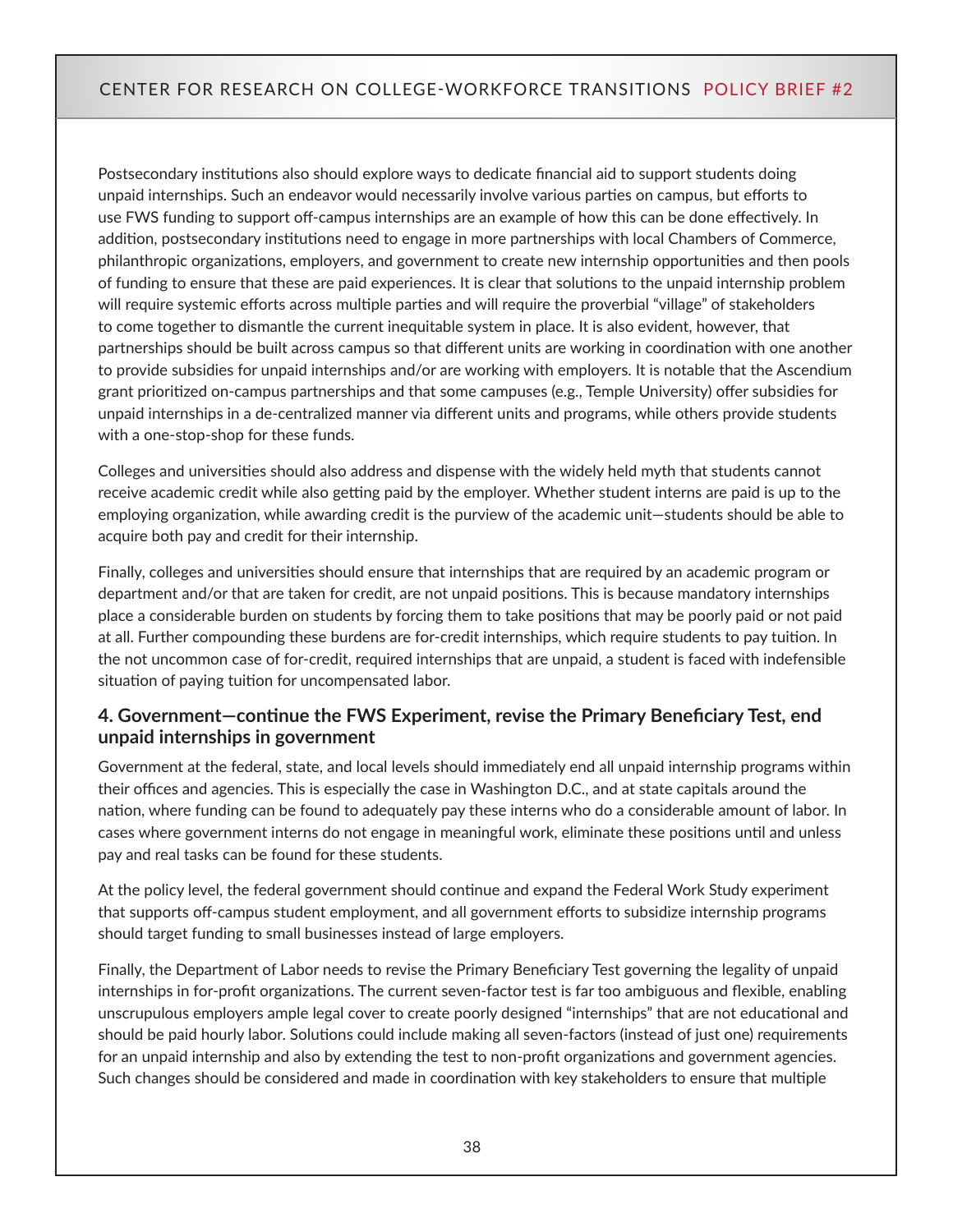perspectives are heard and incorporated, but with the well-being and educational experience of the student held as the main priority.

#### **5. Philanthropy—actively fund efforts to subsidize internships**

Philanthropic organizations should create or expand programs to support postsecondary institutions, government, and third-party organizations (e.g., Chambers of Commerce) to subsidize paid internship programs. In doing so the lessons learned from the Ascendium Career Readiness Internship program should be carefully studied (Zachry Rutschow & Taketa, 2019), particularly the steps required to make these programs sustainable and not dependent on philanthropy over the long term. To launch these efforts in the beginning, however, funds will be required to demonstrate to institutional leaders the value and vehicles for funding student internships, and to provide the time necessary to design and then nurture the complex partnerships required to create a viable "internship ecosystem" at a local and regional level.<sup>4</sup>

### **6. Third-party organizations—provide subsidies to employers to pay their interns**

Finally, organizations such as local Chambers of Commerce can play a critical role in facilitating the complex partnerships required to organize funding mechanisms to subsidize internships at scale. Local and state Chambers, as well as other entities such as workforce development boards or initiatives, career readiness focused non-profit organizations, and other third-party organizations should continue to work with employers and educators to create and administer funding to subsidize new internship opportunities.

<sup>4</sup> Creating and maintaining cross-organizational partnerships is exceptionally difficult. For a resource on challenges and strategies associated with partnerships in education, see: Hora, M.T, and Millar, S.B. (2011) A guide to building educational partnerships: Navigating diverse cultural contexts to turn challenge into promise. Stylus Publishing.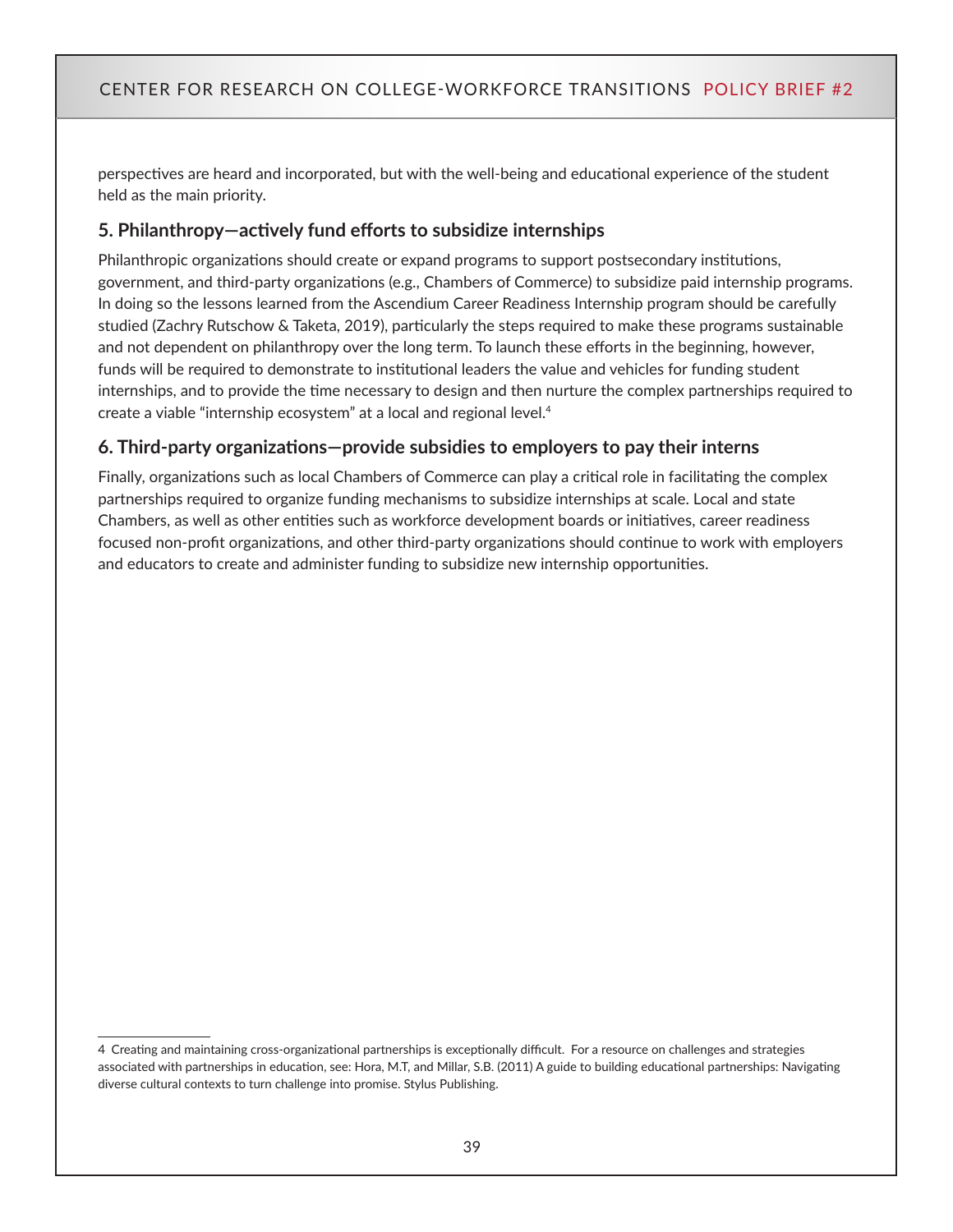## <span id="page-39-0"></span>**References**

- Allen, K., Quinn, J., Hollingworth, S., & Rose, A. (2013). Becoming employable students and 'ideal' creative workers: Exclusion and inequality in higher education work placements. *British Journal of Sociology of Education, 34*(3), 431–452.
- Baccalaureate & Beyond Longitudinal Study (2022). National Center for Education Statistics. [https://nces.ed.gov/](https://nces.ed.gov/surveys/b&b/) [surveys/b&b/](https://nces.ed.gov/surveys/b&b/)
- Barroso, A., & Brown, A. (2021). *Gender pay gap in U.S. held steady in 2020.* Pew Research Center. [https://www.](https://www.pewresearch.org/fact-tank/2021/05/25/gender-pay-gap-facts/) [pewresearch.org/fact-tank/2021/05/25/gender-pay-gap-facts/](https://www.pewresearch.org/fact-tank/2021/05/25/gender-pay-gap-facts/)
- Basow, R. R., & Byrne, M. V. (1992). Internship expectations and learning goals. *The Journalism Educator, 47*(4), 48-54.
- Binder, J.F., Baguley, T., Crook, C., & Miller, F. (2015). The academic value of internships: Benefits across disciplines and student backgrounds. *Contemporary Educational Psychology 41,* 73–82.
- Blau, G., & Lopez, A. B. (2020). Exploring correlates for paid versus unpaid internships or co-ops for graduating business students. *Journal of Education for Business, 95*(6), 393-401.
- Brookhouser, C.E. (2015). Whaling on Walling: A uniform approach to determining whether interns are 'employees' under the Fair Labor Standards Act*. Iowa Law Review, 100* (2).
- Busteed, B., & Auter, Z. (2017, November 27). Why colleges should make internships a requirement. [Gallup.com](http://Gallup.com). <https://news.gallup.com/opinion/gallup/222497/why-collegesinternships-requirement.aspx>
- Cal State East Bay (2022). Community service internship program. [https://www.csueastbay.edu/aace/cssp/index.](https://www.csueastbay.edu/aace/cssp/index.html) [html](https://www.csueastbay.edu/aace/cssp/index.html)
- Career Edge Funders Collaborative. (2022). Internship reimbursement program. [https://careeredgefunders.org/](https://careeredgefunders.org/internships/) [internships/](https://careeredgefunders.org/internships/)
- Chan, J., Pun, N., & Selden, M. (2015). Interns or workers? China's student labor regime. *Asian Studies, 1*(1), 69-98.
- Chen, X. & & Nunnery, A. (2019). *Profile of very low- and low-income undergraduates in 2015-2016.* Stats in Brief NCES 2020-460.. U.S. Department of Education.
- Crain, A. (2016). *Understanding the impact of unpaid internships on college student career development and employment outcomes.* NACE Foundation.
- Curiale, Jessica. (2009). America's new glass ceiling: Unpaid internships, the Fair Labor Standards Act, and the urgent need for change. *The Hastings Law Journal, 61,* 1531-1560.
- Federal Student Aid (2021). The federal work study program. U.S. Department of Education. [https://fsapartners.](https://fsapartners.ed.gov/knowledge-center/fsa-handbook/2020-2021/vol6/ch2-federal-work-study-program) [ed.gov/knowledge-center/fsa-handbook/2020-2021/vol6/ch2-federal-work-study-program](https://fsapartners.ed.gov/knowledge-center/fsa-handbook/2020-2021/vol6/ch2-federal-work-study-program)
- Federal Register (May, 23, 2019). Notice inviting postsecondary educational institutions to participate in experiments under the Experimental Sites Initiative. *Federal Register, 84* (100), 23779-23783.
- Finley, A., & McNair, T. (2013). *Assessing underserved students' engagement in high-impact practices.* Washington, DC. Association of American Colleges and Universities.
- Foundation for California Community Colleges (2022). Career catalyst non-profit internship fund. [https://](https://foundationccc.org/What-We-Do/Student-Success/California-Film-Commission) [foundationccc.org/What-We-Do/Student-Success/California-Film-Commission](https://foundationccc.org/What-We-Do/Student-Success/California-Film-Commission)
- Gardner, P. (2010). *A comparison of credit and non-credit internships in their expectations and the utilization of campus resources.* Intern Bridge and the Collegiate Employment Research Institute at Michigan State University.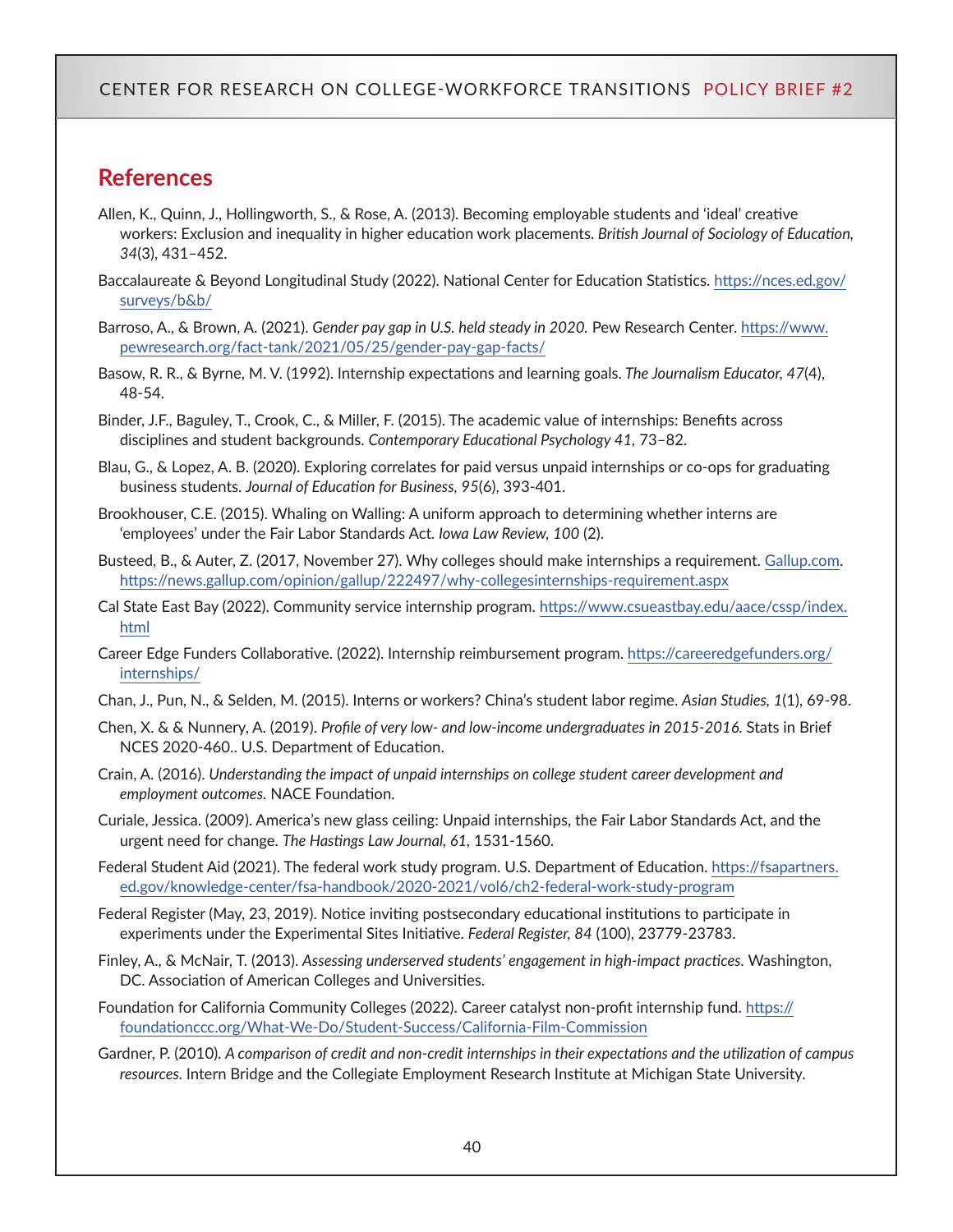- Gramer, R. & Weber, A. (2021). *Washington runs on interns.* Foreign Policy. [https://foreignpolicy.com/2021/12/16/](https://foreignpolicy.com/2021/12/16/unpaid-internships-foreign-policy-government/) [unpaid-internships-foreign-policy-government/](https://foreignpolicy.com/2021/12/16/unpaid-internships-foreign-policy-government/)
- Great Lakes (2015). Great Lakes expands grants for colleges committed to making internships more equitable. <https://home.mygreatlakes.org/web/about/gl/150430>
- Guarise, D. & Kostenblatt, J. (2018). *Unpaid internships and the career success of liberal arts graduates.* National Association of Colleges and Employers. [https://www.naceweb.org/job-market/internships/unpaid-internships](https://www.naceweb.org/job-market/internships/unpaid-internships-and-the-career-success-of-liberal-arts-graduates/)[and-the-career-success-of-liberal-arts-graduates/](https://www.naceweb.org/job-market/internships/unpaid-internships-and-the-career-success-of-liberal-arts-graduates/)
- Hora, M. T., Wolfgram, M., Chen, Z., & Lee, C. (2021). Closing the doors of opportunity: A field theoretic analysis of the prevalence and nature of obstacles to college internships. *Teachers College Record, 123* (12).
- Hora, M.T., Colston, J., Chen, Z., & Pasqualone, A. (2021). *National Survey of College Internships (NSCI) 2021 Report: Insights into the prevalence, quality, and equitable access to internships in higher education. Center for Research on* College-Workforce Transitions. University of Wisconsin-Madison.
- Hora, M.T, and Millar, S.B. (2011). *A guide to building educational partnerships: Navigating diverse cultural contexts to turn challenge into promise.* Stylus Publishing.
- Hunt, W., & Scott, P. (2020). Paid and unpaid graduate internships: prevalence, quality and motivations at six months after graduation. *Studies in Higher Education, 45*(2), 464-476.
- Institute for Education Statistics (2020). Table 303.70. Total undergraduate fall enrollment in degree-granting postsecondary institutions. Digest of Education Statistics, National Center for Education Statistics. [https://](https://nces.ed.gov/programs/digest/d20/tables/dt20_303.70.asp) [nces.ed.gov/programs/digest/d20/tables/dt20\\_303.70.asp](https://nces.ed.gov/programs/digest/d20/tables/dt20_303.70.asp)
- Jiminez-Bayardo, B., Sanguinet, M., & Vera, C. (2021). *Experience doesn't pay the bills in California. The hidden costs of unpaid internships and why paid internships are a must in the California legislature.* Pay Our Interns.
- Jones, J.R. (2020). *The color of Congress: Racial representation among interns in the U.S. House of Representations.* Pay Our Interns.
- Kaplan, J. (2021). White House internships could finally become paid, making them accessible to lower-income applicants. *Business Insider.* [https://www.businessinsider.com/white-house-state-department-internships](https://www.businessinsider.com/white-house-state-department-internships-unpaid-first-time-ever-appropriations-2021-6)[unpaid-first-time-ever-appropriations-2021-6](https://www.businessinsider.com/white-house-state-department-internships-unpaid-first-time-ever-appropriations-2021-6).
- Kuh, G. D. (2008). *High-impact educational practices: What they are, who has access to them, and why they matter.* Washington, DC: Association of American Colleges and Universities.
- Murakami, K. (2020). New federal experiment on private-sector work study. *Inside Higher Ed.* [https://www.](https://www.insidehighered.com/quicktakes/2020/02/20/new-federal-experiment-private-sector-work-study) [insidehighered.com/quicktakes/2020/02/20/new-federal-experiment-private-sector-work-study](https://www.insidehighered.com/quicktakes/2020/02/20/new-federal-experiment-private-sector-work-study)
- National Association of Colleges and Employers (2021). *The 2020 Student Survey Report.* National Association of Colleges & Employers.
- National Association of Colleges and Employers (2020). Racial disproportionalities exist in terms of intern representation. [https://www.naceweb.org/diversity-equity-and-inclusion/trends-and-predictions/racial](https://www.naceweb.org/diversity-equity-and-inclusion/trends-and-predictions/racial-disproportionalities-exist-in-terms-of-intern-representation/)[disproportionalities-exist-in-terms-of-intern-representation/](https://www.naceweb.org/diversity-equity-and-inclusion/trends-and-predictions/racial-disproportionalities-exist-in-terms-of-intern-representation/)
- National Commission on Military, National, and Public Service (2020). *Inspired to serve.* National Commission on Military, National, and Public Service.
- National Survey of Student Engagement (2021). NSSE 2020 HIPs Participation Data Dashboard [https://tableau.](https://tableau.bi.iu.edu/t/prd/views/ar20_hips/HIPsin2020) [bi.iu.edu/t/prd/views/ar20\\_hips/HIPsin2020](https://tableau.bi.iu.edu/t/prd/views/ar20_hips/HIPsin2020) and NSSE 2020 overview [https://nsse.indiana.edu/nsse/reports](https://nsse.indiana.edu/nsse/reports-data/nsse-overview.html)[data/nsse-overview.html](https://nsse.indiana.edu/nsse/reports-data/nsse-overview.html).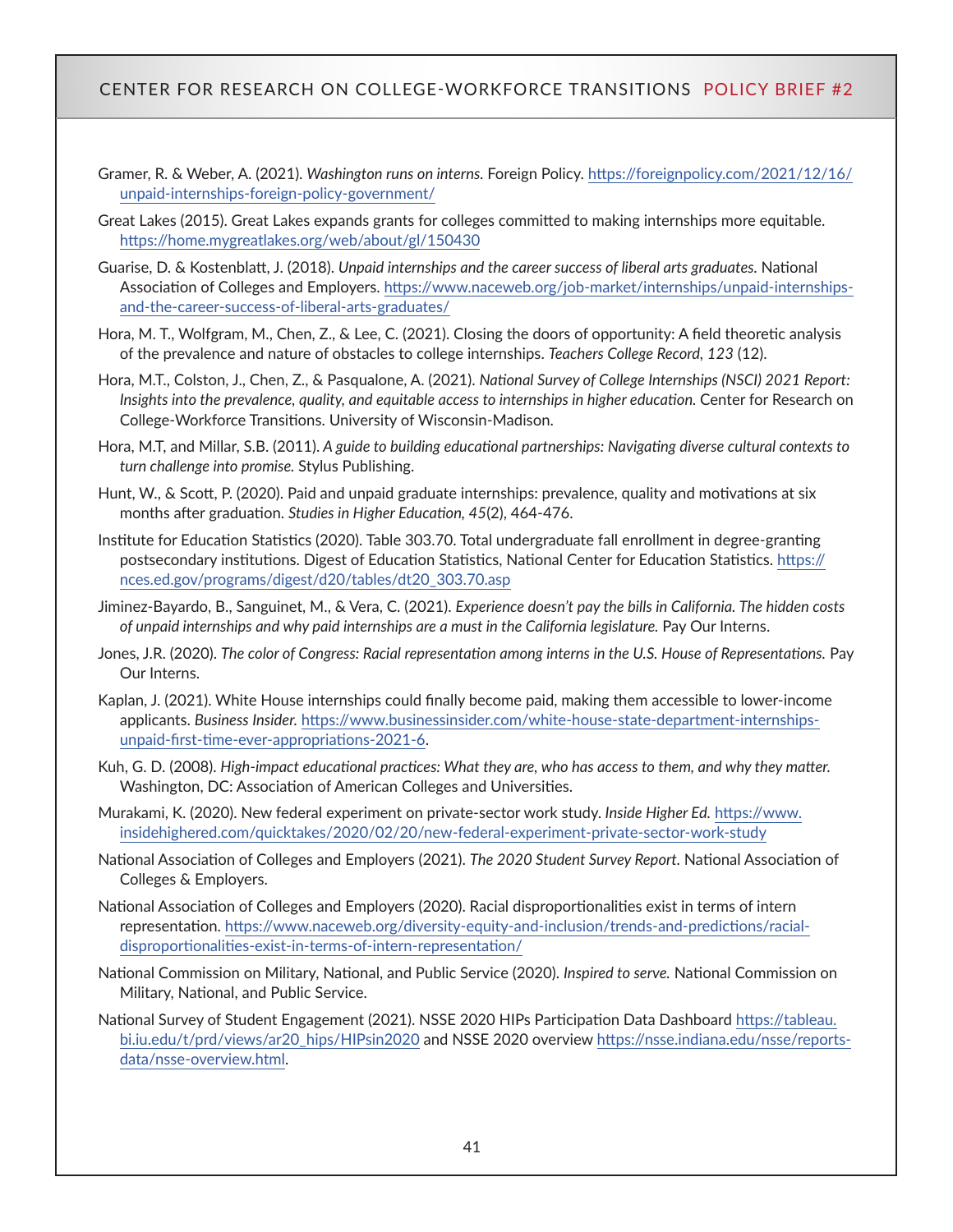Nikolaus, C. J., An, R., Ellison, B., & Nickols-Richardson, S. M. (2020). Food insecurity among college students in the United States: A scoping review. *Advances in Nutrition, 11*(2), 327-348.

Noy & Craig (2021).<https://thehill.com/opinion/education/549293-federal-work-study-needs-to-grow-up>

- Nunley, J. M., Pugh, A., Romero, N., & Seals Jr, R. A. (2016). College major, internship experience, and employment opportunities: Estimates from a résumé audit. *Labour Economics, 38,* 37-46.
- Oberman, W., Hunt, I., Taylor, R. K., & Morrisette, S. (2021). Internships and occupational self-efficacy: Impact and gender differences. *Journal of Education for Business, 96*(7), 424-434.
- O'Connor, H., & Bodicoat, M. (2017). Exploitation or opportunity? Student perceptions of internships in enhancing employability skills. *British Journal of Sociology of Education, 38*(4), 435-449.
- Perlin, R. (2012). *Intern Nation: How to earn nothing and learn little in the brave new economy.* Verso Books.
- Rogers, S. E., Miller, C. D., Flinchbaugh, C., Giddarie, M., & Barker, B. (2021). All internships are not created equal: Job design, satisfaction, and vocational development in paid and unpaid internships. *Human Resource Management Review, 31*(1), 100723.
- Sacramento State (2022). The GAIN fund: Increasing student equity and access to career opportunities. [https://](https://www.csus.edu/student-life/career-center/internships/gain-fund.html) [www.csus.edu/student-life/career-center/internships/gain-fund.html](https://www.csus.edu/student-life/career-center/internships/gain-fund.html)
- Saniter, N. & Siedler. T. (2014). Door opener or waste of time? The effects of student internships on labor market outcomes. *IZA Discussion Paper No. 8141.* Institute for the Study of Labor.
- Scott-Clayton, J. (2017). Federal work-study: Past its prime, or ripe for renewal? Brookings. [https://www.](https://www.brookings.edu/research/federal-work-study-past-its-prime-or-ripe-for-renewal/) [brookings.edu/research/federal-work-study-past-its-prime-or-ripe-for-renewal/](https://www.brookings.edu/research/federal-work-study-past-its-prime-or-ripe-for-renewal/).
- Shade, L. R., & Jacobson, J. (2015). Hungry for the job: gender, unpaid internships, and the creative industries. *The Sociological Review, 63,* 188-205.
- Silva, A. (2021). Unpaid internships and equality of opportunity: a pseudo-panel analysis of UN data. *Applied Economics Letters, 28(*15), 1288-1292.
- Silva, P., Lopes, B., Costa, M., Seabra, D., Melo, A. I., Brito, E., & Dias, G. P. (2016). Stairway to employment? Internships in higher education. *Higher Education, 72*(6), 703-721.
- State University of New York, Oneonta. Career development center funding opportunities. [https://suny.oneonta.](https://suny.oneonta.edu/career-development-center/internships/funding-opportunities) [edu/career-development-center/internships/funding-opportunities](https://suny.oneonta.edu/career-development-center/internships/funding-opportunities)

Temple University (2022). Pathways to professions 2022 summer internship stipend program.

- <https://liberalarts.temple.edu/pathways-professions>
- Temple University (2022). Merit scholarship stipends—Undergraduate studies. [https://undergradstudies.temple.](https://undergradstudies.temple.edu/opportunities/meritscholars) [edu/opportunities/meritscholars](https://undergradstudies.temple.edu/opportunities/meritscholars)
- The Greater Scranton Chamber of Commerce (2022). Small business internship fund. [https://www.](https://www.scrantonchamber.com/small-business-internship/) [scrantonchamber.com/small-business-internship/](https://www.scrantonchamber.com/small-business-internship/)
- The Sutton Trust. (2014). Internship or indenture? Research brief. [http://www.suttontrust.com/wp-content/](http://www.suttontrust.com/wp-content/uploads/2014/11/Unpaid-Internships.pdf) [uploads/2014/11/Unpaid-Internships.pdf](http://www.suttontrust.com/wp-content/uploads/2014/11/Unpaid-Internships.pdf)
- University of Maryland (2022). Financing your internship. Division of Student Affairs. [https://careers.umd.edu/](https://careers.umd.edu/find-jobs-internships/internships/financing-your-internship) [find-jobs-internships/internships/financing-your-internship](https://careers.umd.edu/find-jobs-internships/internships/financing-your-internship)
- University of Maryland, Baltimore County (2022). Maryland technology internship program. [https://mtip.umbc.](https://mtip.umbc.edu/) [edu/](https://mtip.umbc.edu/)